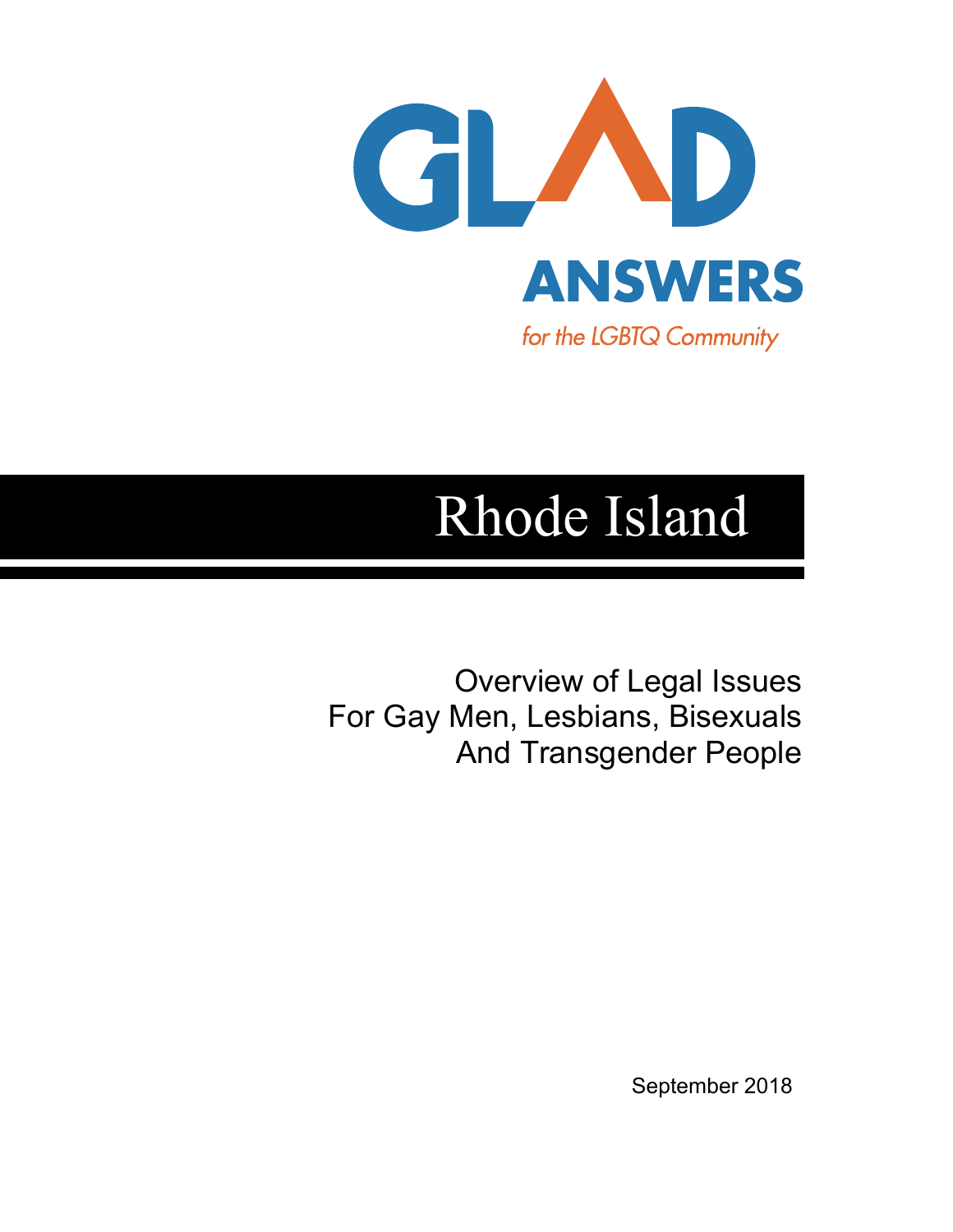This document is intended to provide general information only and cannot provide guidance or legal advice as to one's specific situation. Moreover, the law is constantly changing and this publication is based upon the information that is known to us as of this printing. For guidance on your particular situation, you must consult a lawyer. You should not act independently on this information. The provision of this information is not meant to create an attorney-client relationship. Check our website, www.glad.org, for more information.

If you have questions about this publication, other legal issues or need lawyer referrals, contact GLAD Answers at www.GLADAnswers.org or by phone weekdays between 1:30 and 4:30 pm at (800) 455-GLAD (4523).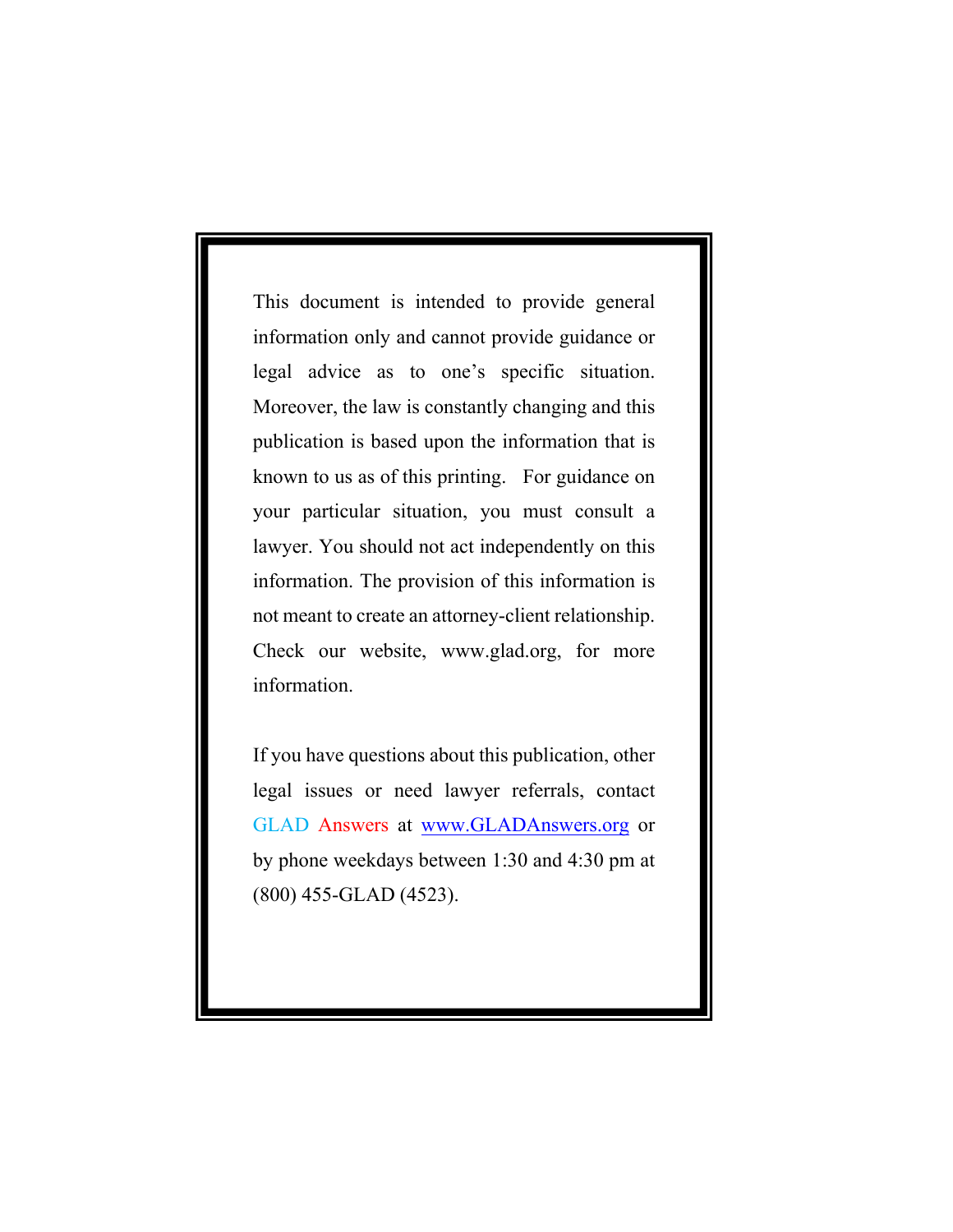# Contents

| <b>ANTI-DISCRIMINATION LAW</b>                | $\mathbf{1}$   |
|-----------------------------------------------|----------------|
| Employment                                    | $\overline{2}$ |
| <b>Public Accommodations</b>                  | 6              |
| Housing                                       | 6              |
| Credit                                        | $\tau$         |
| Pursuing a Complaint                          | 8              |
| <b>FAMILY LAW</b>                             | 17             |
| Marriage and Civil Unions                     | 17             |
| Domestic Partnership                          | 19             |
| <b>Legal Protections for Same-Sex Couples</b> | 23             |
| Adoption                                      | 27             |
| <b>Custody and Visitation</b>                 | 31             |
| <b>Domestic Violence</b>                      | 34             |
| ■ HATE CRIMES, SEX LAWS & POLICE              | 38             |
| Hate Crimes & Violence                        | 38             |
| <b>Criminal Sex Laws</b>                      | 41             |
| Police Harassment                             | 44             |
| <b>STUDENTS' RIGHTS</b><br>$\blacksquare$     | 47             |
| Harassment and Discrimination at School       | 47             |
| Other Rights of Public School Students        | 53             |
| Gay / Straight Alliances                      | 54             |
| <b>Conversion Therapy</b>                     | 54             |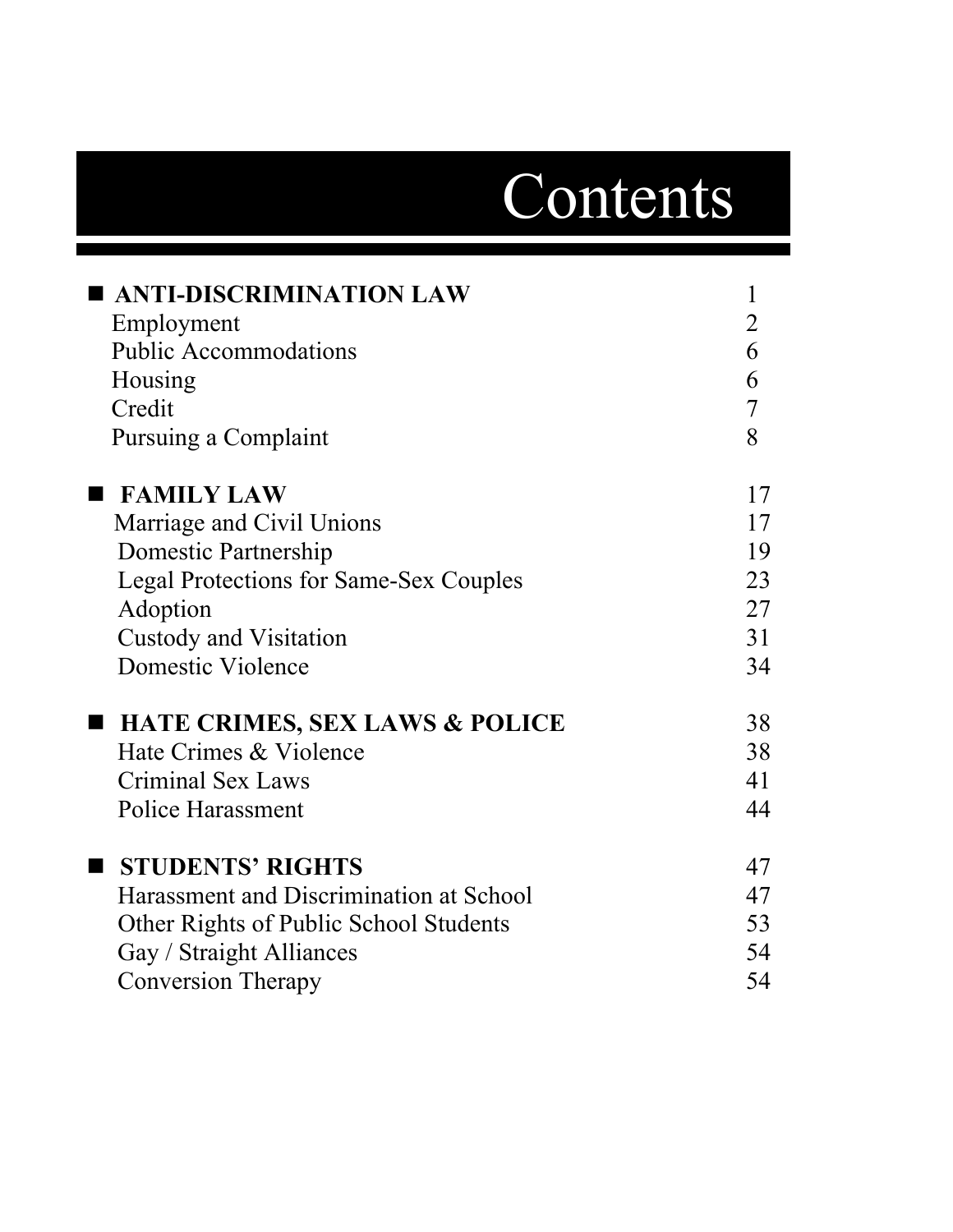## **ANTI-DISCRIMINATION LAWS**

#### *Does Rhode Island have an anti-discrimination law protecting LGBT individuals from discrimination?*

Yes. Since 1995, Rhode Island has had a comprehensive antidiscrimination law concerning sexual orientation in employment, housing, credit and public accommodations and has included sexual orientation under its equal opportunity and affirmative action law. In 2001, Rhode Island added gender identity or expression to each of these statutory protections.<sup>1</sup>

#### *Does it also protect people perceived to be LGBT?*

Yes. The anti-discrimination laws define "sexual orientation" as "having or *being perceived* as having an orientation for heterosexuality, bisexuality or homosexuality and define "gender identity or expression" as including a "person's actual or perceived gender."2 Thus, if a person is fired because they are perceived to be LGBT (whether they are or not), they may still invoke the protection of the anti-discrimination law to challenge the firing.

#### *Does it also protect people associated with LGBT individuals?*

Not specifically. But in some situations, if a person is discriminated against because of their association with LGBT individuals or causes, it may be possible to show that the discriminator believed that the person was LGBT. This would count as discrimination based on perception, which is prohibited.

<sup>&</sup>lt;sup>1</sup> R.I. Gen. Laws, ch. 11-24 (public accommodations); ch. 28-5 (employment); ch. 28-5.1 (equal opportunity and affirmative action); and ch. 34-37 (housing and credit).

<sup>&</sup>lt;sup>2</sup> R.I. Gen. Laws §§ 28-5-6(11)(gender identity or expression) and (16)(sexual orientation) (employment); 34-37-3(9)(gender identity or expression) and (15)(sexual orientation) (housing and credit); and 11-24-2.1(h)(sexual orientation) and (i)(gender identity or expression) (public accommodations).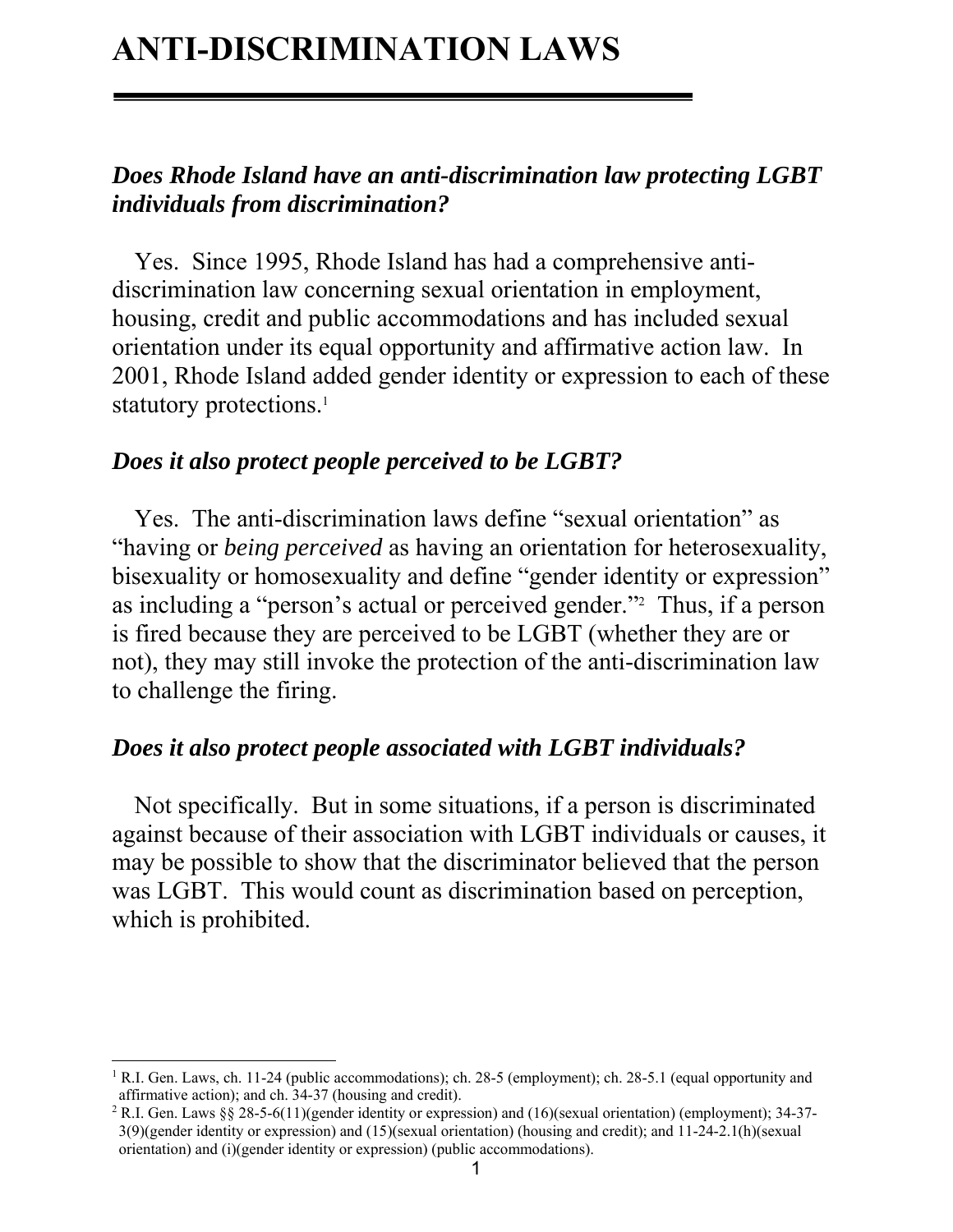## ■ Employment

#### *What does the law forbid? To whom does the law apply?*

The anti-discrimination law applies to all public employers and to those private employers who employ 4 or more individuals.<sup>3</sup>

It forbids employers from refusing to hire a person, or discharging them, or discriminating against them in compensation, in terms, conditions or privileges of employment or in any other matter directly or indirectly related to employment because of sexual orientation or gender identity or expression.<sup>4</sup> Beyond hiring and firing, this covers most significant job actions, such as failure to promote, demotion, excessive discipline, harassment and different treatment of the employee and similarly situated co-workers. It also prohibits an employer from inquiring about a person's sexual orientation or gender identity or expression either in a job application or during a job interview or maintaining such information unless based on a certified bona fide occupational qualification or where necessary to comply with a federal affirmative action plan.<sup>5</sup>

The law also applies to employment agencies and labor organizations (e.g. unions). $6$ 

 It should be noted that all educational programs and activities of state agencies as well as all state employment services are required to be open to all without regard to sexual orientation or gender identity or expression.7

As broad as the law is, there are several **exemptions:**

• Private employers with fewer than 4 employees are exempt.<sup>8</sup>

 $\overline{a}$ <sup>3</sup> R.I. Gen. Laws  $\S$  28-5-6 (8)(i).

<sup>4</sup> R.I. Gen. Laws § 28-5-7 (1).

 $5$  R.I. Gen. Laws § 28-5-7(4).

<sup>6</sup> R.I. Gen. Laws §§ 28-5-7 (2) and (3).

<sup>7</sup> R.I. Gen. Laws §§ 28-5.1(8) and (9).

 $8$  R.I. Gen. Laws § 28-5-6(8)(i).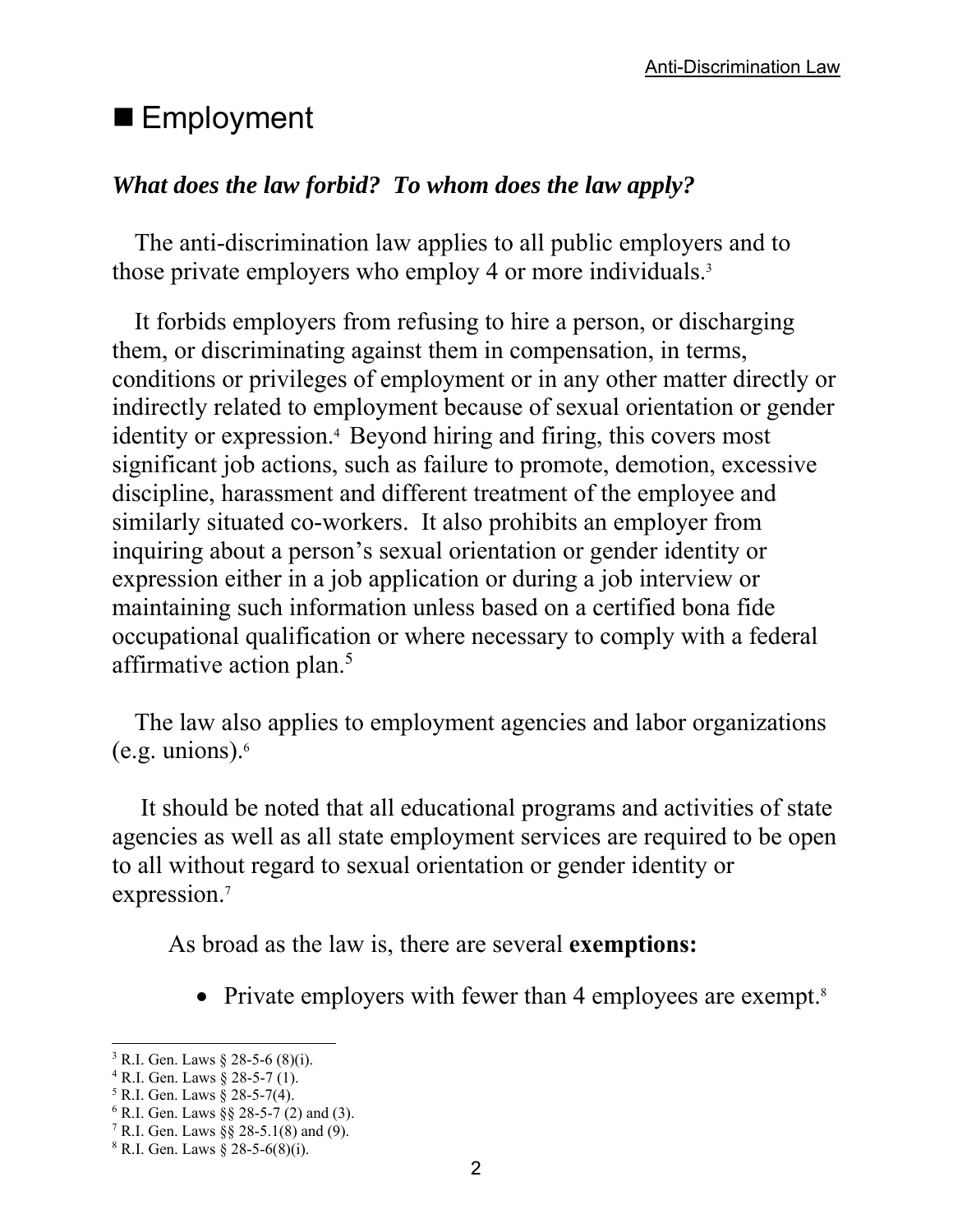- An employer, employment agency or labor organization may seek a certification from the R.I. Commission for Human Rights that it is a "bona fide occupational qualification" of a particular position that it not be filled by someone otherwise protected by the law such as an LGBT person.<sup>9</sup> While this immunity is allowed in the law, it is strictly applied and very rarely successful.
- The employment discrimination statute does not apply "to a religious corporation, association, educational institution, or society with respect to the employment of individuals of its religion to perform work connected with the carrying on of its activities."10 This exemption, however, is not a *carte blanche* for an employer to use his or her religious beliefs as a justification for discrimination.
- By the law's definition of "sexual orientation," it does not "impose any duty on a religious organization."<sup>11</sup> That restriction on the reach of the non-discrimination law does not apply to the law's protections on the basis of gender identity or expression.

It is important to note that unlawful employment practices in Rhode Island also include practices which have a "disparate impact" on the basis of sexual orientation or gender identity or expression (or other characteristics) when the employer is unable to show that the practice or group of practices in question is required by "business necessity."12 This can be important to combat discrimination based on policies or practices that are not LGBT-specific but harm LGBT people more than others.

 $9^9$  R.I. Gen. Laws  $§ 28-5-7(4)$ .

<sup>&</sup>lt;sup>10</sup> R.I. Gen. Laws § 28-5-6(8)(ii).

<sup>&</sup>lt;sup>11</sup> See R.I. Gen. Laws §§ 28-5-6 (16); 34-37-3(15) and 11-24-2.1(h).<br><sup>12</sup> R.I. Gen. Laws § 28-5-7.2.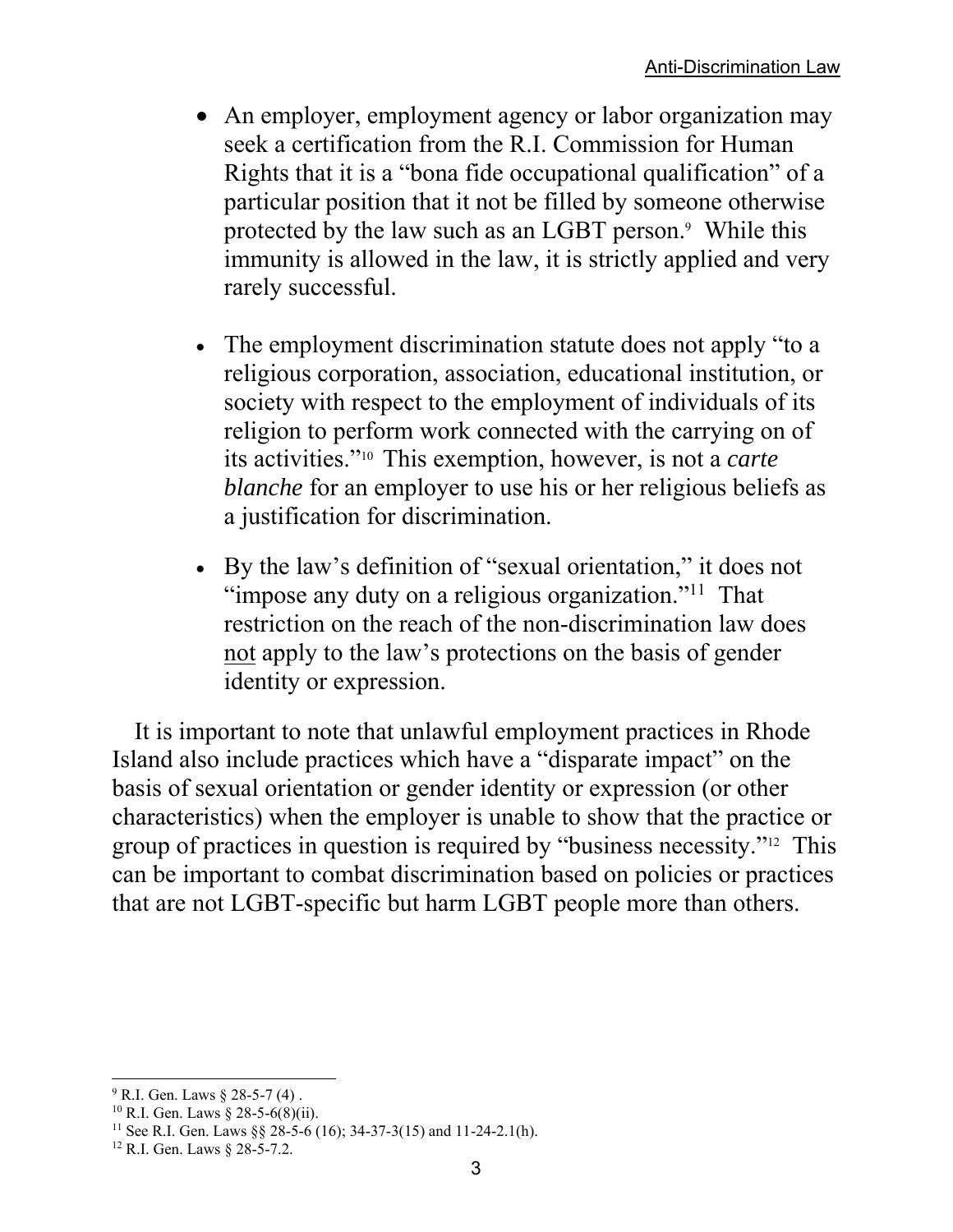#### *Does the Rhode Island law prohibit sexual harassment on the job?*

Yes, by case law, sexual harassment is forbidden as sex discrimination<sup>13</sup>

In addition, employers with at least 50 employees and employment agencies must develop and disseminate to their workers anti-sexual harassment policies in their workplaces.<sup>14</sup> The law also strongly encourages employers to train employees on the scope of the policy.15

For purposes of this statute, "sexual harassment" is defined as: "any unwelcome sexual advances or requests for sexual favors or any other verbal or physical conduct of a sexual nature when":

- Submission to such conduct or advances or requests is made either explicitly or implicitly a term or condition of an individual's employment; or
- Submission to such conduct or advances or requests by an individual is used as the basis for employment decisions affecting such individual; or
- Such conduct or advances or requests have the purpose or effect of unreasonably interfering with an individual's work performance or creating an intimidating, hostile, or offensive working environment.16

#### *Can a gay or transgender person be sexually harassed?*

It is just as unlawful to sexually harass an LGBT individual as it is to harass anyone else. Some harassment is specifically anti-gay and may be more fairly characterized as harassment on the basis of sexual orientation. Similarly, some harassment may be specifically anti-

<sup>13</sup> *See, e.g., Iacampo v. Hasbro, Inc.*, 929 F. Supp. 562 (D.R.I. 1996). 14 R.I. Gen. Laws §§ 28-51-1(a); and 28-51-2 (a), (b).

<sup>15</sup>R.I. Gen. Laws § 28-51-2 (c).

 $16$  R.I. Gen. Laws  $\S$  28-51-1(b).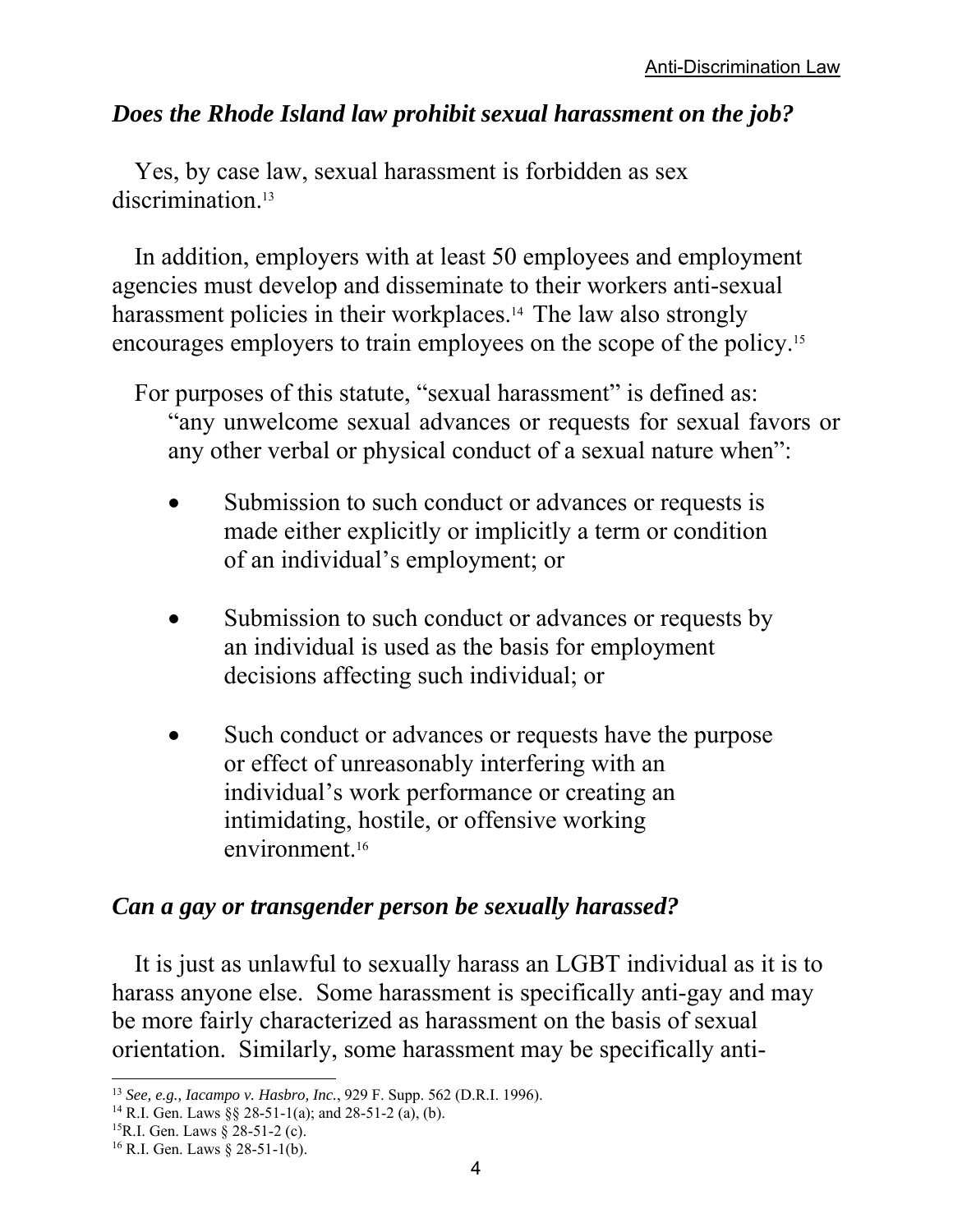transgender and may be pursued more appropriately as discrimination based on gender identity or expression. Other harassment is sexual in nature and more appropriately categorized as "sexual harassment." Each type of harassment can happen to the same person, and all are forbidden.17

Moreover, that the sex of the harasser and the victim is the same does not defeat a claim of sexual harassment. Same-sex sexual harassment has been held to violate both state and federal anti-discrimination laws.<sup>18</sup>

#### *Can I use the state anti-discrimination law to force my employer to provide insurance benefits to my unmarried partner?*

Although the anti-discrimination law says that an employer cannot discriminate on the basis of sexual orientation in terms of compensation, and even though employee benefits are a form of compensation, in many, if not most circumstances, that law probably cannot be used to compel an employer to provide benefits to an employee's unmarried, same-sex partner.

Under R.I. Gen. Laws, § 28-5-7 (1)(ii), even if an employer provides insurance benefits to some employees, "nothing herein shall require those benefits to be offered to unmarried partners of named employees." As a result, the anti-discrimination law cannot be used to compel an employer to provide domestic partner insurance benefits. Note that nothing in the law forbids an employer from providing domestic partner benefits if it chooses to do so. As discussed below in the "Domestic Partnership" section under **FAMILY LAW**, the state and several municipalities have already equalized some benefits like health insurance.

<sup>&</sup>lt;sup>17</sup> See R.I. Gen. Laws § 28-5-7(1)(v) (recognizing need for response to complaints of harassment on the basis of sexual orientation and gender identity or expression in addition to that based on sex).

<sup>18</sup> *See Mann v. Lima*, 290 F. Supp. 2d 190, 194 (D.R.I. 2003)(applying *Oncale v. Sundowner Offshore Services, Inc.,* 523 U.S. 75, 79-81 (198); *see also* R.I. Gen. Laws, § 28-44-17 (sexual harassment against members of either sex may constitute "good cause" for quitting job under unemployment laws).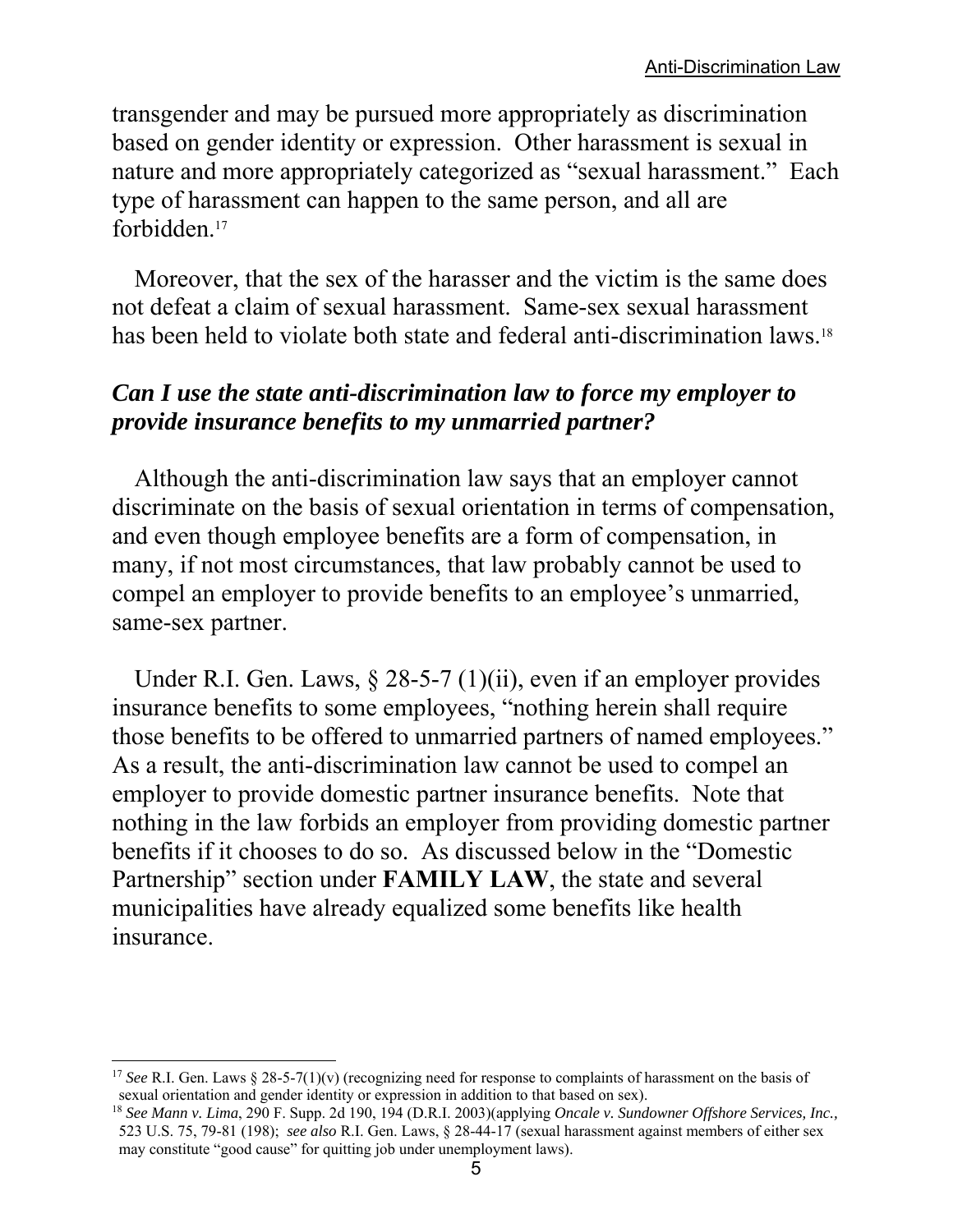## ■ Public Accommodations

#### *What is a "place of public accommodation"?*

Places of public accommodation are places that are open to the public and include, but are not limited to, stores, restaurants, bars, public transportation, garages, hotels, hospitals, clinics, rest rooms, barber shops, salons, amusement parks, gyms, golf courses, swimming pools, theaters, fairs, libraries, and so on.19

#### *What does the law say about discrimination in places of public accommodation?*

Such places shall not "directly or indirectly refuse, withhold from, or deny to any … person any of the accommodations, advantages, facilities or privileges of that public place," and shall not advertise or state that their accommodations are so limited, because of a person's sexual orientation or gender identity or expression (or other protected characteristics).20

## ■ Housing

#### *What is prohibited by the housing anti-discrimination law in Rhode Island?*

The housing laws are intended to prohibit discrimination by owners and their agents from refusing to sell, rent, lease, let or otherwise withhold "housing accommodations" based on sexual orientation, gender identity or expression, marital status, or familial status.21 In addition, neither owners nor those who accept applications for loans or financial assistance to acquire, build, repair or maintain housing accommodations -- i.e., those involved in financing -- may either inquire

<sup>19</sup> R.I. Gen. Laws § 11-24-3.

<sup>20</sup> R.I. Gen. Laws § 11-24-2.

<sup>&</sup>lt;sup>21</sup> R.I. Gen. Laws  $\hat{\zeta}$  34-37-3(10)(defining "housing accommodation") and  $\zeta$  34-37-4 (a).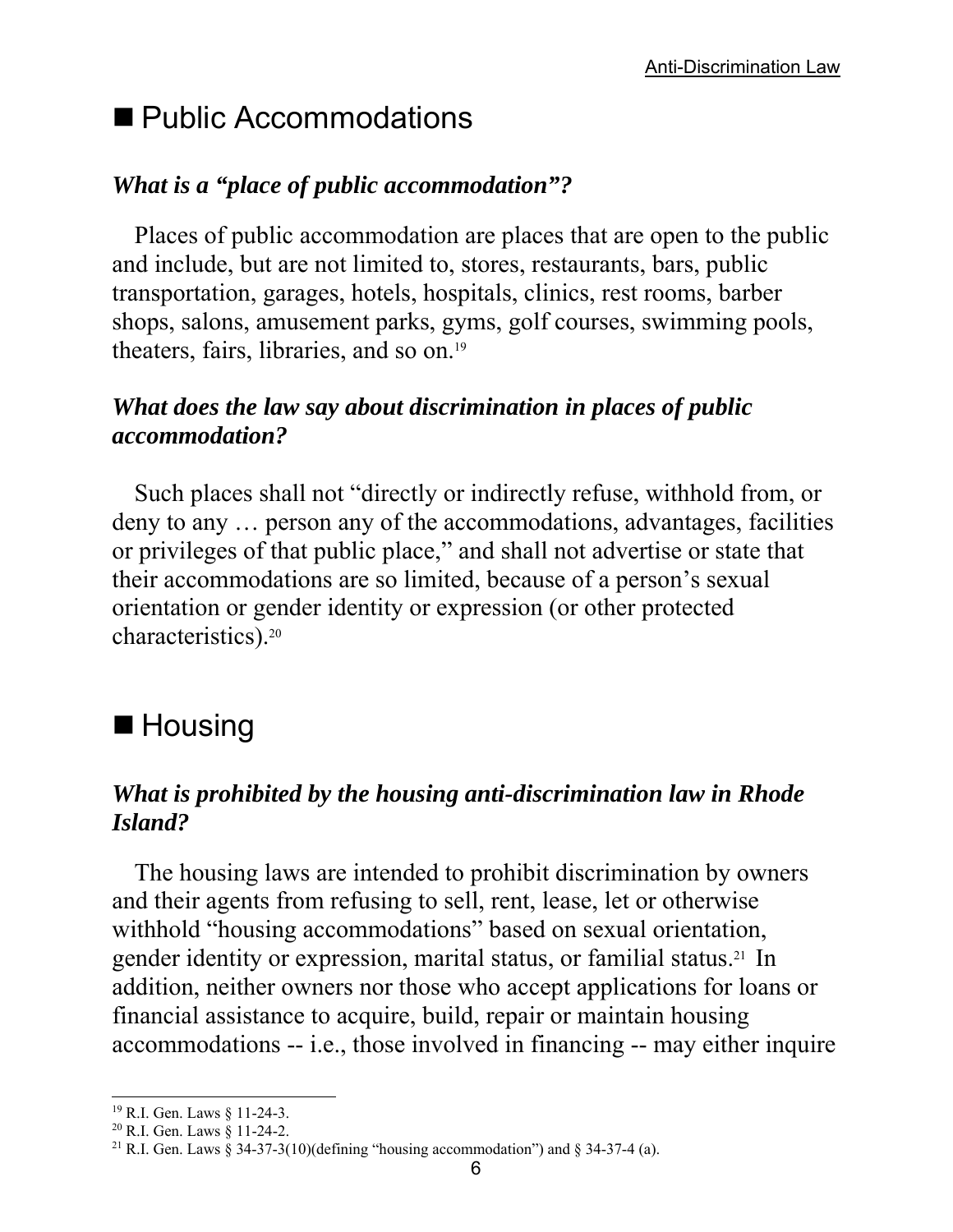about sexual orientation, gender identity or expression, marital status, or familial status, or discriminate on those bases.<sup>22</sup>

#### *Are any landlords exempt from the housing anti-discrimination law?*

Owner-occupied housing accommodations of 3 units or less are not subject to the sexual orientation or gender identity or expression portions of the law.23 In addition, a religious organization or non-profit institution run by a religious organization can limit the sale, rental or occupancy of a property it owns or operates for non-commercial purposes to persons of the same religion (or give preference to such persons), unless membership in the religion is restricted on account of one of the protected categories, including sexual orientation and gender identity or expression.<sup>24</sup>

## ■ Credit

#### *What protections exist under Rhode Island anti-discrimination law with regard to credit?*

Financial organizations such as banks, trust companies, savings banks, loan and investment banks, savings and loan associations, credit unions and any other commercial credit institution<sup>25</sup> may not discriminate in granting or extending any form of loan or credit because of sexual orientation, gender identity or expression, or marital or familial status.26

 $\overline{a}$ <sup>22</sup> R.I. Gen. Laws §§ 34-37-4(a) and (b).

<sup>23</sup> R.I. Gen. Laws § 34-37-4.4 (sexual orientation exemption) and § 34-37-4.5 (gender identity or expression exemption).

<sup>24</sup> R.I. Gen. Laws § 34-37-4.2(a).

<sup>&</sup>lt;sup>25</sup> This non-discrimination provision applies to any "financial organization governed by the provision of title 19 or any other credit granting commercial institution." R.I. Gen. Laws § 34-37-4.3.

<sup>26</sup> R.I. Gen. Laws § 34-37-4.3.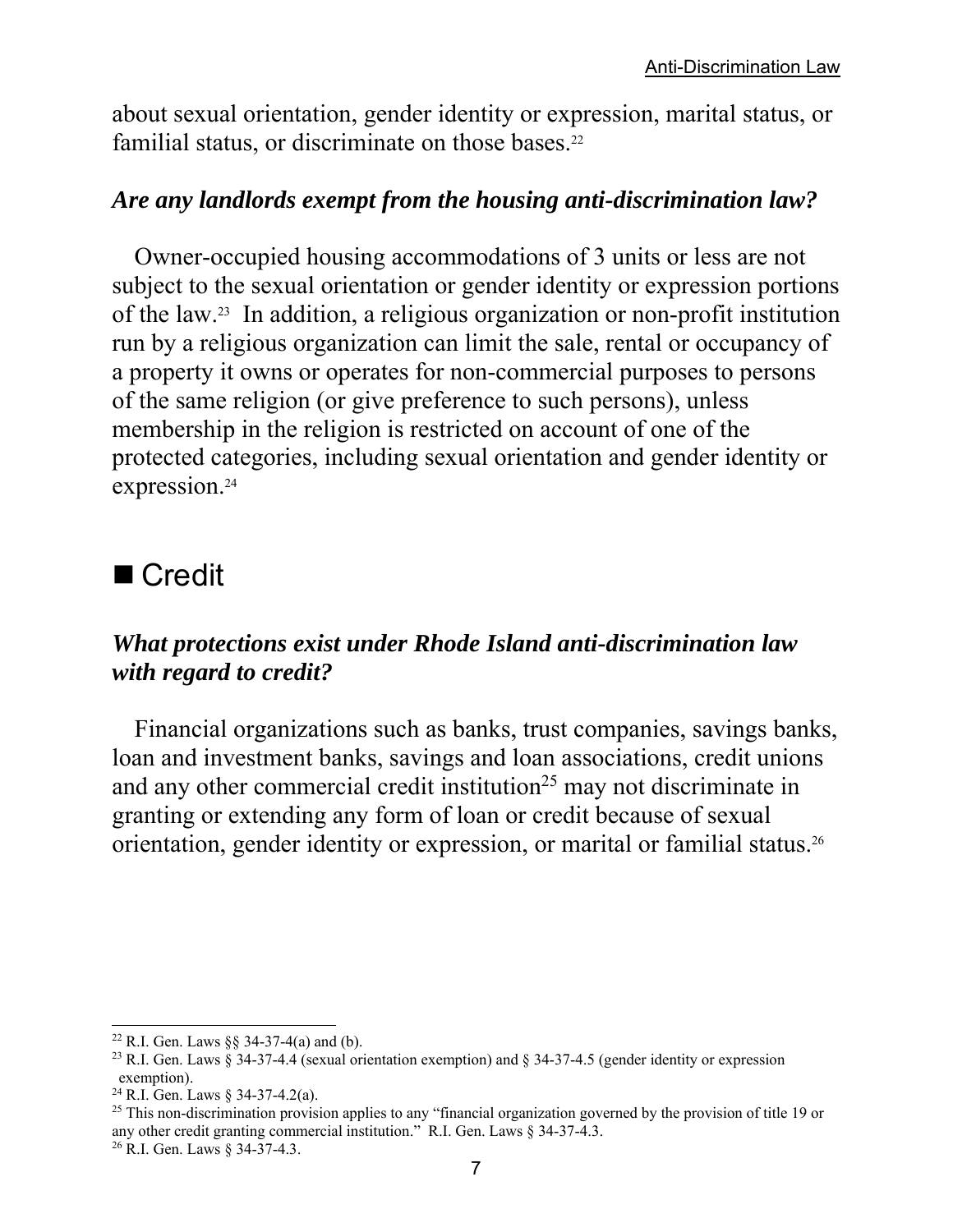## ■ Pursuing a Complaint

#### *How do I file a claim of discrimination?*

You may file a charge of discrimination in person or in writing at the Rhode Island Commission For Human Rights (RICHR), 180 Westminster Street, 3rd floor, Providence, RI 02903. If you plan to go in person, you can call in advance to set up an appointment and find out what you need to bring. Their phone number is (401) 222-2661 (voice) and 401-222-2664 (TTY). The fax number is (401) 222-2616.

The charge must be under oath and must state the name and address of the individual making the complaint as well as the name and address of the entity against which he or she is complaining (called the "respondent"). The complaint must set out the particulars of the alleged unlawful acts and (preferably) the times they occurred.

#### *Do I need a lawyer?*

No, but GLAD strongly encourages people to find lawyers to represent them throughout the process. Although the process is designed to allow people to represent themselves, there are many legal rules governing the RICHR process, and employers and other defendants are almost certain to have legal representation.

#### *What are the deadlines for filing a complaint of discrimination?*

A complaint must generally be filed with the RICHR within one year of the discriminatory act or acts.27 There are very few exceptions for lateness, and GLAD encourages people to move promptly in filing claims.

 $\overline{a}$ <sup>27</sup> R.I. Gen. Laws  $\S$   $\S$   $28$ -5-17(a); 34-37-5 (b); see Rules and Regulations of the RICHR Rule 4.05.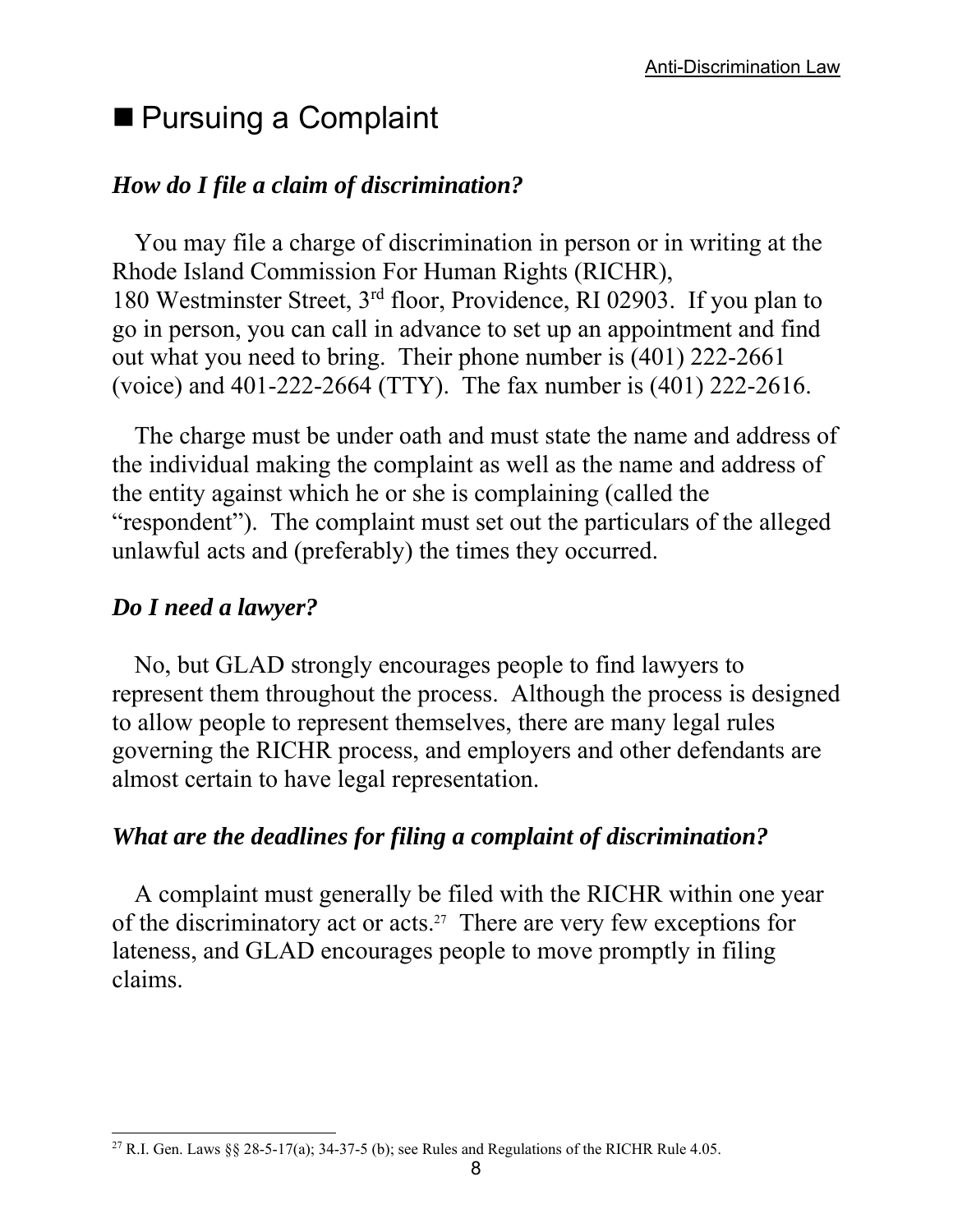#### *Can I file more than one type of discrimination complaint at once, for example, if I believe I was fired both because I am a lesbian and Latina?*

Yes, you can file several claims if you have suffered discriminatory treatment based on more than one personal characteristic. The state antidiscrimination laws for employment and public accommodations forbid taking an action against someone because of sexual orientation or gender identity or expression as well as race, color, religion, sex (including pregnancy and sexual harassment), disability, age, or country of ancestral origin<sup>28</sup>.

For credit, the Rhode Island law adds to the foregoing prohibitions discrimination based on marital status, familial status, military status and associating with members of a protected class.29

In housing, all of the foregoing are protected as well as status as a victim of domestic violence.30

#### *What happens after a charge is filed with the RICHR?*

The RICHR may initiate a preliminary investigation in an employment, credit, housing, or public accommodations case. If the RICHR determines it is probable that a respondent is or was engaged in unlawful practices, then the RICHR shall attempt to eliminate the unlawful practices by "informal methods of conference, conciliation and persuasion."31

If conciliation is unsuccessful, or at any time when the circumstances so warrant (including before investigation in egregious cases), the RICHR may serve a complaint and notice of hearing on the respondent. This process involves a trial type hearing but is not as formal as an

 $\overline{a}$ <sup>28</sup> R.I. Gen. Laws § 11-24-2 and § 28-5-7 (1)(i).

 $29$  R.I. Gen. Laws § 34-37-4(b).

<sup>30</sup> R.I. Gen. Laws, § 34-37-4 (a).

<sup>31</sup> *See, e.g.,* R.I. Gen. Laws, § 28-5-17(a) and § 34-37-5(b); *see also* Rules and Regulations of the RICHR Rule 5.02.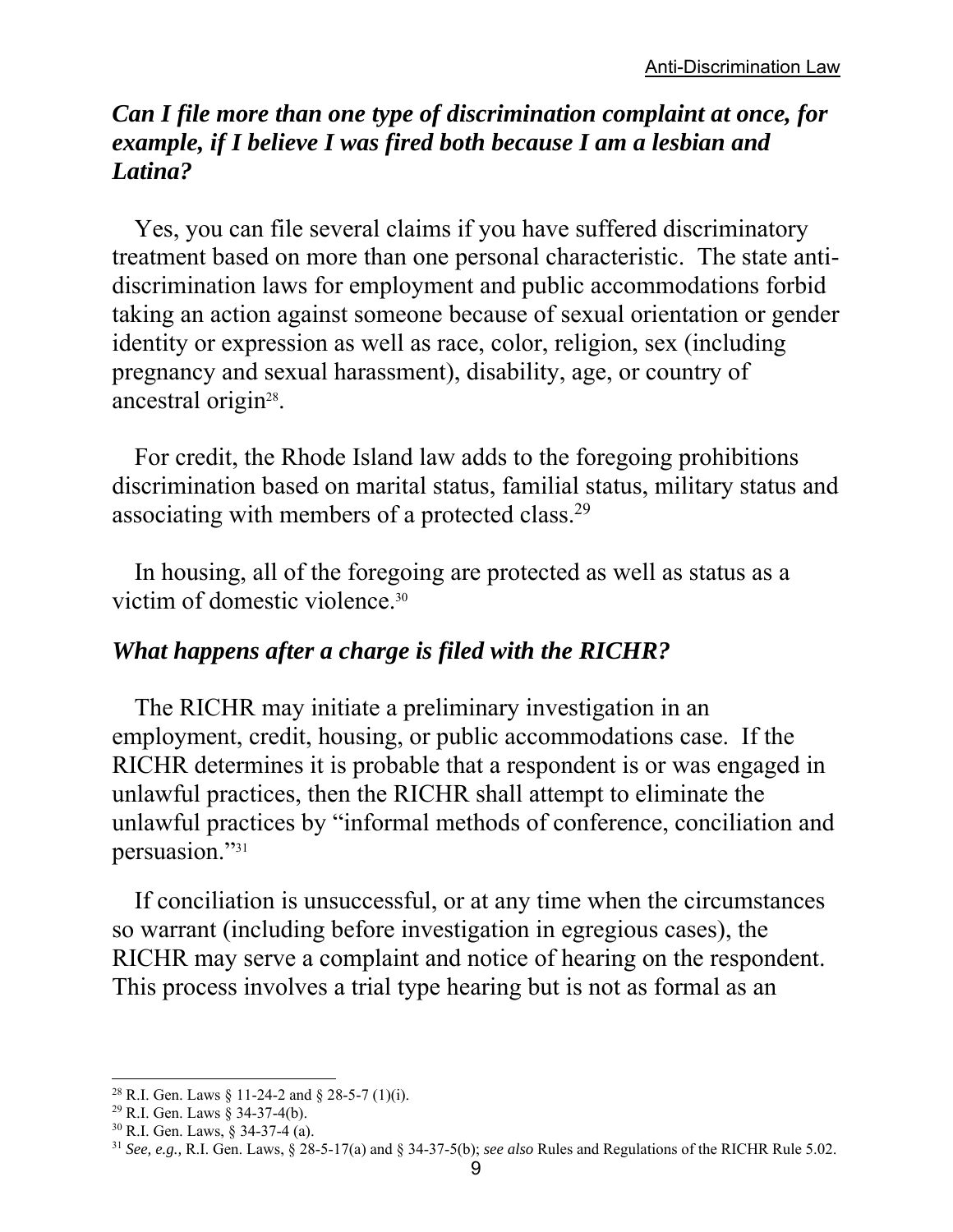actual trial in court. This process must be commenced within 2 years of when the complainant first filed his or her charge with the RICHR.<sup>32</sup>

After the RICHR rules (either because it has found no probable cause to proceed, or because it has ruled on the merits after a hearing), any complainant, intervener, or respondent claiming to be aggrieved by a final order of the commission may obtain judicial review in Superior Court.33

There are a few times when the case can be taken from the RICHR and filed in court. For example:

- Once the complaint has been pending at the RICHR for at least 120 days, (but less than 2 years and before any conciliation agreement has been made), the complainant may request permission to remove the case from the RICHR. That request should be granted, and the complainant then has 90 days from when he or she receives a "right to sue" letter to file the case in Superior Court.<sup>34</sup>
- After the RICHR finds probable cause to credit the allegations in a complaint, either party may elect to terminate the proceedings at the RICHR and file in court as long as they do so within the strict timelines set by the RICHR rules.<sup>35</sup>
- In addition, in housing cases, the RICHR may go to court to seek an order forbidding the respondent from selling, renting or otherwise disposing of the property at issue while the case is pending.36

If probable cause is found lacking, the case is over unless you seek judicial review of the "lack of probable cause" finding. There are

<sup>32</sup> R.I. Gen. Laws §§ 28-5-18; 34-37-5.

<sup>33</sup> R.I. Gen. Laws §§ 28-5-28; 34-37-6.

<sup>34</sup> R.I. Gen. Laws § 28-5-24.1(a) and § 34-37-5(l); *see also* Rules and Regulations of the RICHR Rule 17.01.

<sup>35</sup> *See* R.I. Gen. Laws, § 28-5-24.1(c) and § 34-37-5(n).

<sup>36</sup> R.I. Gen. Laws § 34-37-5(m).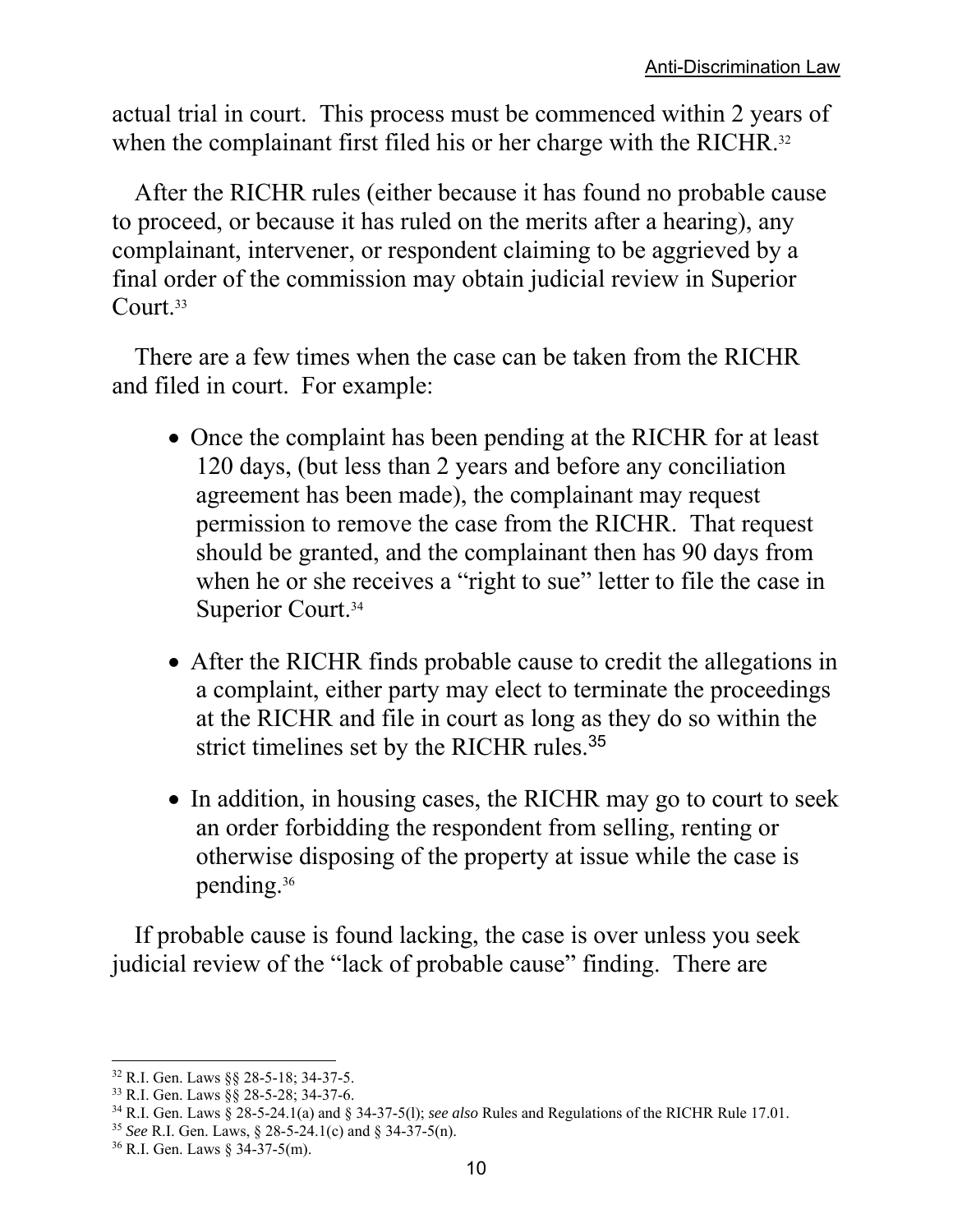special rules and time constraints on this process which must be observed strictly.37

#### *What are the legal remedies the RICHR may award for discrimination if an individual wins their case there?*

In all cases alleging different treatment discrimination, the remedies for a successful complainant in an intentional discrimination case may include compensatory damages (including for emotional distress), attorney's fees (including expert fees and other litigation expenses), cease and desist orders, and any other action which will effectuate the purpose of the anti-discrimination laws.38

In addition, in employment cases, a successful complaint may be entitled to a remedy involving hiring, reinstatement or upgrading of employment, back pay, and admission or restoration to union membership.<sup>39</sup> If the adverse job action was taken against the individual for a variety of reasons, and sexual orientation or gender identity or expression was not the sole motivating factor, the RICHR may limit the damages awarded.

In housing cases, the RICHR is also empowered to impose civil fines, with increasing severity depending on whether the offender has committed other discriminatory acts in the past.40

When complainants prevail in court, the remedies named above may be awarded, as well as punitive damages when the challenged conduct is shown to be motivated by malice or ill will, or when the action involves reckless or callous indifference to the statutorily protected rights of others.41 The only exception is that punitive damages may not be awarded against the State.

<sup>37</sup> R.I. Gen. Laws § 28-5-28 and § 34-37-6.

<sup>38</sup> R.I. Gen. Laws § 28-5-24 (b)(employment); § 34-37-5(h) (housing cases); § 11-24-4 (public accommodations cases); Rules and Regulations of the RICHR Rule 12.02.

 $39$  R.I. Gen. Laws § 28-5-24 (a)(1).

 $40$  R.I. Gen. Laws § 34-37-5(h)(2).

<sup>&</sup>lt;sup>41</sup> R.I. Gen. Laws  $\frac{8}{28}$ -5-29.1 (employment);  $\frac{8}{11}$ -24-4 (public accommodations);  $\frac{8}{34}$ -37-5 (o) (3) (housing).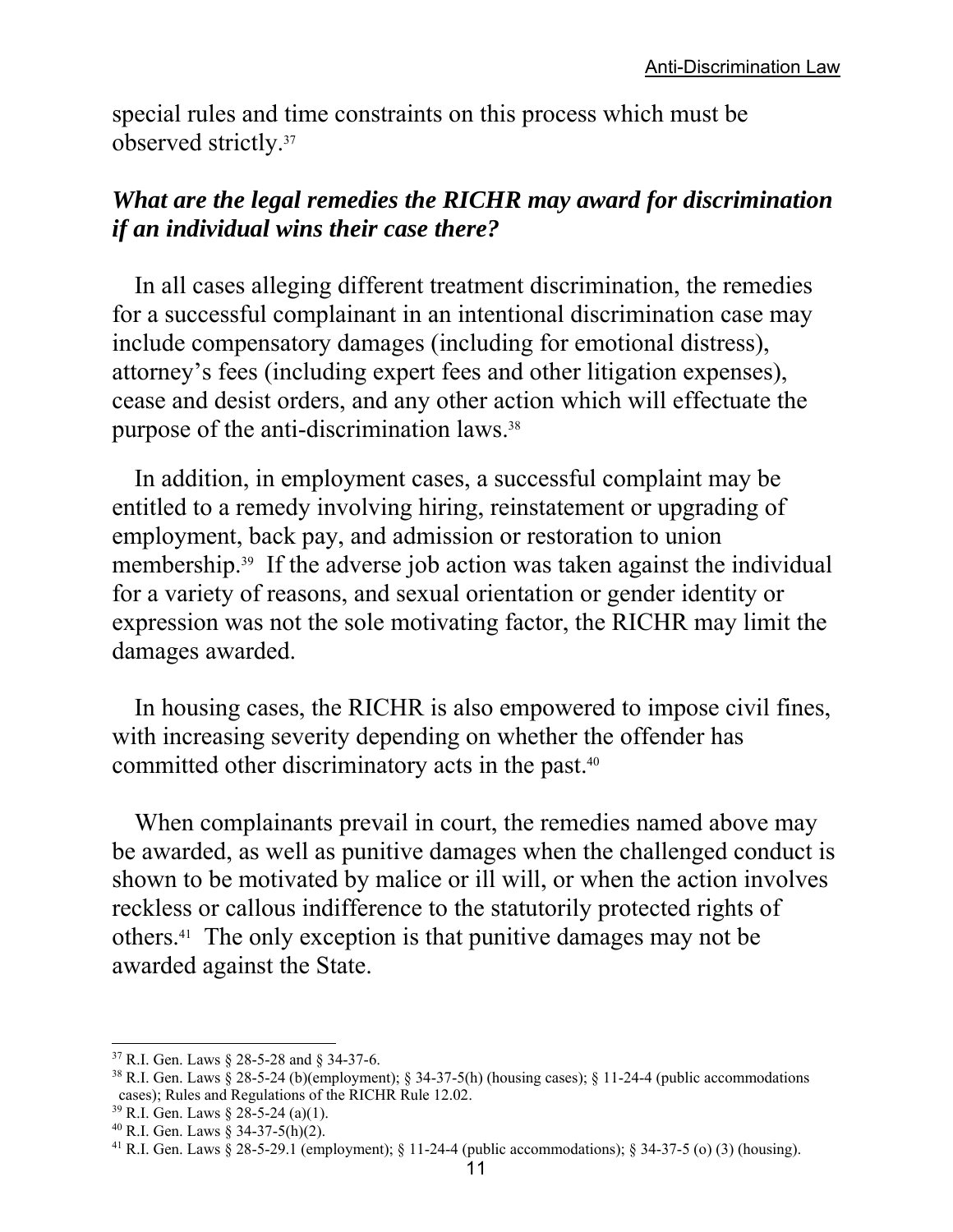#### *Can I also file a discrimination complaint with a federal agency?*

Yes, in many cases. Since federal law and state law contain overlapping provisions, someone bringing a discrimination claim may sometimes pursue protections under both. For example, the federal employment non-discrimination law, called Title VII, applies to employers with at least 15 employees and forbids employment discrimination based on race, sex, age, religion, and disability (which includes HIV status).

While Title VII does not expressly forbid discrimination based on sexual orientation or gender identity, a growing number of courts and government agencies have taken the position that its proscription against sex discrimination encompasses both.

For example, in 2018, in the case of *Franchina v. City of Providence*42, the U.S. Court of Appeals for the First Circuit ruled that a lesbian who experienced extensive unchecked harassment from her coworkers at the Providence Fire Department was protected by Title VII. The court ruled that the plaintiff could bring sex-plus claims under Title VII where, in addition to the sex-based charge, the 'plus' factor was the plaintiff's status as a gay or lesbian individual. GLAD submitted an amicus brief $43$  in this case. $44$ 

And, the U.S. Court of Appeals for the Sixth Circuit's recent decision in *EEOC v. RG and GR Harris Funeral Homes, Inc.*45 allowed the plaintiff to bring claims of discrimination based solely on gender identity. The plaintiff in the case, a funeral home director who was born male, was terminated after informing her employer that she suffered from gender dysphoria and would begin transitioning by dressing and presenting as a woman. The employer admitted that he fired the plaintiff because of her gender identity but argued that Title VII should not be enforced against the funeral home, because it would constitute a

<sup>42</sup> *See* https://www.glad.org/wp-content/uploads/2018/01/2018-01-25-Franchina-Opinion.pdf. 43 *See* https://www.glad.org/wp-content/uploads/2018/01/2017-08-25-Franchina-Amicus-Brief.pdf.

<sup>44</sup>*See* also *Zarda v. Altitude Express, Inc.*, 883 F.3d 100 (2d Cir. 2018) (sexual orientation discrimination is sex discrimination under Title VII); *Hively v. Ivy Tech Community College*, 853 F.3d 339 (7th Cir. 2017) (same). <sup>45</sup> *See* http://www.opn.ca6.uscourts.gov/opinions.pdf/18a0045p-06.pdf.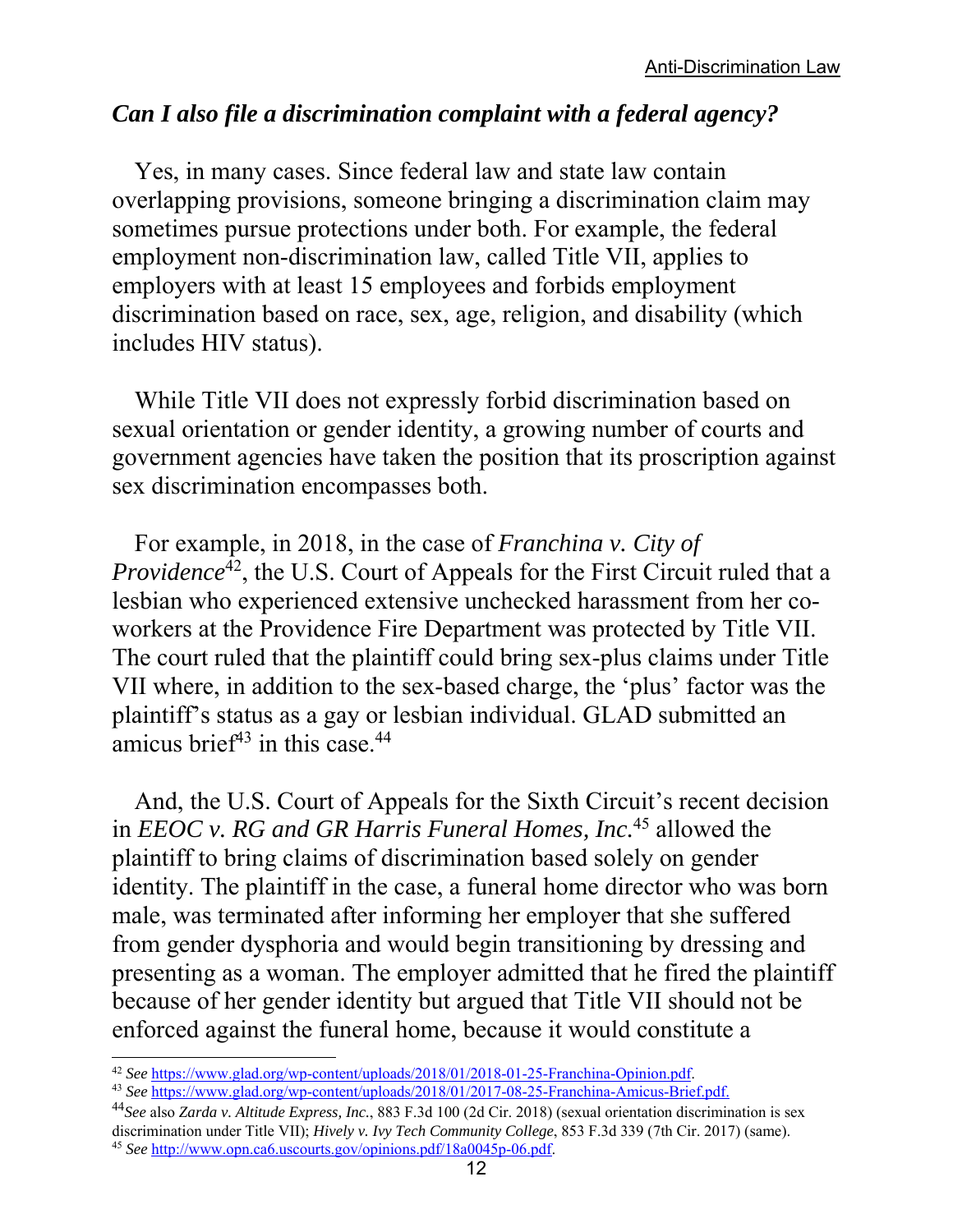substantial burden upon the employer's sincerely held religious beliefs, in violation of the Religious Freedom Restoration Act (RFRA). The court rejected this argument, reasoning that the employer's religious exercise would not be substantially burdened by continuing to employ the plaintiff without discriminating against her on the basis of her gender identity.

In two separate decisions in 2012 and 2016, the EEOC itself concluded that sexual orientation discrimination, gender identity discrimination, and sex discrimination are one and the same, since the first two are based on preferences, assumptions, expectations, stereotypes, and norms associated with masculinity and femininity.46

Unfortunately, the Department of Justice (DOJ) under the Trump administration is attempting to roll back this progress. Attorney General Sessions issued a memorandum<sup>47</sup> in which he stated that the position of the DOJ is that "gender identity" discrimination is not protected under Title VII. Also, the DOJ filed an amicus brief<sup>48</sup> with the U.S. Court of Appeals for the Second Circuit, arguing that "sexual orientation" is not protected by Title VII.

LGBT people who are discriminated against in housing may also be able to file a complaint with the federal Department of Housing and Urban Development (HUD) in addition to NHCHR. For more information go to:

http://portal.hud.gov/hudportal/HUD?src=/program\_offices/fair\_housin g\_equal\_opp/LGBT\_Housing\_Discrimination.

However, given the position of the DOJ and the Trump administration in general, it is possible that this position of HUD may be reversed at some point.

<sup>46</sup> *See Macy v. Holder*, EEOC Appeal No. 0120120821 (Apr. 20, 2012)(gender identity); *Baldwin v. Foxx*, EEOC Appeal No. 0120133080 (July 15, 2015)(sexual orientation).<br><sup>47</sup> See https://assets.documentcloud.org/documents/4067383/Attachment-2.pdf.

<sup>&</sup>lt;sup>48</sup> See https://assets.documentcloud.org/documents/3901661/Brief-Amicus-Brief-Doj.pdf.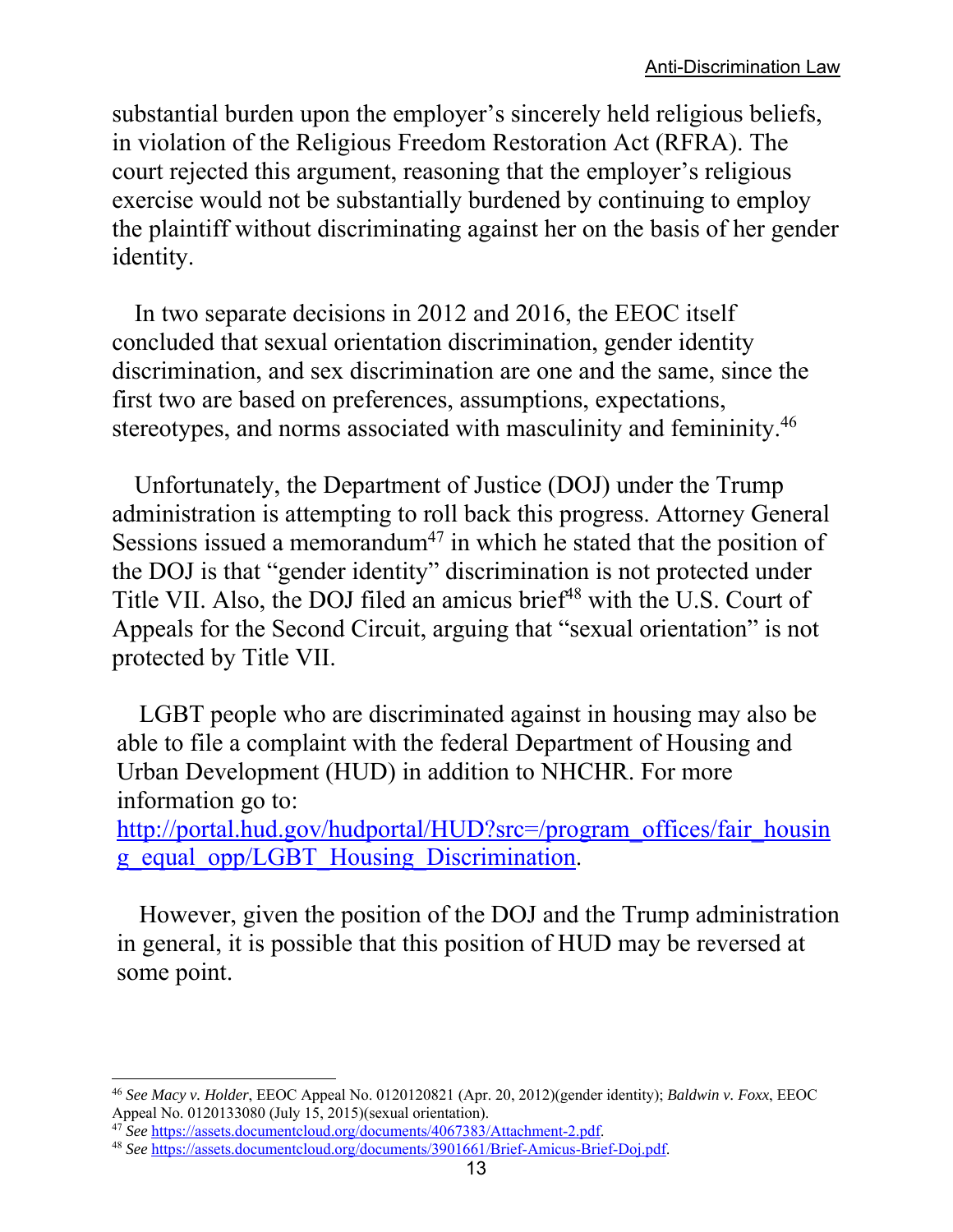#### *Should I file a complaint with a federal agency?*

GLAD recommends that, where there may be overlapping state and federal jurisdiction, you explore filing with the state first but keep in mind the possibility of pursuing a federal claim as well. Federal complaints must be filed within 180 days of the discriminatory act with the Equal Employment Opportunity Commission (EEOC). However, if you initially institute your complaint with the RICHR and indicate that you wish to have the complaint cross-filed with the EEOC, then the time limit is extended to the earlier of 300 days or 30 days after the RICHR has terminated the case.<sup>49</sup> (People who work for federal agencies are beyond the scope of this publication.)

If you have a sexual orientation or gender identity or expression complaint, you should check off "sex" as well as "sexual orientation" or "gender identity" as the bases for your claim and request that the RICHR cross-file your complaint with the EEOC.

#### *Are there other options for filing a complaint for discrimination?*

Possibly yes, depending on the facts of your particular situation.

**1. Union:** If you are a member of a union, your contract (collective bargaining agreement) may provide additional rights to you in the event of discipline, discharge or other job-related actions. In fact, if you obtain relief under your contract, you may decide not to pursue other remedies. Obtain and read a copy of your contract and contact a union steward about filing a complaint. Deadlines in contracts are strict. Bear in mind that if your union refuses to assist you with a complaint, you may have a discrimination action against them for their failure to work with you, or for failure of their duty of fair representation.

**2. State or Federal Court:** After filing with the RICHR, the EEOC, or both, you may decide to remove your discrimination

 $\overline{a}$ <sup>49</sup> 42 United States Code  $\S$  2000e-5(e)(1).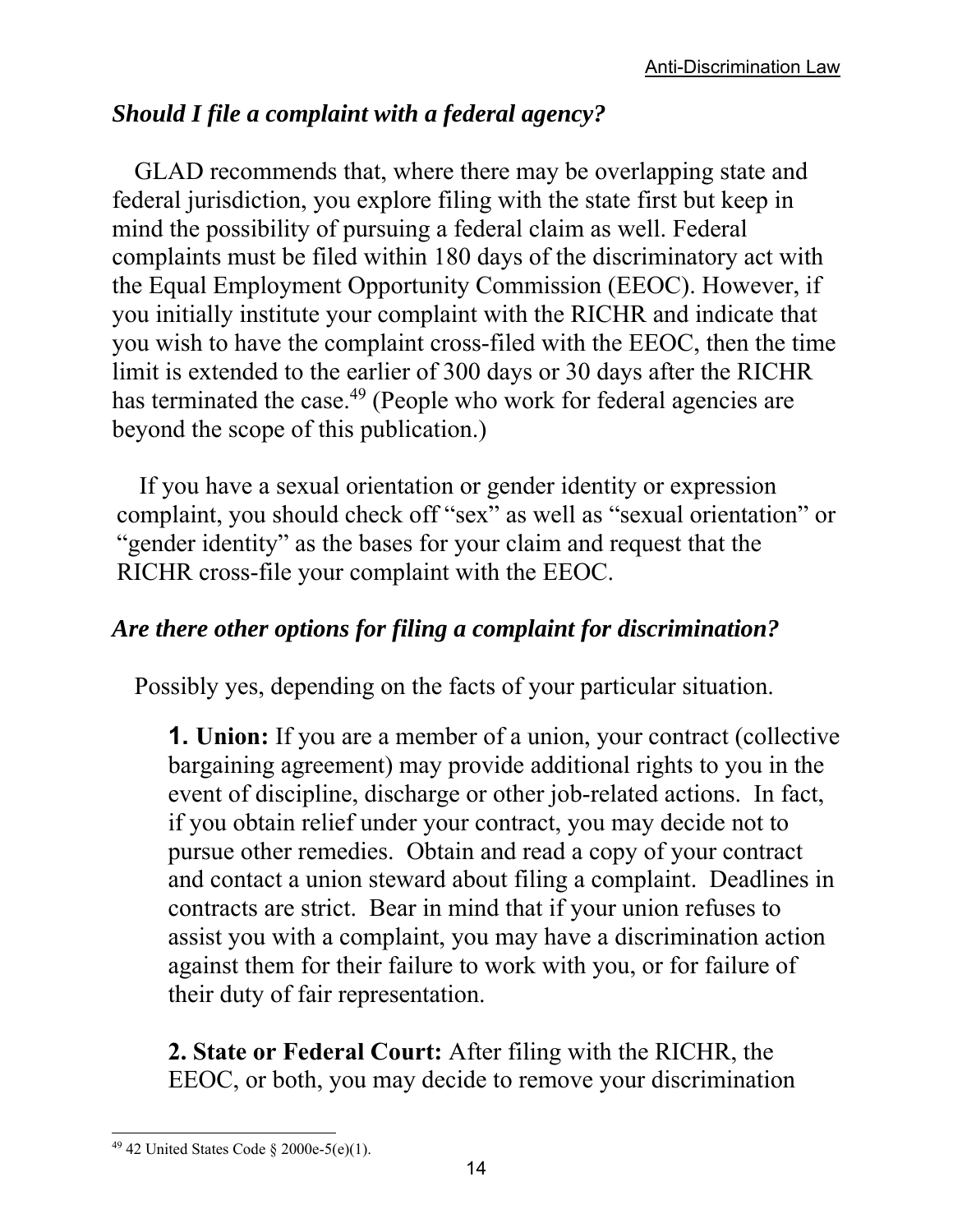case from those agencies and file the case in court. There are rules about when and how this must be done, as discussed above.

In addition, you may file a court case to address other claims which are not appropriately handled by discrimination agencies. For example, if you are fired in violation of a contract; fired without the progressive discipline promised in a handbook; or fired for doing something the employer doesn't like but which the law requires, then these matters are beyond the scope of what the agencies can investigate, and the matter should be pursued in court. Similarly, if your claim involves a violation of constitutional rights, such as a teacher or governmental employee who believes his or her free speech or equal protection rights were violated, then those matters must be heard in court.

#### *What can I do if my employer fires me or my landlord evicts me for filing a complaint of discrimination?*

It is illegal to retaliate in these circumstances, and the employee or tenant could file an additional complaint for retaliation. If an employer, employment agency or labor organization discriminates against you in any manner because you have opposed a forbidden practice or have made a charge, testified or assisted in a complaint filed under the antidiscrimination laws, then you can state a claim of retaliation.<sup>50</sup>

#### *What can I do to prepare myself before filing a complaint of discrimination?*

Contact GLAD Answers at www.GLADAnswers.org or by phone at 800-455-GLAD (4523) any weekday between 1:30 and 4:30 p.m. to talk about options.

As a general matter, people who are still working with or residing under discriminatory conditions have to evaluate how filing a case will

<sup>50</sup> R.I. Gen. Laws § 28-5-7 (5) and § 34-37-4(m). *See also* R.I. Gen. Laws, § 28-51-2(b)(1)(ii) ("Every employer shall adopt a policy against sexual harassment which shall include a statement that it is unlawful to retaliate against an employee for filing a complaint of sexual harassment of for cooperating in an investigation of sexual harassment"); *Provencher v. CVS Pharmacy,* 76 F.E.P. Cases (BNA) 1569 (1st Cir. 1998)(upholding federal retaliation claim of gay man). The U.S. Supreme Court has broadly interpreted the anti-retaliation provisions in federal anti-discrimination laws. *See Burlington Northern & Santa Fe Ry. Co. v. White*, 548 U.S. 53 (2006).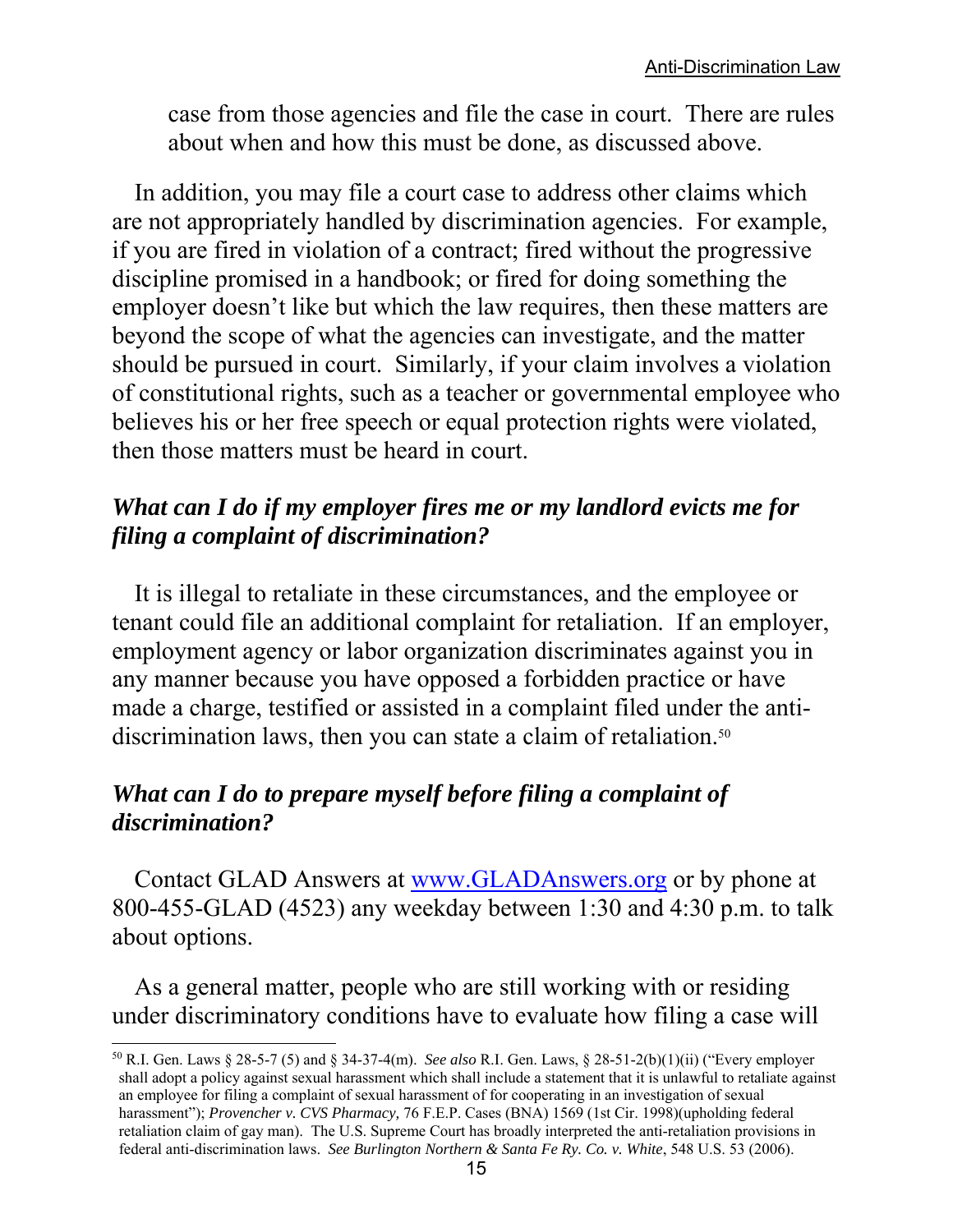affect their job or housing, and if they are willing to assume those possible consequences. Even if you have been fired or evicted, you may decide it is not worth it to pursue a discrimination claim. This is an individual choice which should be made after gathering enough information to make an informed choice.

Some people prefer to meet with an attorney to evaluate the strength of their claims before filing a case. It is always helpful to bring the attorney an outline of what happened on the job that you are complaining about, organized by date and with an explanation of who the various players are (and how to get in touch with them); what happened; who said what; and who else was present. Try to have on hand copies of your employee handbooks or personnel manuals, as well as any contracts, job evaluations, memos, discharge letters and the like. If you are concerned about a housing matter, bring a copy of your lease, along with any notices and letters you have received from your landlord.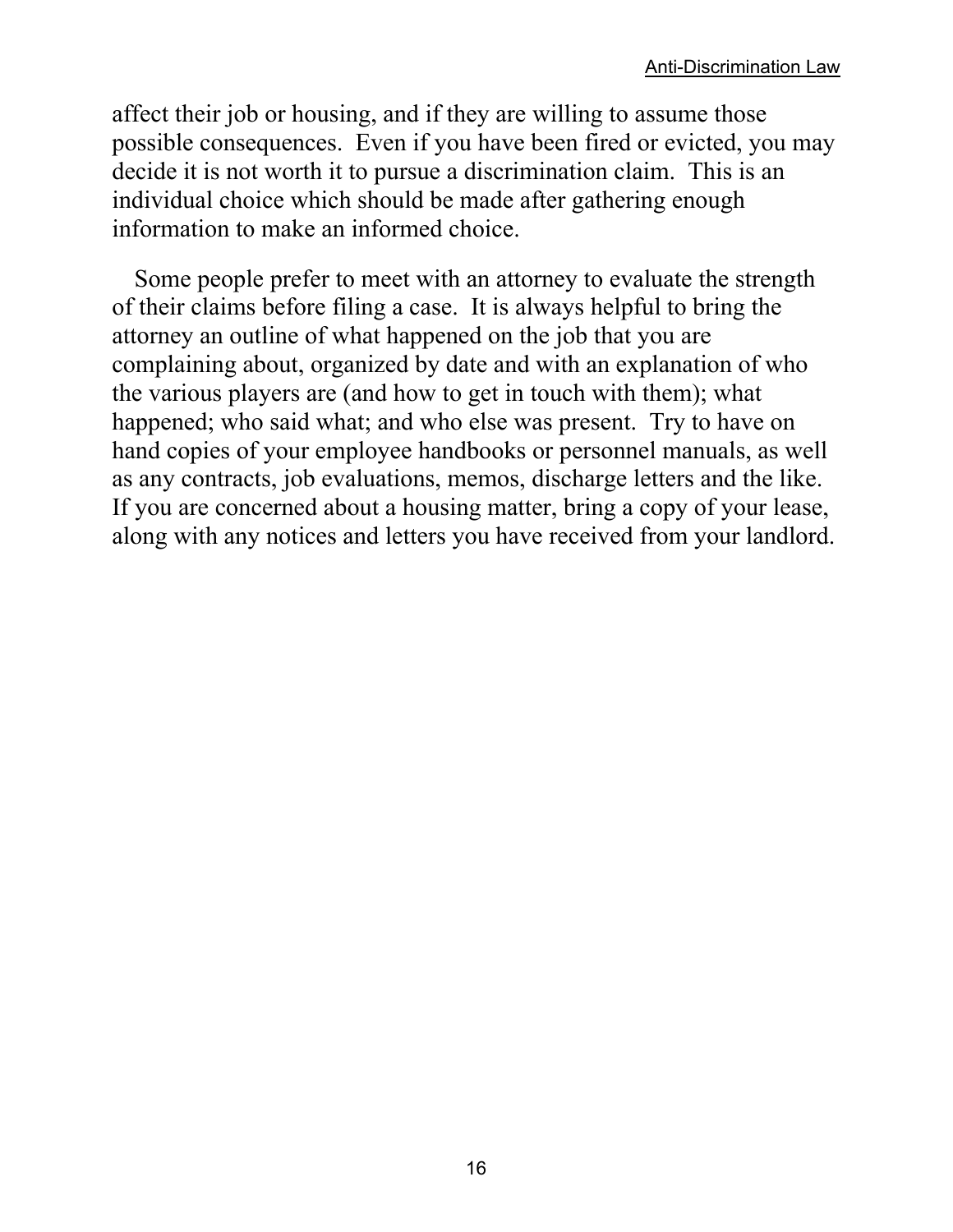## **FAMILY LAW**

## ■ Marriage and Civil Unions

#### *Can same-sex couples legally marry in Rhode Island?*

Yes, after many years of failed attempts and nearly two years after the passage of a civil unions bill in July 2011, on May 2, 2013, the Rhode Island General Assembly approved and Governor Lincoln Chafee signed a marriage equality law, *An Act Relating to Domestic Relations-Persons Eligible to Marry*,<sup>51</sup> that extended the right to marry to same-sex couples effective August 1, 2013.

That legislation also ended the ability of same-sex couples to enter into civil unions in Rhode Island on that same date and allows any couples already in a Rhode Island civil union to keep their civil unions or merge their civil unions into marriage.<sup>52</sup>

Two years later, in *Obergefell v. Hodges*, 53 the U.S. Supreme Court made marriage equality a reality nationwide when it held that the U.S. Constitution guarantees same-sex couples the right to marry. GLAD's own Mary Bonauto represented the plaintiffs during oral arguments. Post-*Obergefell*, all 50 states are required to issue marriage licenses to same-sex couples, and all states must respect the marriages of same-sex couples performed in other jurisdictions.

For information about getting married in Rhode Island, see http://www.health.ri.gov/records/howto/getamarriagelicense/, *How does religion affect getting married in Rhode Island?* 

The Act also reiterates the right of any religion to set any requirements it chooses on who may marry within that religion and the right of any

<sup>51</sup> *See* http://webserver.rilin.state.ri.us/BillText/BillText13/HouseText13/H5015B.pdf. 52 R.I. Gen. Laws § 15-3.1-12.

<sup>53 135</sup> S.Ct. 2584 (2015).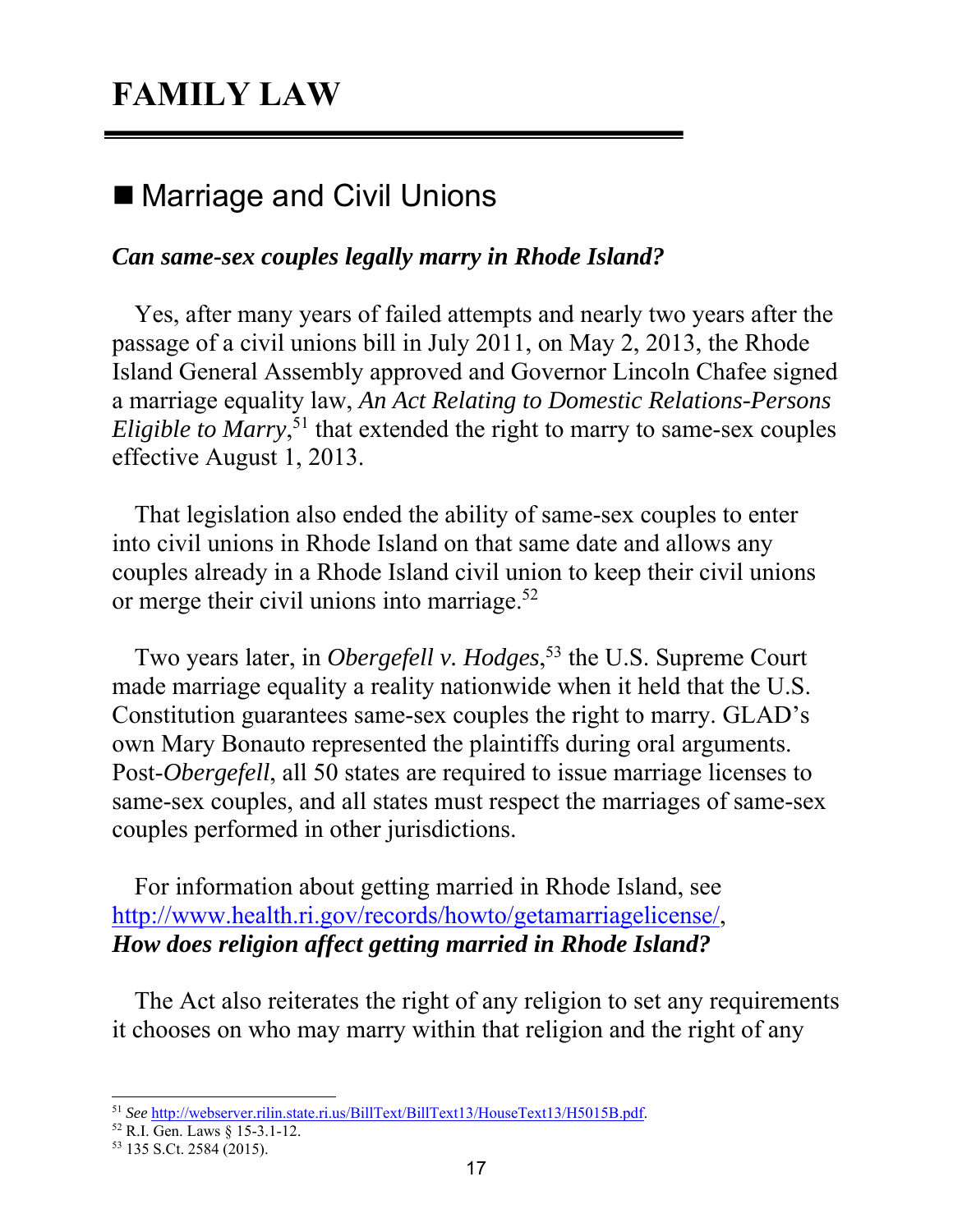clergy person, rabbi or similar official to refuse to marry any couple.54 It also provides further exemptions for religious organizations, religiouslycontrolled organizations and certain fraternal benefit organizations with respect to goods, services, accommodations, facilities and privileges for the solemnization, celebration or promotion of marriage.<sup>55</sup>

#### *Will the federal government respect my marriage?*

Yes. Thanks to the demise of the Defense of Marriage Act (DOMA) in *Windsor v. United States*<sup>56</sup>, the federal government will recognize and respect the legal marriages of same-sex couples.

Unfortunately, one issue that has yet to be definitively resolved by *Windsor* and *Obergefell* concerns spousal benefits and self-insured health plans. While New Hampshire state law prohibits discrimination based on sexual orientation, self-insured health plans are governed by federal law. Title VII, the federal anti-discrimination statute, only prohibits discrimination based on race, color, religion, sex, or national origin—sexual orientation is not explicitly included.

As was discussed above in the section on "Pursuing a Complaint," there have been some rulings by federal courts that "sexual orientation" discrimination is a form of "sex" discrimination and thus covered by Title VII, and the EEOC has also taken this position.<sup>57</sup>

Also, both Section 155758 of the Affordable Care Act and implementing regulations of the Obama administration, 45 CFR  $147.104(e)$ ,<sup>59</sup> were supposed to prohibit discrimination against LGBT people in most public and private health care plans, so that everyone would have access to health care. Unfortunately, these protections are under attack by some states and by the Trump administration.

 $\overline{a}$ 54 R.I. Gen. Laws §§15-3-6.1(a) and (b).

<sup>55</sup> R.I. Gen. Laws §15-3-6.1(c).

<sup>56 133.</sup> S.Ct. 2675 (2013).

<sup>&</sup>lt;sup>57</sup> See https://www.eeoc.gov/eeoc/newsroom/wysk/enforcement\_protections\_lgbt\_workers.cfm.<br><sup>58</sup> See https://www.hhs.gov/civil-rights/for-individuals/section-1557/index.html.<br><sup>59</sup> See https://www.ecfr.gov/cgi-bin/retrieveEC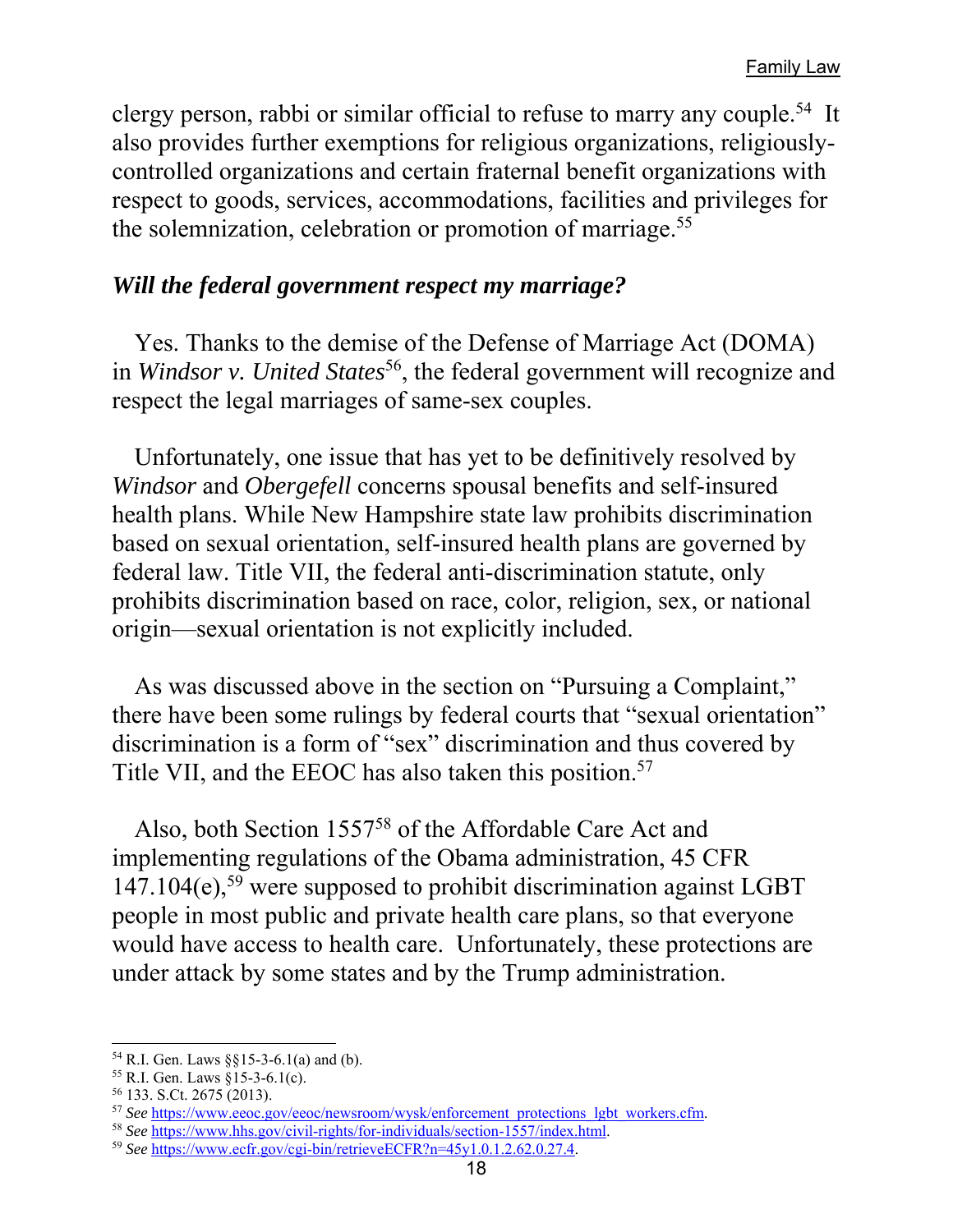If your employer is discriminating against you in spousal healthcare benefits on the basis of sexual orientation, contact GLAD Answers.

#### *What happens if we need to end our marriage?*

After *Obergefell v. Hodges*, same-sex spouses everywhere should be able to dissolve their marriages on the same terms as different-sex spouses. Rhode Island applies its divorce statutes to same-sex couples.

However, spouses should note that when Rhode Island courts divide marital property and award alimony, one of the factors a judge considers is the length of the marriage.<sup>60</sup> The judge cannot include as marital property, property held in the name of one spouse if held by that spouse prior to marriage.<sup>61</sup> Unfortunately for spouses whose partnership predated marriage equality, the length of the marriage may not accurately reflect the true length of the relationship, resulting in an unbalanced division of assets.

If you are going through divorce proceedings in Rhode Island and believe your division of assets may be unfairly affected by the length of the marriage, contact Glad Answers.

#### ■ Domestic Partnership

#### *What is domestic partnership?*

Although it is a term used in many contexts, "domestic partnership" most often means a status which recognizes an unmarried couple and their children as a family for certain limited purposes. This recognition may be given by a state or municipal governmental entity or by private businesses and organizations.

 $60$  R.I. Gen. Laws §15-5-16(b) (alimony) and § 15-5-16.1(a) (division of property).

 $61$  R.I. Gen. Laws  $\S15-5-16.1(b)$ .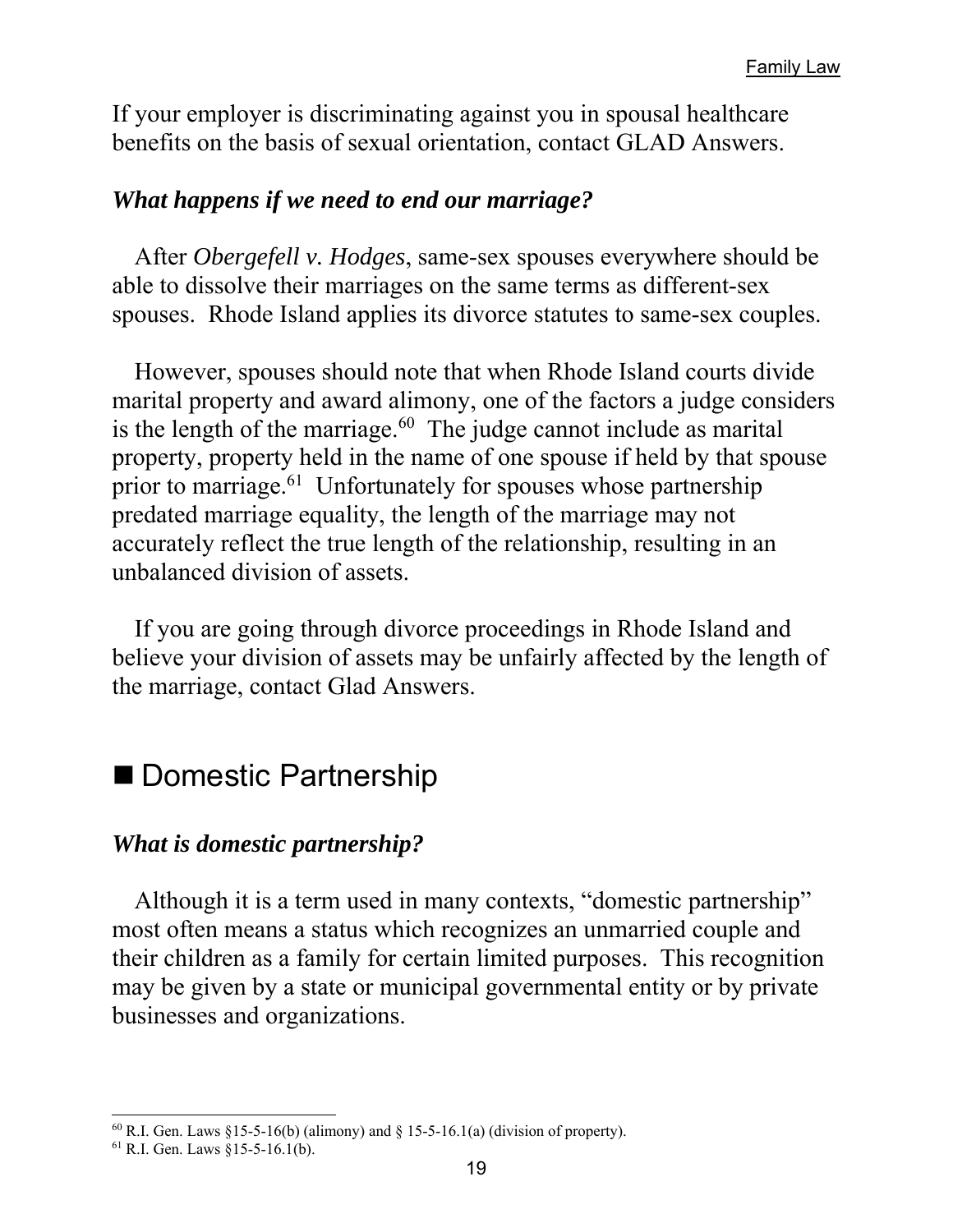In the workplace context, employers may set criteria for domestic partnership as a way for employees to obtain certain fringe benefits for their partners and families which were previously limited to married spouses. The State of Rhode Island, some Rhode Island cities and towns and many private employers in Rhode Island offer domestic partner benefits such as coverage for the partner and his/her children under the employee's health insurance plan.

In other contexts, "domestic partner" is also a shorthand term for family, replacing "lover," "friend," and "roommate." Some people call cohabitation agreements "domestic partner agreements."

#### *Does Rhode Island offer domestic partner benefits?*

Although Rhode Island does not have a statewide domestic partnership registry like some other states, the Rhode Island legislature has enacted several laws that provide certain benefits to unmarried couples.

In order to qualify, both partners must certify by affidavit that (1) they are at least 18 years old and mentally competent to contract, (2) that neither partner is married to anyone, (3) that the partners are not related by blood to a degree that would prohibit marriage in the State of Rhode Island, (4) that the partners live together and have lived together for at least one year, (5) that the partners are financially interdependent as evidenced by at least two of the following: (A) a domestic partnership agreement or relationship contract; (B) a joint mortgage or joint ownership of a primary residence; (C) two of these: (i) joint ownership of a motor vehicle; (ii) a joint checking account; (iii) joint credit account; (iv) joint lease; and/or (D) the domestic partner has been designated a beneficiary for the employee's will, retirement contract or life insurance.<sup>62</sup>

 $\overline{a}$ <sup>62</sup> *See, e.g.,* R.I. Gen. Laws § 36-12-1(3).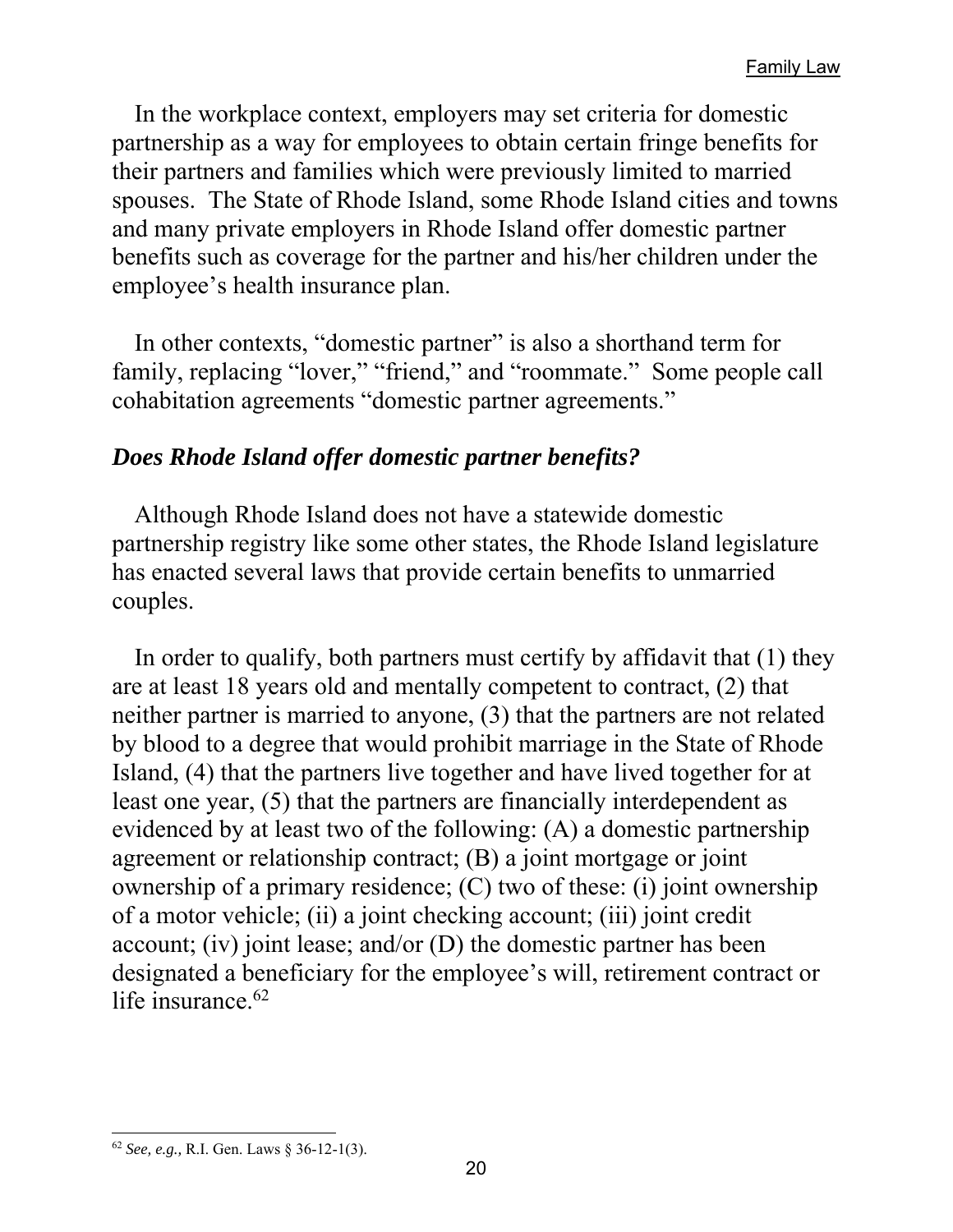#### *What domestic partner benefits does Rhode Island offer to state employees?*

In the summer of 2001, the Rhode Island legislature made domestic partner benefits available to state employees with respect to health insurance. It did so by changing the definition of "dependent" in state insurance laws. In 2006, Rhode Island extended these benefits to include family and medical leave to care for an ill partner<sup>63</sup> and COBRA health insurance benefits for a state employee's domestic partner;<sup>64</sup> and in 2007, the legislature extended pension benefits, managed through the Employee Retirement System of Rhode Island, to surviving domestic partners with whom the employee had lived for at least a year and were "financially interdependent."65

To qualify, a same-sex couple must certify by affidavit to the benefits director of the division of personnel that the couple meets the requirements listed above. Misrepresentations of information in the affidavit will result in an obligation to repay any benefits received and a fine up to \$1000. Employees are further required to inform the benefits director at their place of employment if and when their relationship ends.

Also, On July 1, 2018, the *Healthy and Safe Families and Workplaces*  Act<sup>66</sup> went into effect requiring employers with 18 or more employees to provide at least one hour of paid sick leave for every 35 hours worked. Employers with fewer than 18 employees must provide sick time, but it does not need to be paid. The law guarantees eligible workers up to 24 hours of sick time per year beginning in 2018 before increasing to a maximum of 32 hours in 2019 and 40 hours in 2020. This law allows employees paid sick leave for themselves or to care for family or anyone they are living with, including a domestic partner.

<sup>63</sup> R.I. Gen. Laws § 28-48-1(5).

<sup>64</sup> R.I. Gen. Laws § 36-12-2.4.

<sup>65</sup> R.I. Gen. Laws §36-10-40.

<sup>66</sup> R.I. Gen. Laws § 28-57.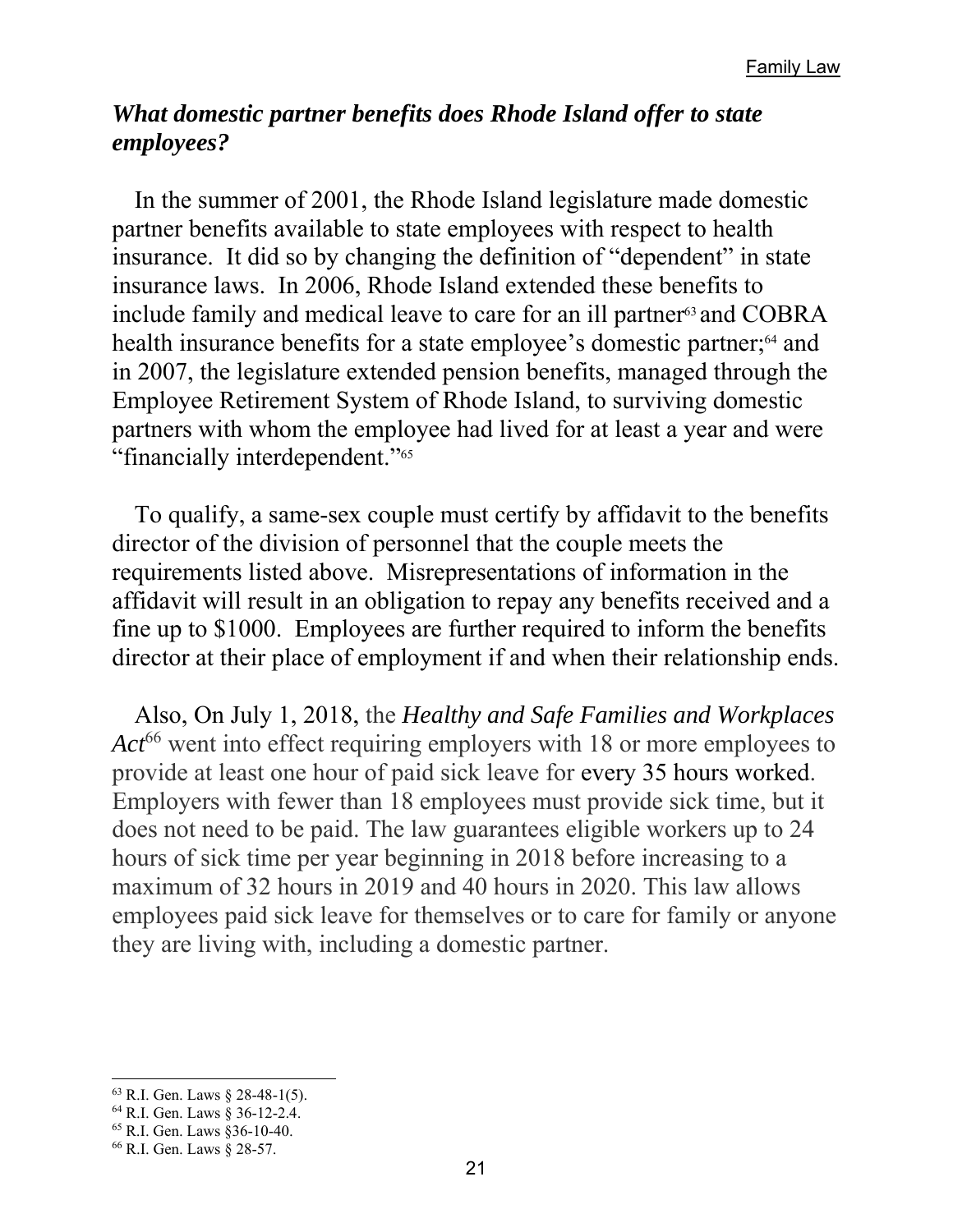#### *Are other benefits available to domestic partners of public employees?*

Under Rhode Island law, various death benefits or annuities, accidental death benefits or retirement benefits are available to the domestic partners of judges, teachers, police officers, firefighters and some other workers. If you believe you fall in one of these categories, you should consult a lawyer.

Some Rhode Island cities and towns offer domestic partner benefits such as coverage for the partner and his/her children under the employee's health insurance plan.

#### *What other protections does state law provide to domestic partners?*

In January 2010, the Rhode Island legislature passed legislation $67$  that gives a domestic partner control over the remains and the funeral and burial arrangements of his/her partner provided: (1) the partner meets the definition of domestic partner defined above, and (2) the deceased has not designated another person as his/her "funeral planning agent" as described below in the section "Legal Protections for Same-Sex Couples—Funeral Planning Documents."68 The law was championed by a gay man, Mark Goldberg, who had a five-week battle to claim the body of his partner of 17 years. Despite near unanimous passage, it took a legislative override of the Governor's veto to finally enact the law.

Although it is an important step forward to have this protection for domestic partners, it does require that you prove that your relationship meets certain criteria at a time of tragedy. The better way to achieve this protection is to name your partner as your "funeral planning agent," as discussed below. That agent takes precedence over everyone—spouse, domestic partner, and blood relatives.

 $\overline{a}$ <sup>67</sup> *See* R.I. Gen. Laws § 5-33.2-24and § 23-4-10.

 $68$  R.I. Gen. Laws,  $\frac{6}{5}$  5-33.2-24(2)(i).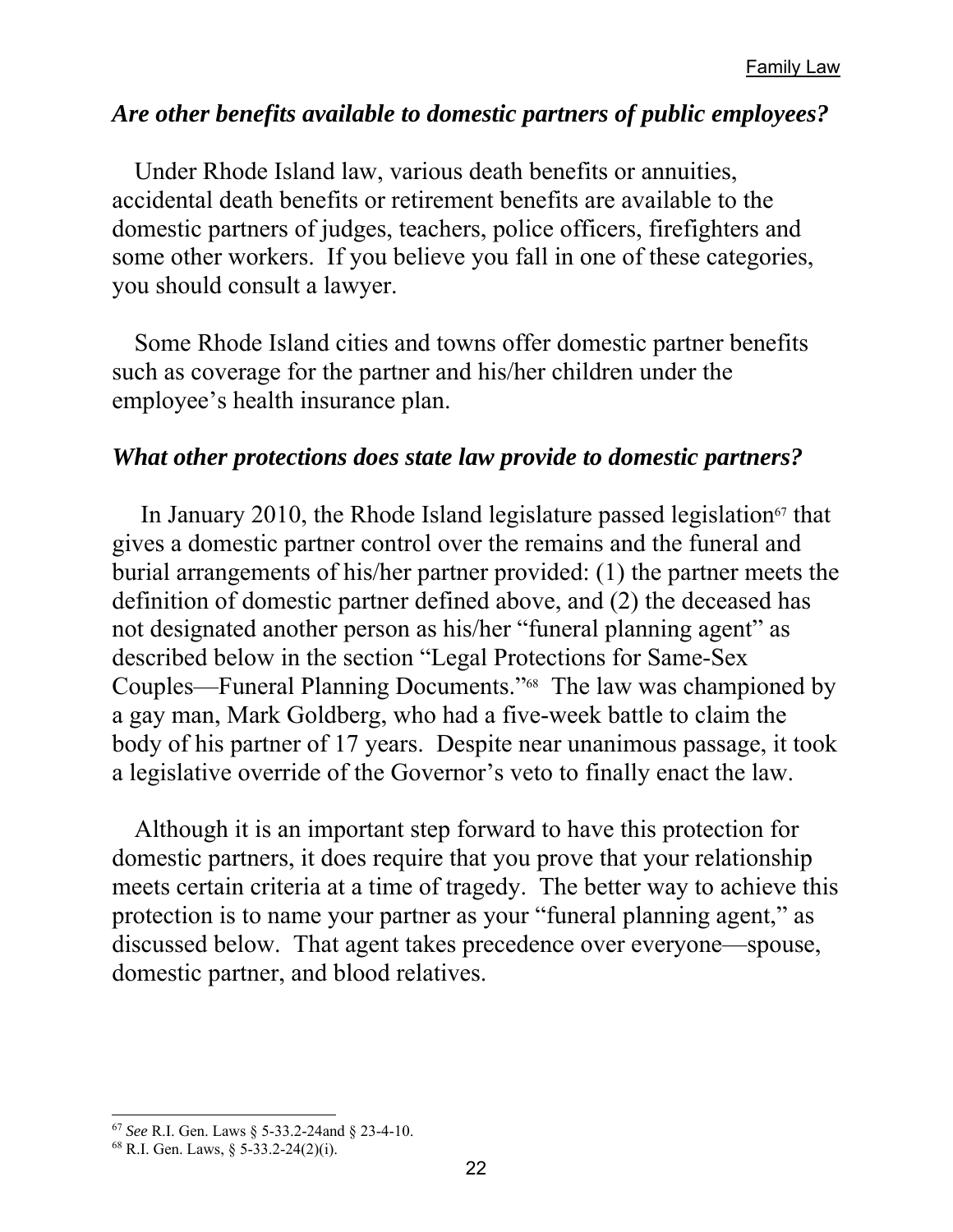#### *What kinds of domestic partner benefits may private employers provide?*

Private employers can provide to domestic partners any benefits they wish -- whether health insurance, family medical or bereavement leave, equal pension benefits, relocation expenses, or access to company facilities. Private organizations, e.g. a gym, country club, etc., can extend family membership or other family benefits to domestic partners.

However, even when employers provide these benefits, federal laws sometimes treat domestic partner benefits differently from spousal benefits, often with financial consequences. For example, employees must pay federal income tax on a domestic partner's health insurance benefits, but spousal benefits are exempt.<sup>69</sup> Similarly, while spousal consent is required if a married employee decides to name a third party as a pension beneficiary or survivor benefits recipient, an employee with a domestic partner can change these designations freely.

In most states, employees must also pay a state income tax on these benefits, but Rhode Island exempts employees from state income tax on health benefits extended to a domestic partner or civil union partner.<sup>70</sup>

## ■ Legal Protections for Same-Sex Couples

*Without getting married, what steps can a couple take to safeguard their legal relationship in Rhode Island regardless of whether they have a marriage or civil union?* 

**1. Relationship Agreement or Contract:** Cohabitation agreements regarding property and finances are a good way for couples to sort out their affairs in writing before a separation. As long as the contract is not about sexual services, it has a good chance of being upheld as valid as long as it complies with the

<sup>69</sup> *See* Internal Revenue Code, Private Letter Ruling 9603011 (Jan. 19, 1996).

 $70$  R.I. Gen. Laws  $\frac{24}{30}$ -12(c)(6).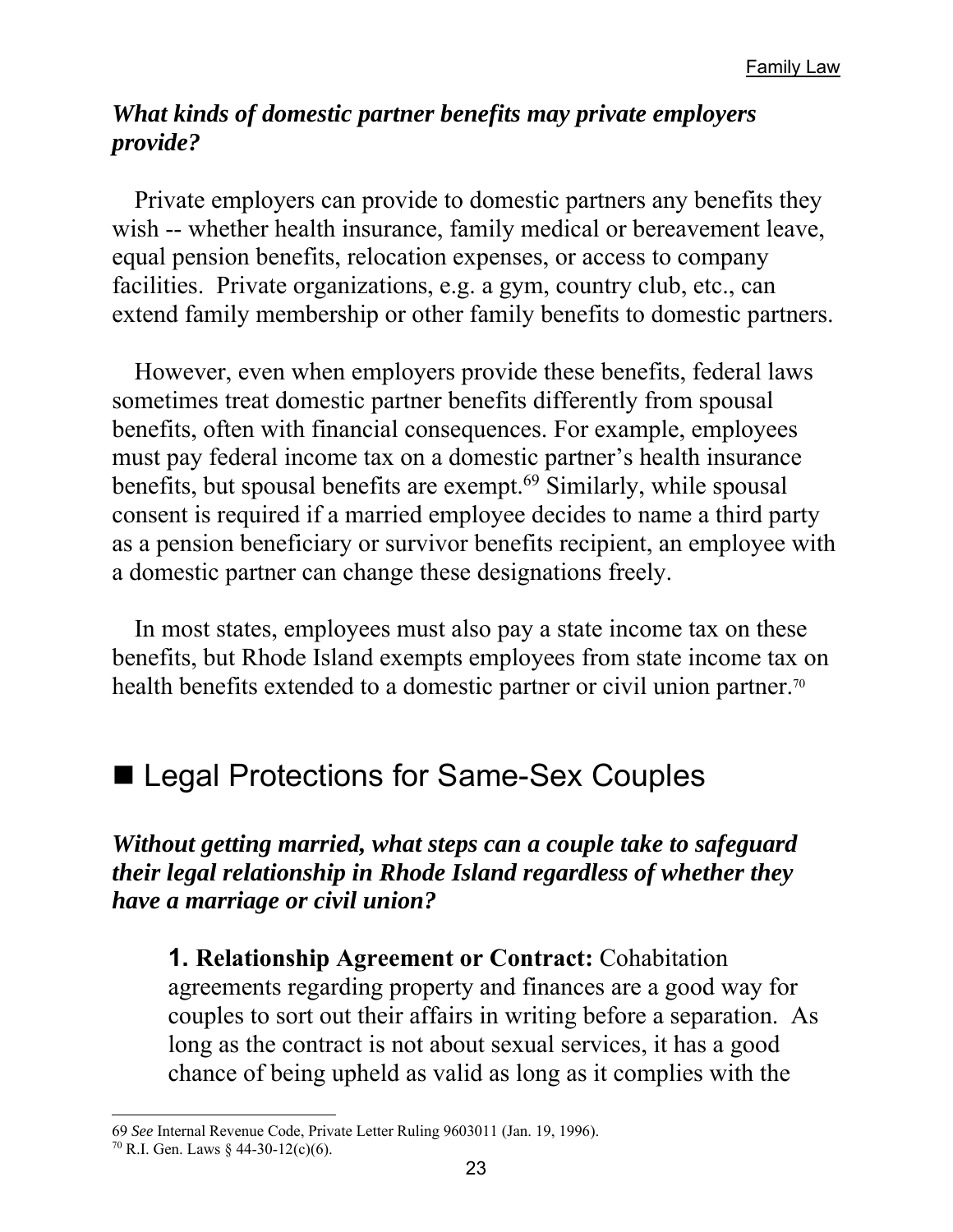requisites for a valid contract.<sup>71</sup> Bear in mind that, as in any state, specific provisions concerning children may or may not be enforced according to their terms because it is always in the court's power to determine the best interests of children. (See discussion below concerning parenting agreements.)

**2. Power of Attorney:** Any competent person may appoint another person (such as one's partner) as their "attorney-in-fact" for financial matters in the event that one becomes incapacitated or disabled.72 The law provides a "short form" which allows you to mark the kinds of transactions you wish your partner (your "attorney-in-fact") to perform. These include: (a) real estate transactions; (b) chattel and goods transactions; (c) bond, share and commodity transactions; (d) banking transactions; (e) business operating transactions; (f) insurance transactions; (g) claims and litigations; (h) benefits from military service; (i) records, reports and statements; and (j) all other matters.<sup>73</sup> If no such appointment is made, then a "family" member will be empowered to make decisions for the disabled or incapacitated individual. This power of attorney does not include health care decisions.

**3. Health Care Power of Attorney:** Since medical care providers look to next of kin to make health care decisions for an incapacitated individual, an unmarried person must appoint a health care agent if he or she wishes another person to make those decisions instead of the family member. Under R.I. Gen. Laws § 23-4.10-2, a person may appoint a health care agent to make decisions -- whether for a limited amount of time or indefinitely. The attorney-in-fact may then make decisions for you -- either immediately or upon your becoming incompetent to make decisions. Even after you give another person a Health Care Power of Attorney, you may make decisions for yourself if that is what you wish and as long as you are competent to do so.

<sup>71</sup> *See Doe v. Burkland*, 808 A.2d 1090 (R.I. 2002) (allowing contract claim by former same-sex partner; "The mere existence of a sexual relationship between two parties does not impair the right to contract with each other for consideration independent of the relationship.").

<sup>72</sup> R.I. Gen. Laws § 18-16-1 to § 18-16-12.

<sup>73</sup> R.I. Gen. Laws § 18-16-2.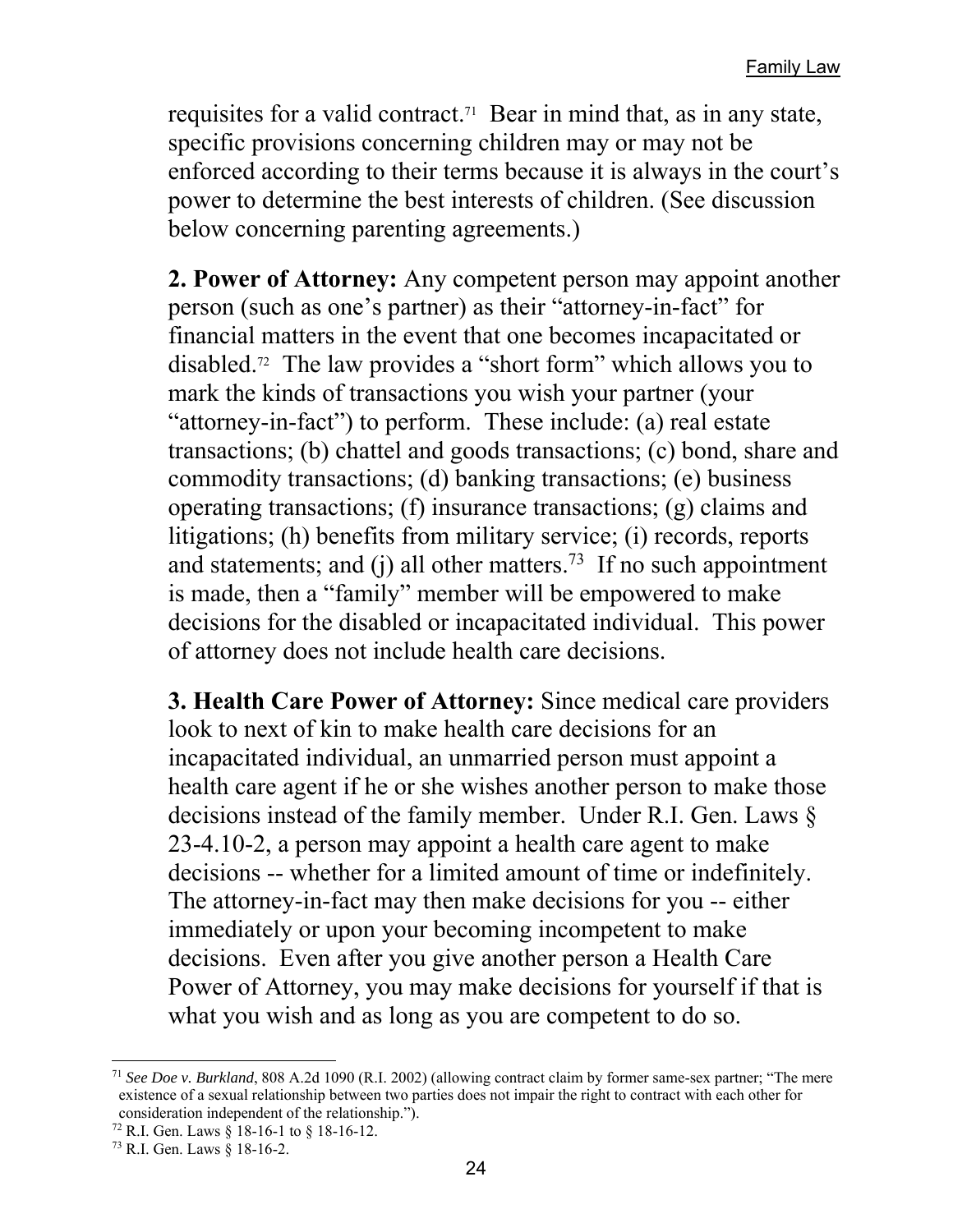The statute provides a "statutory form" that you can use for your Health Care Power of Attorney.74

The power of attorney can specify the authority of the agent to make decisions on your behalf, and also state what kinds of treatments you do not desire, including treatments which might keep you alive. You can also specify your wishes regarding organ and tissue gifts after death.

The power of attorney must be signed either by one notary public or by two witnesses. None of these signers may be your designated or alternate agent; a health care provider or a health care provider employee; or the operator of a community care facility or an employee of such a facility. The power of attorney can be revoked at any time by creating a new power of attorney or by a clear expression of revocation. People often give a copy to their doctors and sometimes to family members.

**4. Living Will:** Within a durable power of attorney for health care, language may be inserted stating what the individual wishes regarding termination of life support, preferences for types of medical care, or limits on the agent's authority.75

**5. Will:** Without a will, a deceased unmarried person's property passes to: (1) their children; (2) their family; (3) if next of kin cannot be located, to the state.76 If you wish to provide for others, such as your partner, a will is essential. Even if you have few possessions, you can name in the will who will administer your estate. If you have children, you can nominate their future guardian in a will.<sup>77</sup>

**6. Funeral Planning Documents:** Rhode Island permits a person to name another as his or her "funeral planning agent" with sole responsibility and authority to make any and all arrangements and

<sup>74</sup> R.I. Gen. Laws § 23-4.10-2.

<sup>75</sup> R.I. Gen. Laws § 23-4.10-2.

<sup>76</sup> R.I. Gen. Laws §§ 33-1-1 to 33-1-13.

<sup>77</sup> R.I. Gen. Laws § 33-5-4.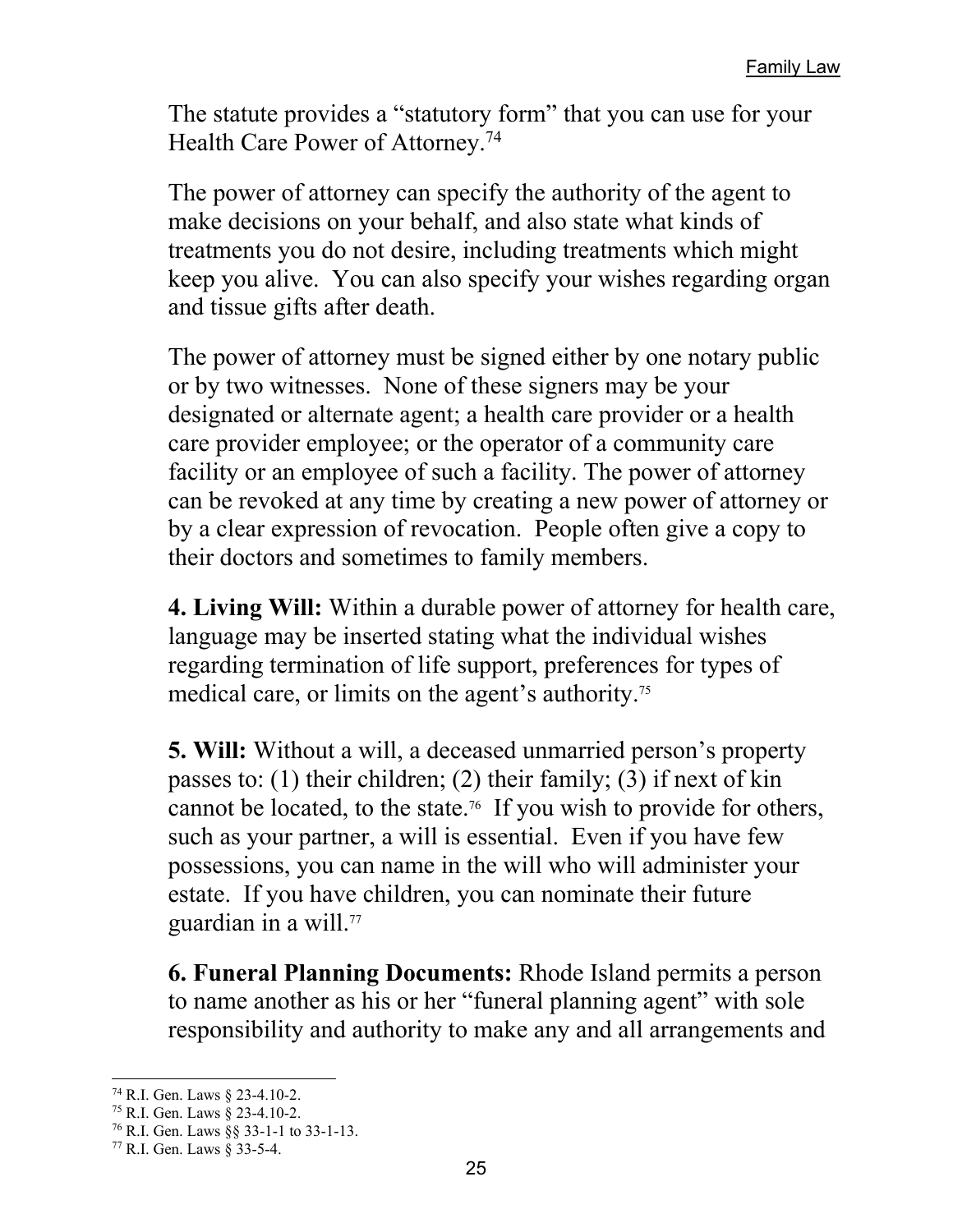decisions about funeral services, and burial or disposition of remains, including cremation.78 The document must be signed by the individual and should be notarized.79 To prevent any disputes with family members, it is preferable to give the instructions to the person you want to take care of matters, as well as to family members.

Even absent these documents, a surviving same-sex partner who can prove that their relationship satisfied the state criteria for being "domestic partners" (read the "Domestic Partnership" section above) can also assume control of the funeral and burial process. However, this requires proving certain facts about your relationship at a time of tragedy and does not control if someone else has been appointed as the "funeral planning agent." The best way to ensure that your partner is able to make these decisions is to name your partner your "funeral planning agent."

In 2018, Rhode Island passed a law that requires the death certificate to reflect the gender identity of the decedent as reported by the next of kin, or the best qualified person, or by a document memorializing the decedent's wishes. To ensure that this happens, it is best to give the person you appoint as your "funeral planning agent" a notarized document that attests to your gender identity.

#### *Does a person need an attorney to get these documents?*

GLAD recommends working with an attorney on these documents. Although some forms are available, the form may not be suited to your individual needs and wishes. Moreover, an attorney may be able to better help effectuate your goals, for example, by drafting a will in a way which is more likely to deter a will contest by unhappy family members, or drafting a durable power of attorney for health care with specific instructions about the types of treatments to which you do and don't consent, and the exact scope of the agent's authority.

 $\overline{a}$ 78 R.I. Gen. Laws § 5-33.3-3.

<sup>79</sup> R.I. Gen. Laws § 5-33.3-4.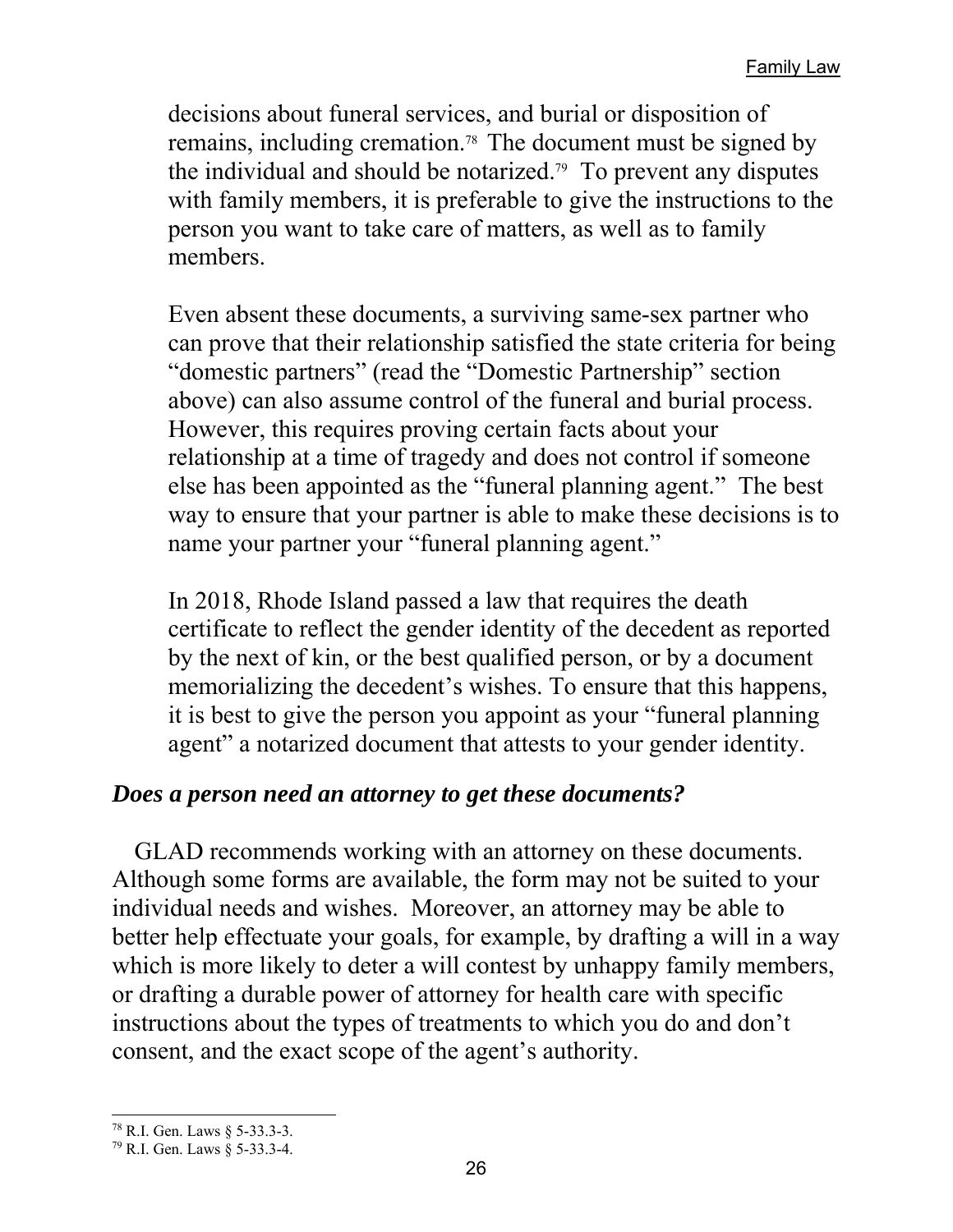#### *If an unmarried couple separates, what is the legal status of a Relationship or Partnership Agreement/Contract?*

Upon separation, the terms of a Relationship or Partnership Agreement/Contract will come into play if the couple has one. Absent an agreement, couples can get involved in costly and protracted litigation about property and financial matters but without the divorce system to help them sort through it. The Rhode Island Supreme Court has recognized that, under some circumstances, contract theories and equitable principles may apply to address the property and financial matters of a separating same-sex couple even without a written agreement.<sup>80</sup> Written agreements offer vastly greater security, however, providing the court with a roadmap as to the intentions of the parties.

**If a person has changed his or her mind about who should be his or her attorney-in-fact, health care agent, beneficiary or executor under a will, or funeral planning agent, then those documents should be revoked -- with notice to all persons who were given copies of those documents; and new documents should be prepared which reflect the person's present wishes.** 

## ■ Adoption

#### *Can a single gay individual adopt a child in Rhode Island?*

 $Yes<sup>81</sup>$ 

#### *Can same-sex partners together adopt a child in Rhode Island?*

Though the question of joint adoption by an unmarried couple is not addressed expressly by the Rhode Island statutes on adoption or by any authoritative ruling by the State Supreme Court, joint and second-parent adoptions have routinely been granted at the Family Court level. Feel free to contact GLAD for more information, or if you encounter any

<sup>80</sup> *See Doe v. Burkland*, 808 A.2d 1090 (R.I. 2002).

<sup>81</sup> R.I. Gen. Laws § 15-7-4.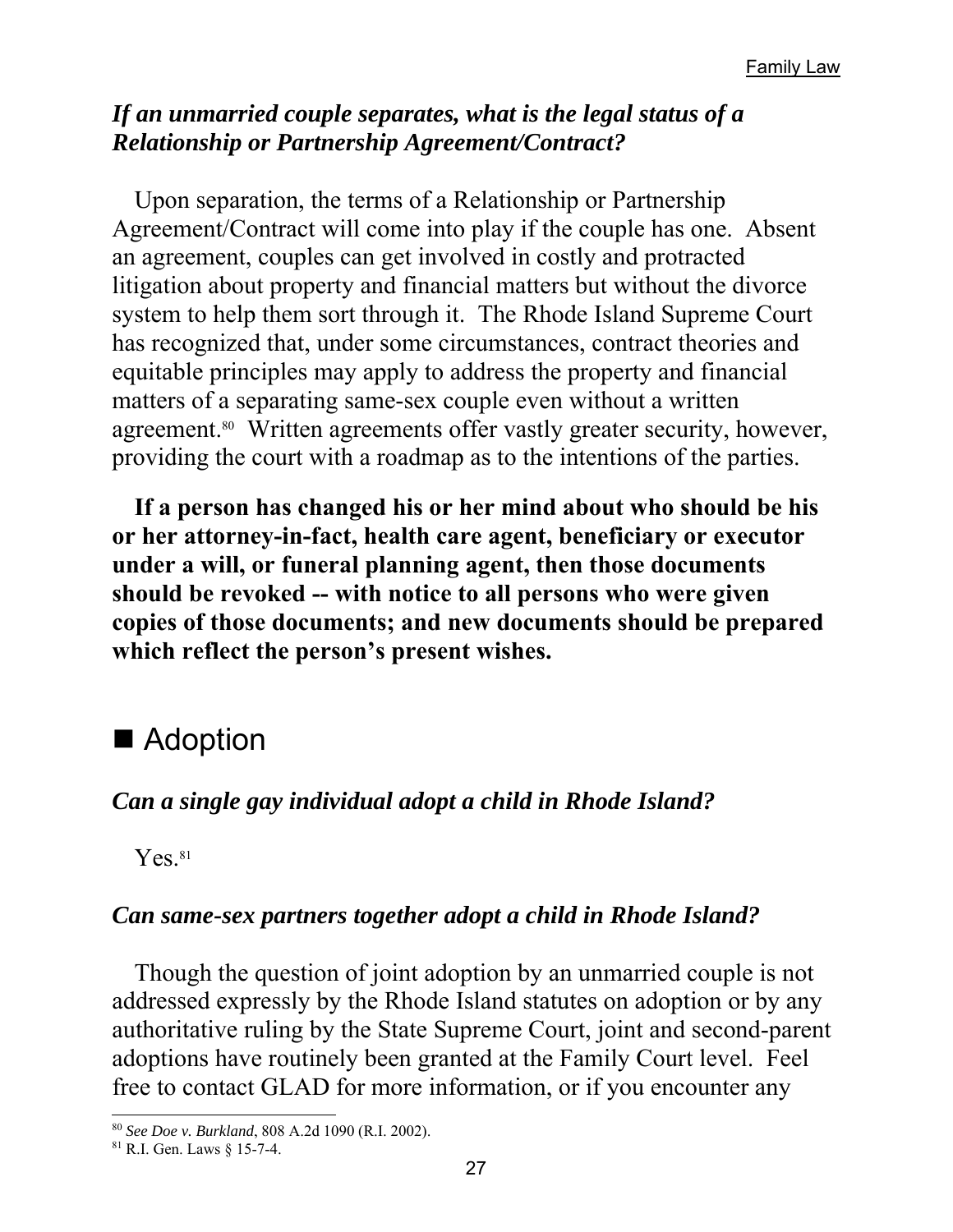difficulties. Also, with the advent of marriage and civil unions in Rhode Island, a married or civil union couple can do a step-parent adoption.

#### *What is the advantage of doing a second-parent or joint adoption?*

Both joint adoptions and second-parent adoptions ensure your child has two legal parents, which often provides greater comfort and security to everyone involved. Depending on your particular family situation, the law may not recognize both partners as legal parents without an adoption. In these cases, the non-legal parent needs special permission to make medical decisions for the child or attend school meetings and is at risk of losing custody if the couple splits up.

Adoption allows a non-legal parent to become a legal parent, entitled to make decisions for the child without special authorization. It also permits the adoptive parent to automatically assume custody of the child if their partner dies. Likewise, if the adoptive parent dies, the child will have the right to inherit from them even absent a will and may be able to collect Social Security survivor benefits.

Finally, if the couple separates, adoption ensures that both parents have the right to custody and visitation, and that any disputes will be decided based on what is in the best interests of the child rather than on who is the legal parent.

#### *If we are married or in a civil union and both our names are on the child's birth certificate, do we still need to do a second-parent adoption?*

GLAD strongly recommends that you still do a second-parent adoption. Because the marriage or civil union could encounter a lack of respect in some states and foreign countries, relying on the fact of the marriage or civil union alone to protect their children is not the best approach. It is advisable to continue the practice of securing a secondparent adoption in order to obtain a decree of legal parenthood that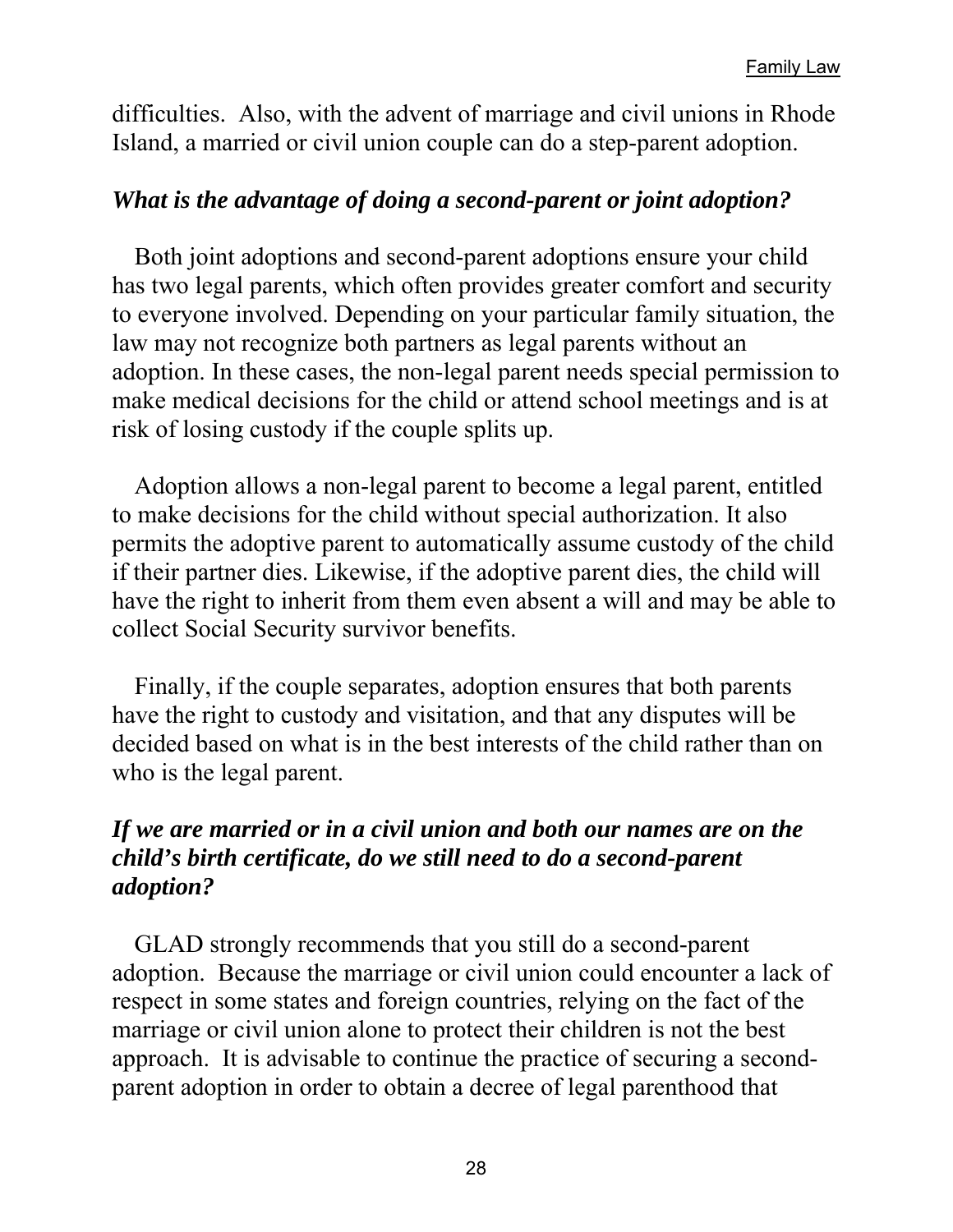should be generally recognized and is independent of the marriage or civil union.

This document can only provide general information about the need to establish legal parenthood independent of a marriage or civil union. For you and your children, we cannot urge more strongly that you consult an attorney about undertaking co-parent adoption. Contact GLAD for more information and to obtain referrals to adoption attorneys.

#### *If same-sex parents raise a child together, but only one is the "legal" parent (by birth or adoption), then what rights does the non-legal parent have vis-à-vis the child?*

The rights of a co-parent were addressed by the Rhode Island Supreme Court in a ruling handed down in September 2000. When such a person can show that they are a de facto parent, then they are entitled to a court hearing to address what custody, visitation and support arrangement is in the best interests of the child.<sup>82</sup> To be qualified as a de facto parent, the legal parent must have consented to and fostered the relationship between the child and the de facto parent; the child and de facto parent must have lived together; the de facto parent must have performed parental functions for the child to a significant degree; and the child and de facto parent must have developed a parent-child bond.

One other helpful point about the *Rubano* case is that it clarifies that a parenting agreement can be used to bar a parent from claiming that their former partner has no grounds for making a custody or visitation claim. In some cases, parties to the agreement may also seek to enforce the agreement in court.

Regardless of the status of a person's legal rights, it is critical to remember that children form strong attachments to their parental caregivers regardless of legal labels. Separating a child from a person who has acted as their parent can be a devastating loss for a child. Moreover, court proceedings to establish de facto parenthood will be

<sup>82</sup> *Rubano v. DiCenzo*, 759 A.2d. 959 (R.I. 2000).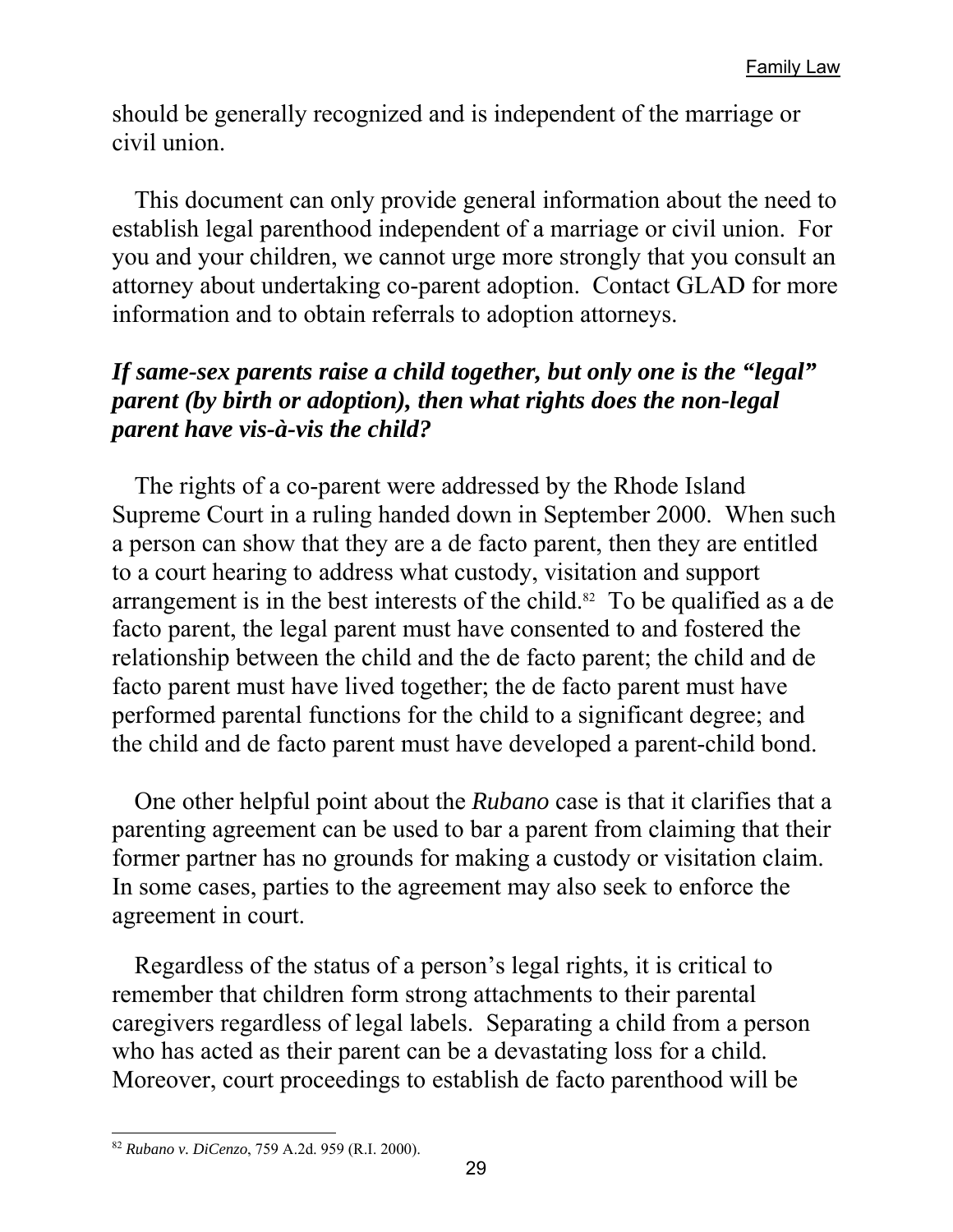painful and costly, so anything people can do outside of court to make decisions together about a child's interests is strongly encouraged. *See* GLAD's publication: *Protecting Families: Standards for LGBT Families* at: https://www.glad.org/wpcontent/uploads/2017/01/protecting-families-standards-for-lgbtfamilies.pdf.

#### *Short of second-parent adoption, how can a family protect the interests of the child vis-à-vis their non-legal parent?*

There are a number of steps that can be taken, although none offer the security of a second-parent adoption.

**1. Co-parenting Agreement:** A co-parenting agreement is an agreement setting out the parents' expectations about each other's roles and their plans in the event of separation, disability, or death. While these agreements may not always be given full effect by courts, which are bound to make custody and visitation decisions based on the child's best interests, they are important indicators of what the couple *believed* was in the best interests of the child and may influence a court's ultimate decision.

**2. Wills:** The legal parent may nominate a guardian of the child upon the parent's death.<sup>83</sup> These wishes are given strong preferences by courts. Of course, if the child has another legal parent living, then that person would have priority over the nominated guardian.

**3. Power of Attorney and Temporary Guardianship:** This document is signed by the parent and authorizes another person (the attorney-in-fact and temporary guardian) to make a wide variety of decisions and arrangements for the child, including matters related to school, medical care and finances.

**4. Co-guardianship:** While there is no express provision in the law allowing for appointment of co-guardians, and although the

 $\overline{a}$ 83 R.I. Gen. Laws § 33-15.1-7.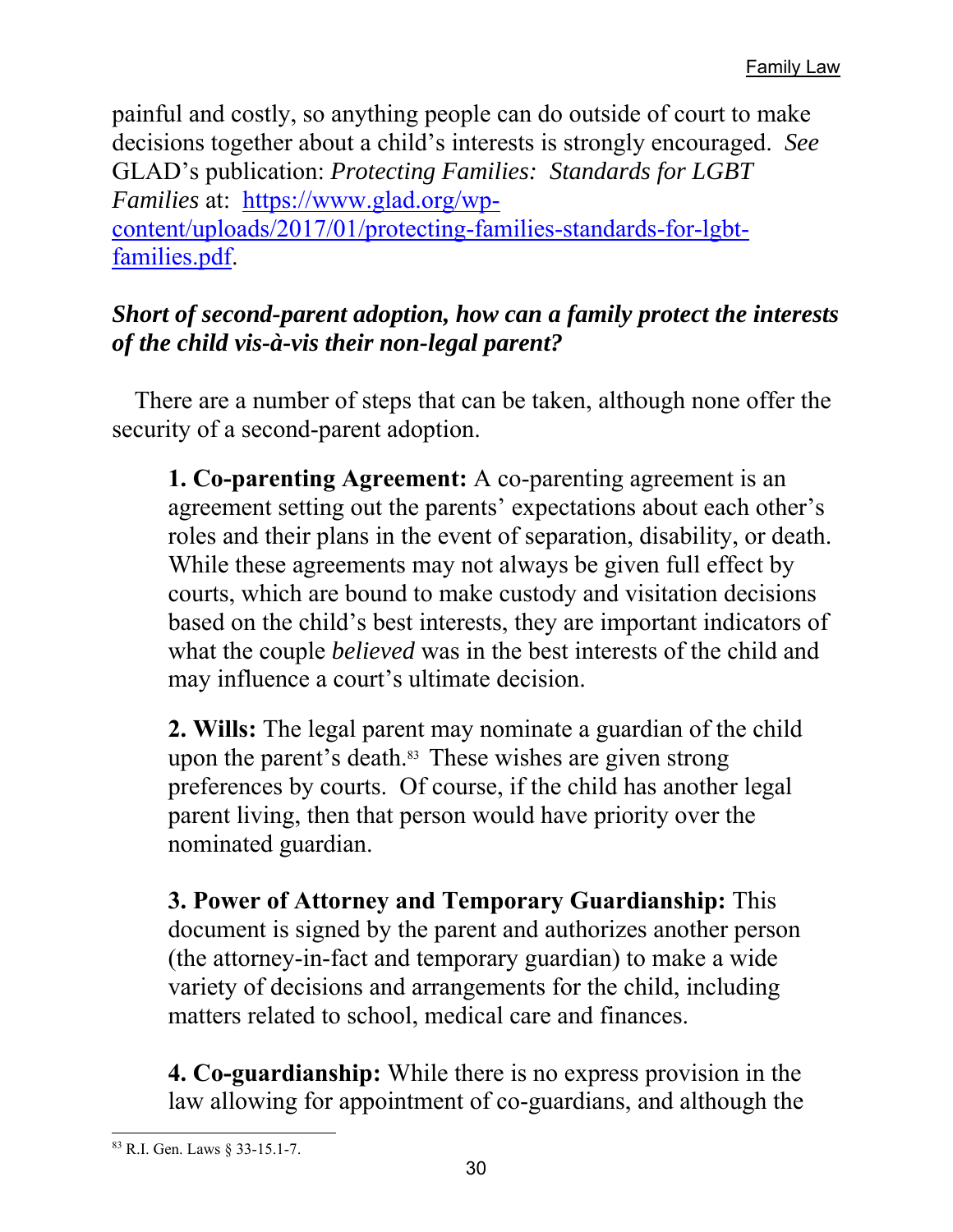practice varies to some degree across the State, some probate courts allow a parent to name the other non-legal parent as a coguardian so that the other parent may secure medical attention for the child and act as a parent.<sup>84</sup> This status is not permanent, and may be terminated by a court.<sup>85</sup>

## ■ Custody and Visitation

#### *What standards should same-sex couples with children who are breaking up maintain?*

Same-sex couples with children who are breaking up should:

- 1. Support the rights of LGBT parents;
- 2. Honor existing relationships regardless of legal labels;
- 3. Honor the children's existing parental relationships after the break-up;
- 4. Maintain continuity for the children;
- 5. Seek a voluntary resolution;
- 6. Remember that breaking up is hard to do;
- 7. Investigate allegations of abuse;
- 8. Not allow the absence of agreements or legal relationships to determine outcome;
- 9. Treat litigation as a last resort; and
- 10.Refuse to resort to homophobic/transphobic laws and sentiments to achieve a desired result.

For more detailed information about these standard see the publication *Protecting Families: Standards for LGBT Families* at: https://www.glad.org/wp-content/uploads/2017/01/protecting-familiesstandards-for-lgbt-families.pdf.

 $\overline{a}$ 84 R.I. Gen. Laws § 33-15.1-5.

<sup>85</sup> R.I. Gen. Laws § 33-15-18 ("The court shall remove any…guardian…upon finding that the [guardian] has not fulfilled, or is no longer able to fulfill, the duties of the appointment as set forth by the order itself and/or the limited guardianship and guardianship law.").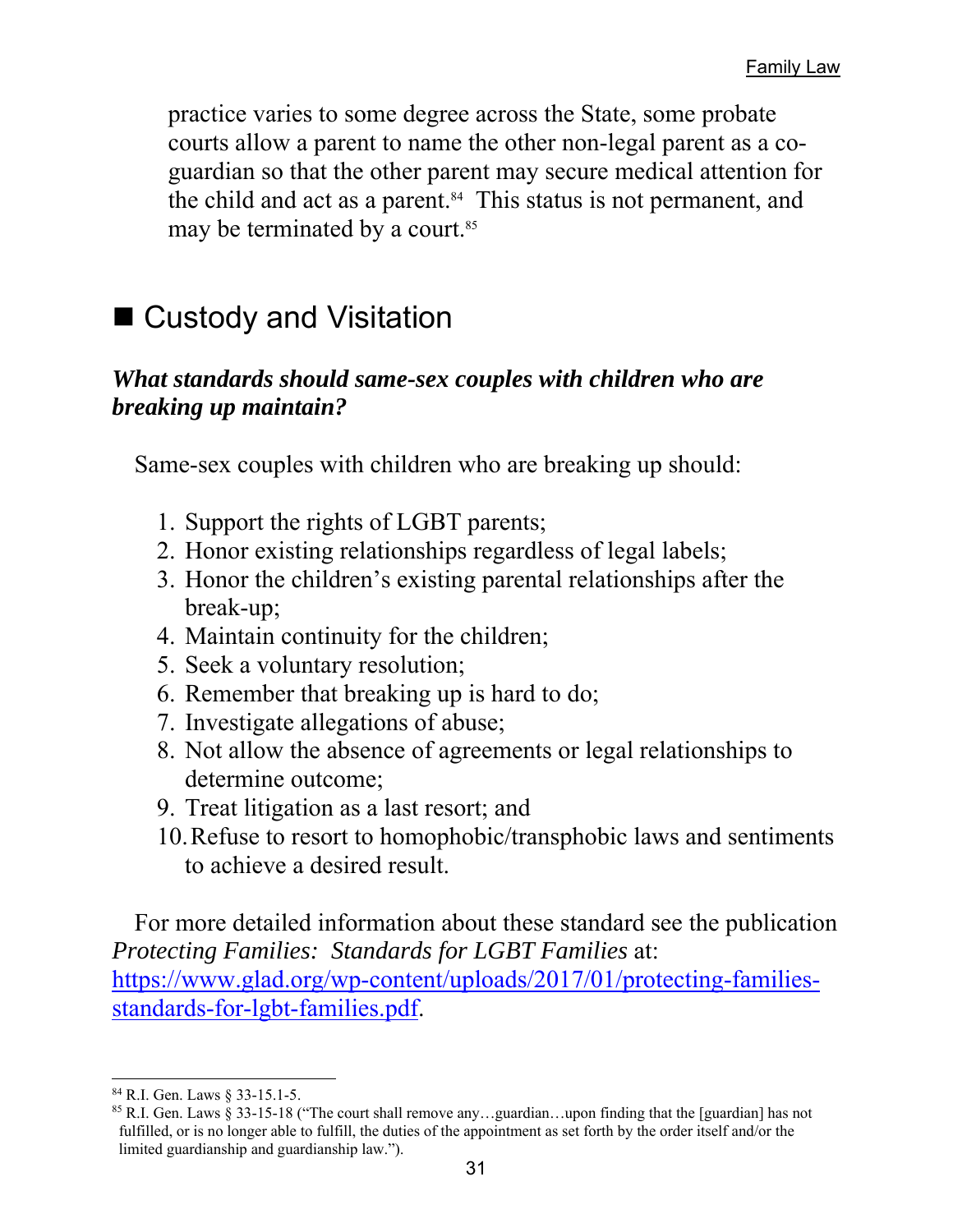#### *If I have a child from a former heterosexual relationship, and I am now involved with a same-sex partner, can my "ex" use my sexual orientation against me to deny me custody or visitation of my kids?*

In Rhode Island, the question should turn on whether there is evidence of direct harm to the best interests of the child, although there has been no reported case on the subject. As a general matter, *"*[i]n any proceeding or suit in any court, neither parent shall have any natural priority or preference in any matter relating to their minor children."<sup>86</sup> Specific acts of parental misconduct are relevant to determinations of child custody.87

#### *What are the factors for making custody determinations generally?*

In Rhode Island, the leading case regarding the best interests of the child is *Pettinato v. Pettinato*. 88 The Rhode Island legislature has not statutorily defined the factors that comprise a child's best interests, but in the *Pettinato* case, the Rhode Island Supreme Court listed eight factors that should be considered by courts to determine the best interests of the child:

- The wishes of the child's parent or parents regarding the child's custody;
- The reasonable preference of the child, if the court deems the child to be of sufficient intelligence, understanding, and experience to express a preference;
- The interaction and interrelationship of the child with the child's parent or parents, the child's siblings, and any other person who may significantly affect the child's best interest;
- The child's adjustment to the child's home, school, and community;

 $\overline{a}$ 86 R.I. Gen. Laws § 33-15.1-3.

 $87$  R.I. Gen. Laws  $\S$  15-5-3.1(b).

<sup>88 582</sup> A.2d 909 (R.I. 1990).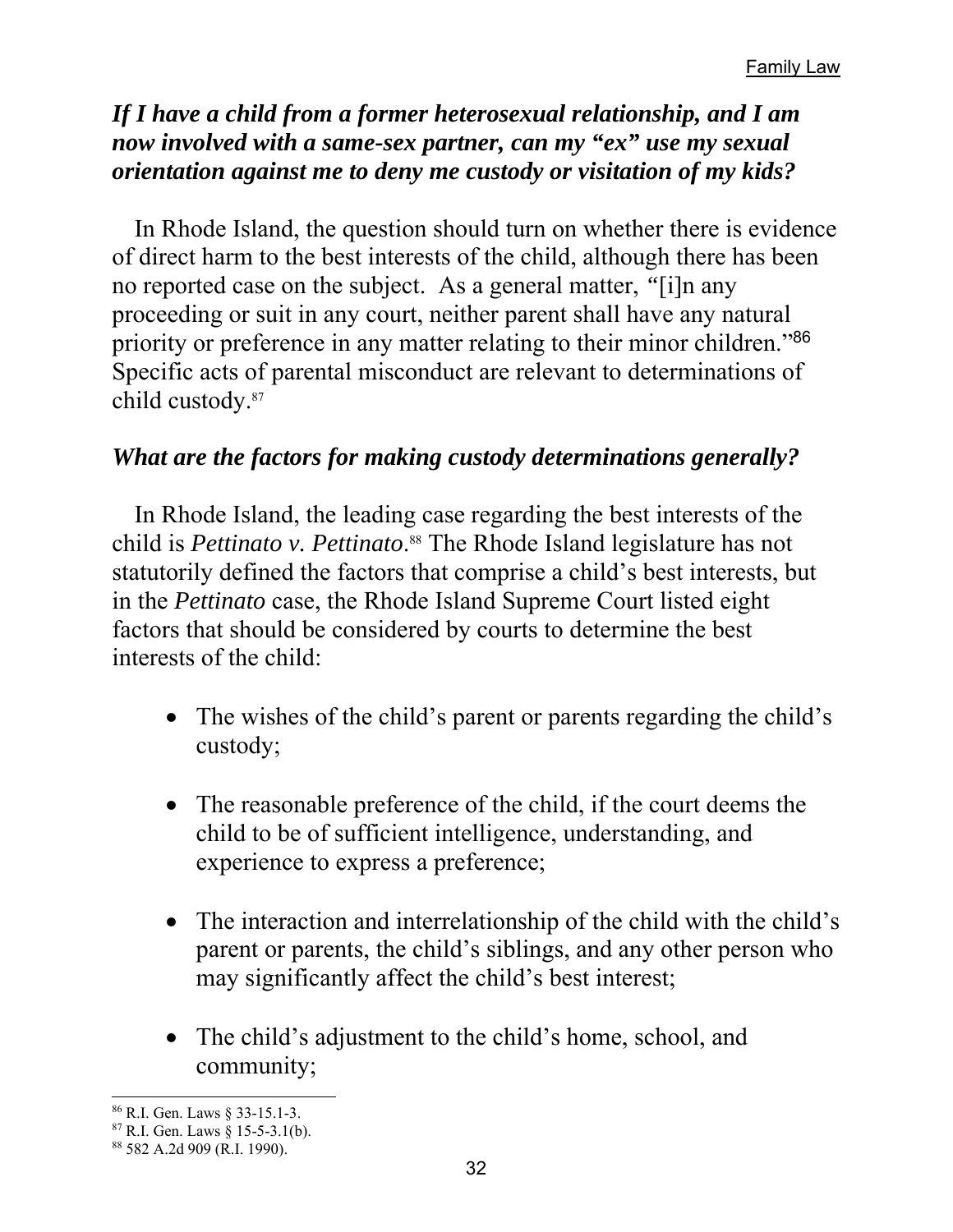- The mental and physical health of all individuals involved;
- The stability of the child's home environment;
- The moral fitness of the child's parents; and
- The willingness and ability of each parent to facilitate a close and continuous parent-child relationship between the child and the other parent.<sup>89</sup>

In addition, Rhode Island Law requires courts to "consider evidence of past or present domestic violence" and arrange visitation to best protect the child and the abused parent from further harm."90

As to visitation, the law provides that whichever parent does not have primary physical custody of the child shall be granted a reasonable right of visitation, unless there is a showing of cause why the right should not be granted.<sup>91</sup>

#### *How is "sexual orientation" or "gender identity" used in custody proceedings?*

In a custody proceeding, a parent may argue that the other parent's sexual orientation or gender identity is causing detriment to the child. Any number of reasons can be cited, such as that the gay or lesbian parent's sexual orientation or the transgender parent's gender identity is causing other people to tease or ostracize the child, or that the parent is a bad role model. Or a parent may argue that the ex's new partner is not good for the child. In the overwhelming majority of circumstances, these matters can be answered to the satisfaction of a judge in a way which does not penalize the LGBT parent or the child.<sup>92</sup> Contact GLAD for further resources.

 $\overline{a}$ <sup>89</sup> *Pettinato* 582 A.2d at 913-914.

 $90$  R.I. Gen. Laws § 15-5-16(g).

<sup>&</sup>lt;sup>91</sup> R.I. Gen. Laws § 15-5-16(d)(1).

<sup>92</sup> *Compare Suddes v. Spinelli*, 703 A.2d 605, 607 (R.I. 1997) (visitation rights only denied "in an extreme situation in which the children's physical, mental or moral health would be endangered").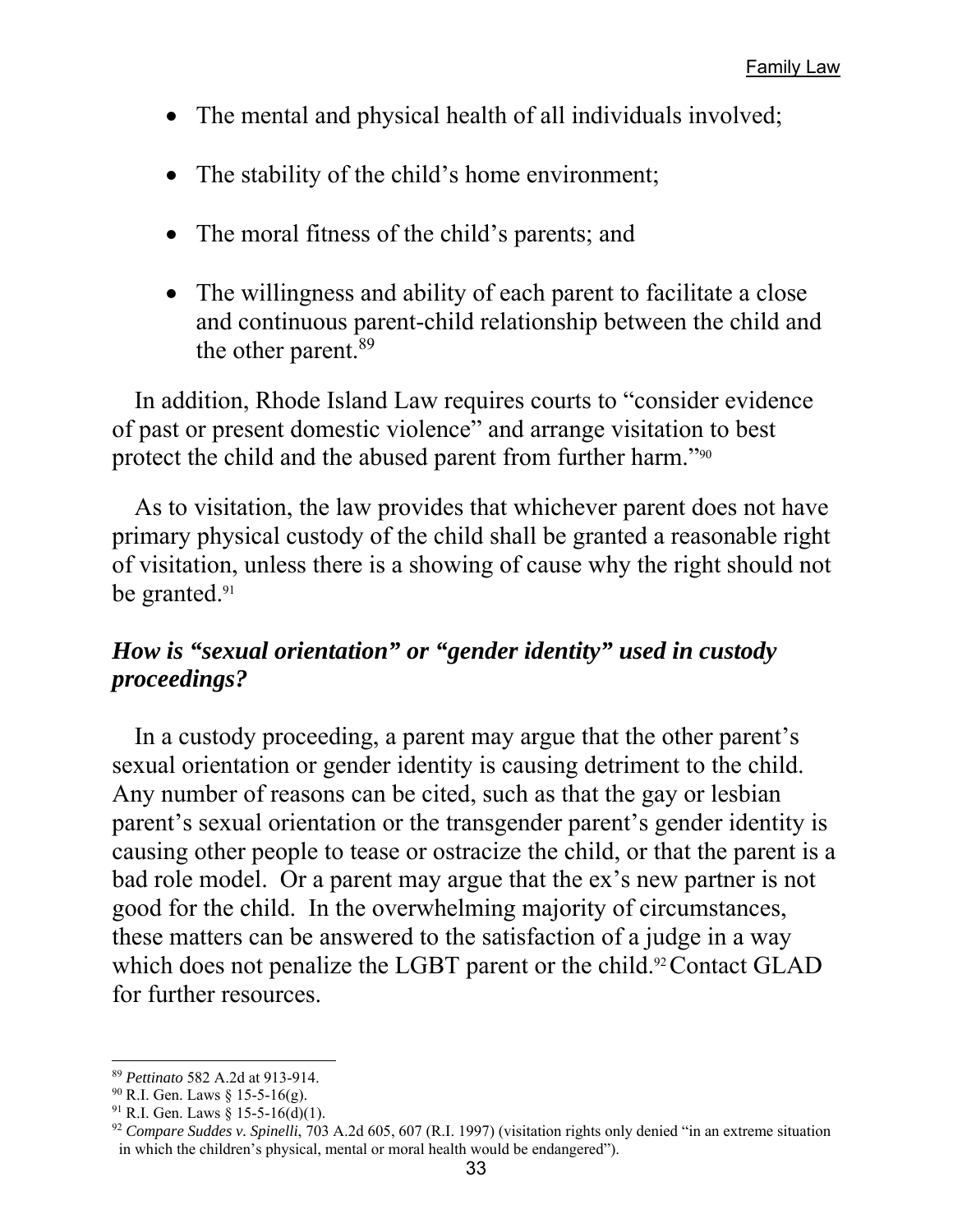#### *Does it matter if my "ex" knew or suspected I was gay, lesbian or transgender before we separated?*

It can make a difference with respect to future modification of court orders for custody. People can seek to modify court orders for custody when there has been a substantial change in circumstances. If a spouse did not know of your sexual orientation or gender identity at the time of the court proceedings but learns it later, they may argue that this is a substantial change of circumstances and that the custody issues should be litigated anew. Of course, if your spouse or former heterosexual partner knew of your sexual orientation or gender identity at the time of the court proceedings establishing custody, a modification petition on those grounds would be pointless.93

If circumstances have changed so that a modification complaint is appropriate, then the standard once again is what arrangement is in the best interests of the child.

#### *Can a court keep my kids from visiting when my partner is present?*

Courts have the power to do this, but unless the partner is causing harm to the child -- a very high standard -- visitation should not be restricted.94

#### Domestic Violence

#### *What is domestic violence?*

 $\overline{a}$ 

Under the laws for the Family Court and the District Court, "domestic abuse" means the occurrence of one or more of the following acts between people who are family members, parents, or persons who are or

<sup>93</sup> *See King v. King*, 114 R.I. 329, 330, 333 A.2d 135, 137 (1975)(changed circumstances shown when four years passed and boy passed from childhood to adolescence); *Kenney v. Hickey*, 486 A.2d 1079, 486 A.2d 1079, 1082 (R.I. 1985).

<sup>94</sup> *Compare Seravo v. Seravo*, 525 A.2d 922 (R.I. 1987) (father's visitation rights terminated where he sexually assaulted his child and the child was still traumatized from the abuse).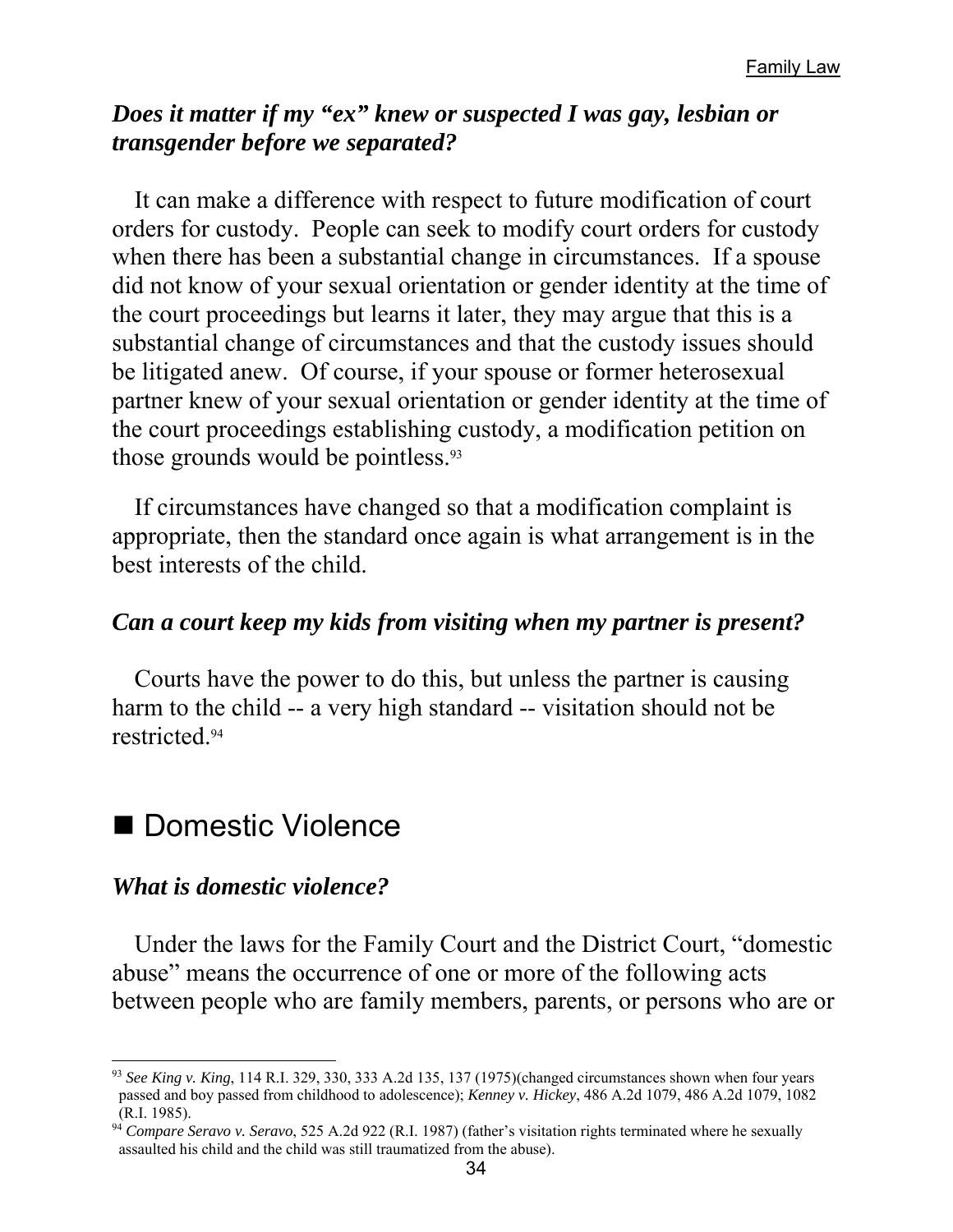have been in a substantive dating relationship within the past year, or against the minor child of one of the parties:

- attempting to cause or causing physical harm;
- placing another in fear of imminent serious physical harm;
- causing another to engage involuntarily in sexual relations by force, threat of force, or duress; and
- $\bullet$  stalking or cyberstalking.<sup>95</sup>

Note that the District Court provisions prohibit abuse between "cohabitants" and apply to substantive dating relationships regardless of the age of the parties and are thus broader than the Family Court provisions.

#### *Do the domestic violence laws apply to people in same-sex relationships?*

Yes, if you are married or in a civil union. Even if you are not, some same-sex relationships are covered under the definition of "substantive dating relationship." This includes relationships which are "significant and personal/intimate" based on the length of time of the relationship, the type of relationship, and the frequency of interaction between the parties.96 Other relationships may be covered if partners or former partners share legal parentage of a child.<sup>97</sup> As well, in the District Court, partners who live together or have lived together within the past three years may be considered "cohabitants."98

 $\overline{a}$ <sup>95</sup> *See* R.I. Gen. Laws § 15-15-1 (2) (family court); § 8-8.1-1(5) (district court).

 $96$  R.I. Gen. Laws § 15-5-1 (5) and § 8-8.1-1(5).

 $97$  R.I. Gen. Laws § 15-5-1 (3).

<sup>98</sup> R.I. Gen. Laws § 8-8.1-1 (1).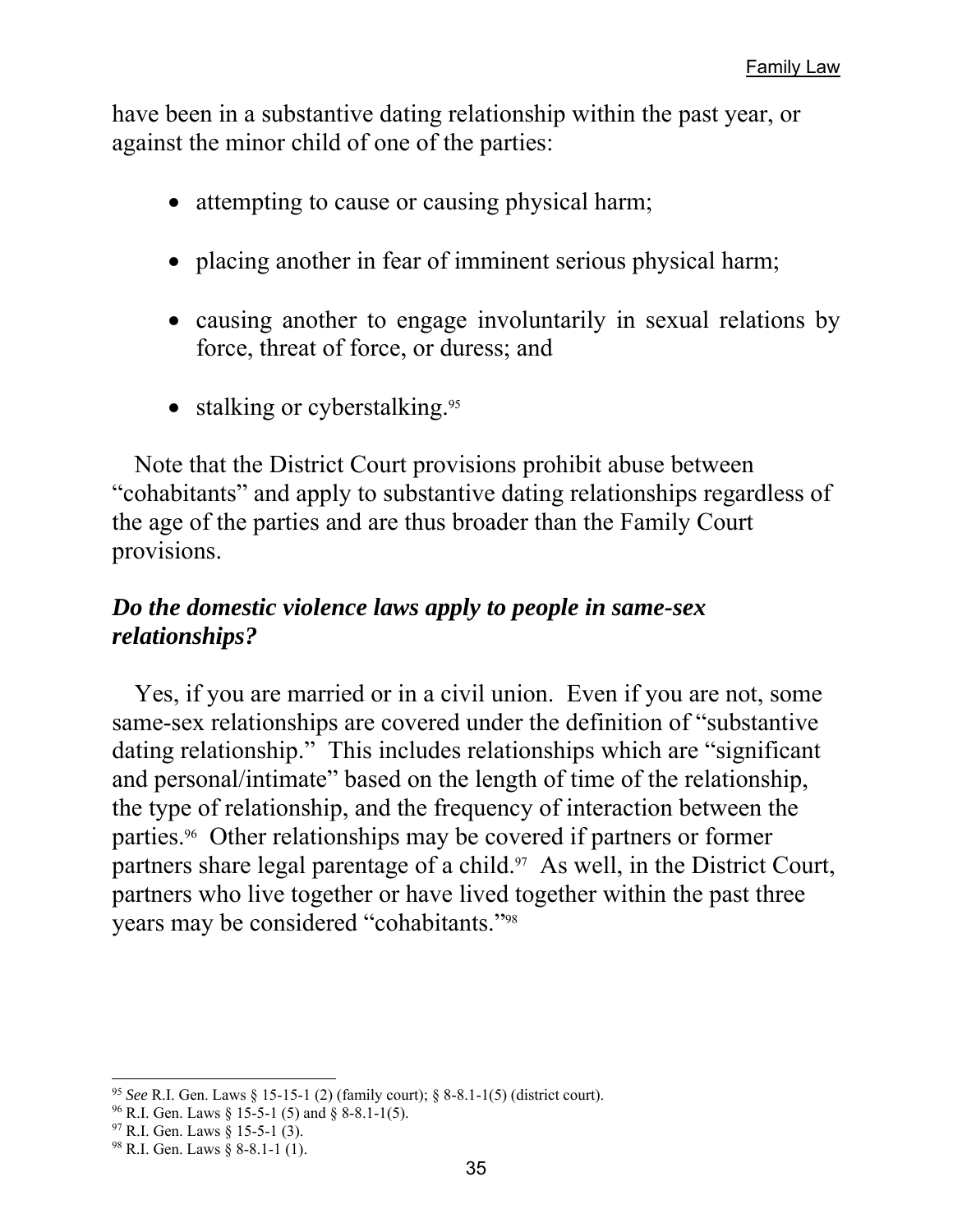#### *How do I get a court order protecting me from an abusive partner?*

The process is intended to be simple. You may go to the appropriate court (District Court or Family Court) where you live, or if you have just fled your home, you can also file in the town where you used to live. You will need to fill out a complaint alleging "abuse" as defined above. The complaint is under oath, so everything you say must be true. Try to put in as much detail as possible demonstrating why you feel threatened.

If you are in danger of harm, the Court can grant you a temporary protective order for not more than 21 days, which can include an order restraining your abuser from hurting you, barring them from entering your home, assigning child custody and requiring payment of child support. If the courts are closed (nights, holidays, weekends), you can contact the local or state police, who will be able to contact a judge on call to handle these matters.

The defendant/abuser must be served with (given a copy of) the court order and notified of their right to contest the order in court. Once the order is issued, it is filed with the state Bureau of Criminal Identification and is effective state-wide. Violation of a court order of which an abuser has notice is a criminal offense.<sup>99</sup>

The Court will also assign a date for another hearing at which the temporary order will either be extended or dismissed. At that time, both parties often have attorneys. You should bring with you any witnesses who can substantiate the abuse, as well as copies of threatening letters, medical records, or any other documents which can show how you have been harmed and why you are afraid. Expect to be asked questions by both the judge and the attorney(s) for the abuser/defendant. You have the same right to ask questions.

If for some reason you decide not to go through with the legal process, you should show up in court anyway and ask that the order be dismissed. If you don't show up, it is possible that the court will think you are

<sup>99</sup> R.I. Gen. Laws § 15-15-3 and § 8-8.1-3.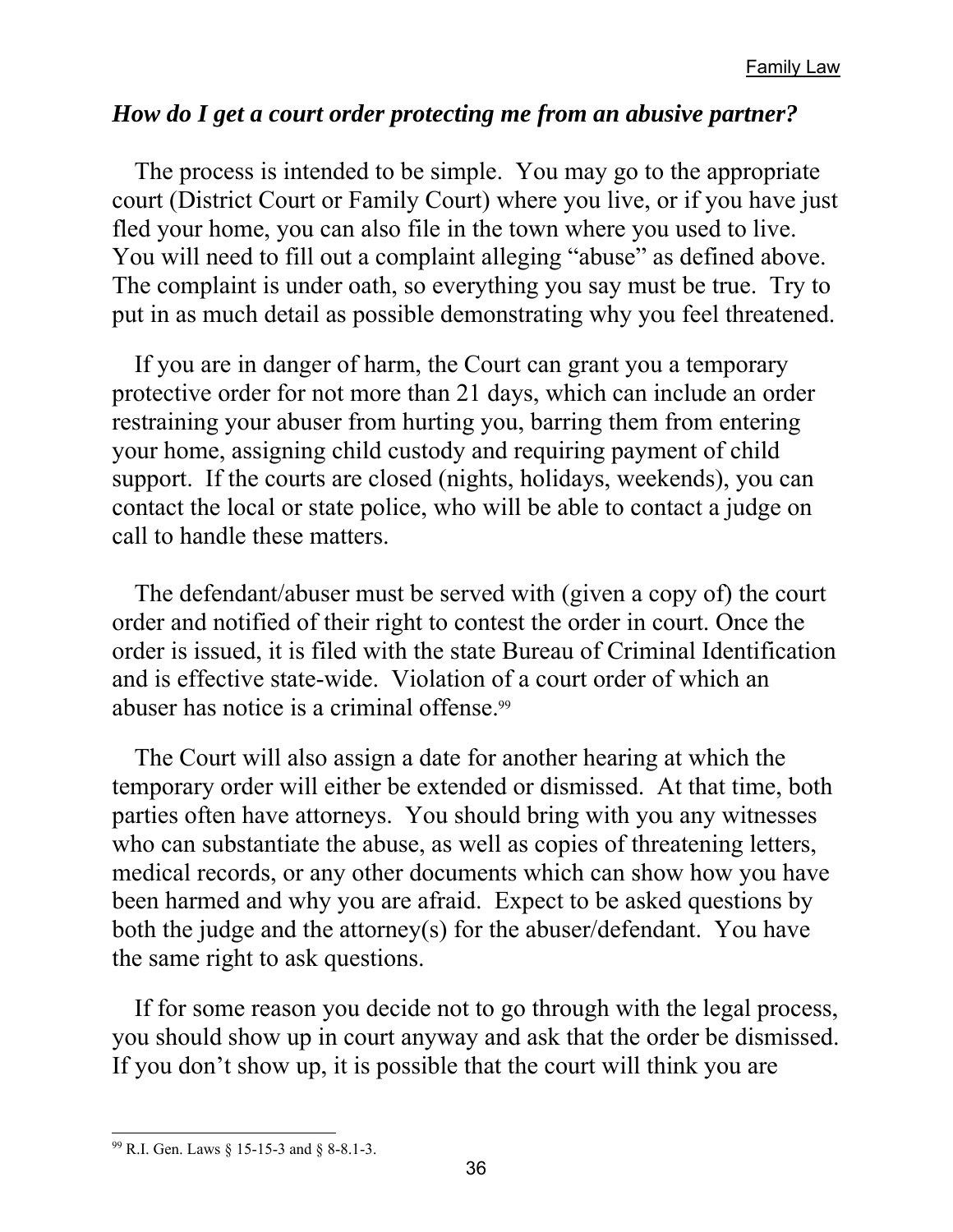unreliable and may hold that against you should you need legal help in the future.

There are other laws which prohibit stalking, harassing and trespassing which may apply to you, but are beyond the scope of this document.

#### *If I go to court, will I out myself for all purposes?*

Not necessarily. Some courts try to be sensitive to the fact that some people seeking orders may be closeted or may be in a same-sex relationship which they do not want revealed. If you proceed in the District Court rather than the Family Court, you do not have to claim that you are in a "substantive dating relationship," but only that you are cohabitants to get a protective order, and thus you may be able to conceal your sexual orientation if you choose.<sup>100</sup>

#### *Where can I go to get help?*

In addition to the local police and district attorney, you can call:

The Rhode Island Coalition Against Domestic Violence at (401) 467- 9940, www.ricadv.org. Helpline 24 hours every day at (800) 494-8100.

Day One, the Sexual Assault and Trauma Resource Center, at (401) 421- 4100 or (800) 494-8100, www.dayoneri.org.

#### *Does domestic violence play a role in custody decisions?*

 Yes. Evidence that a parent has in the past, or is presently, abusing the other parent or the child is a factor showing that that parent is not acting in the best interests of the child.101

 $\overline{a}$ 100 R.I. Gen. Laws, § 8-8.1-1.

 $101$  R.I. Gen. Laws,  $\hat{\delta}$  15-5-16(g).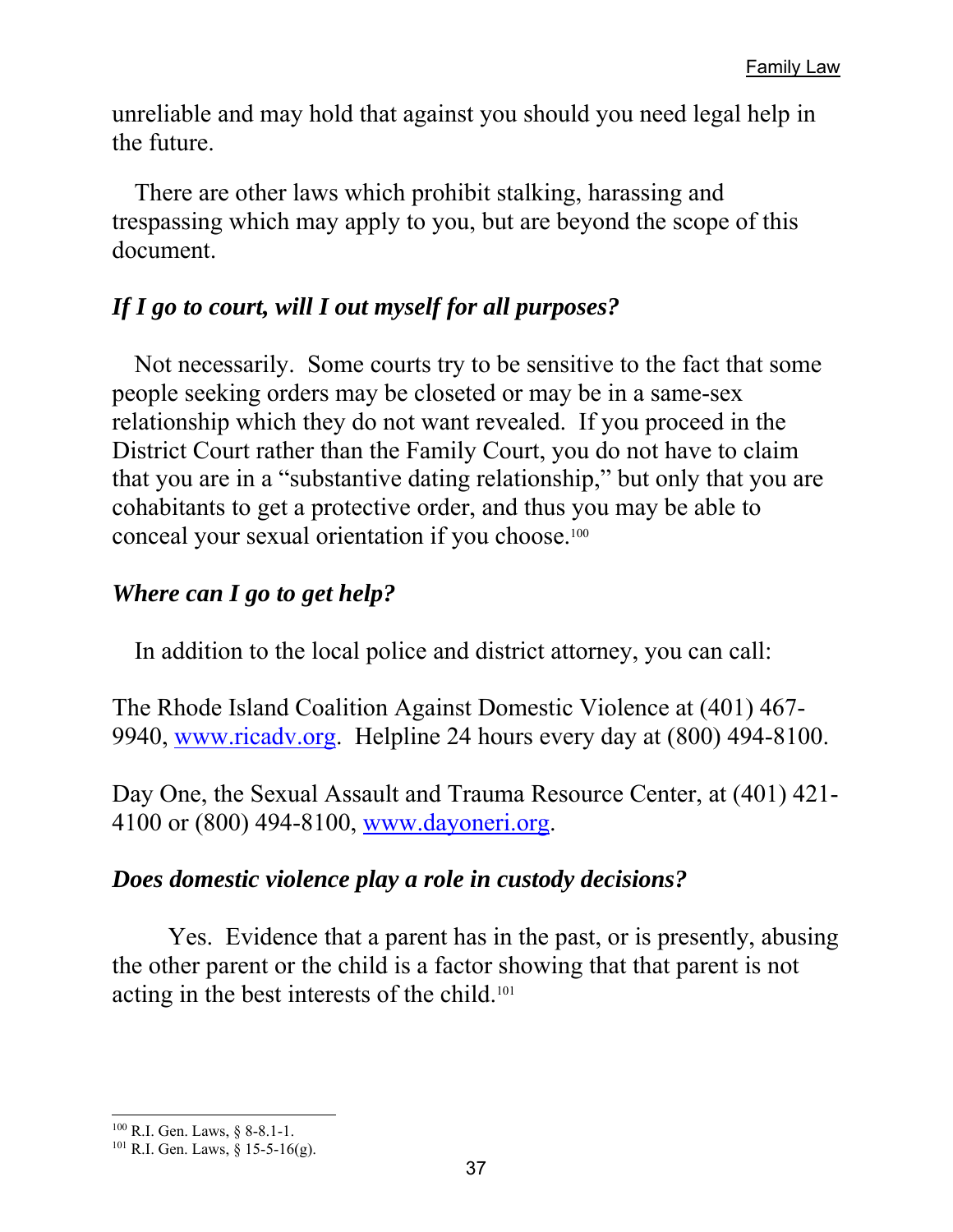## **HATE CRIMES, SEX LAWS & POLICE**

#### ■ Hate Crimes & Violence

#### *How does Rhode Island define a "hate crime"?*

In Rhode Island, a hate crime is "any crime motivated by bigotry and bias, including, but not limited to threatened, attempted, or completed acts that appear after investigation to have been motivated by racial, religious, ethnic, **sexual orientation**, gender, **gender identity or expression**, or disability prejudice or motivated by prejudice against a person who is homeless or is perceived to be homeless."102 "Gender identity or expression" was added in 2012.

In order to track hate crimes, the State has set up a reporting system so that incidents alleged are centrally recorded.103 All police departments within the state are required to have training on identifying, responding to and reporting hate crimes,104 and must report monthly the occurrence of such crimes to the state police, who must maintain a permanent record of the offenses, categorized by community of occurrence, type of offense, and target.<sup>105</sup>

#### *Does Rhode Island have increased sentencing for hate crimes?*

Yes, Rhode Island law establishes additional penalties for crimes motivated by hatred or animus toward the victim's actual or perceived disability, religion, color, race, national origin or ancestry, sexual orientation or gender.106 Although "gender identity or expression" was added in 2012 to the definition of a "hate crime" as noted above, it has not been added to the hate crimes sentencing statute.

<sup>102</sup> R.I. Gen. Laws, § 42-28-46 (a)(2).

 $103$  R.I. Gen. Laws § 42-28-46 (b).

<sup>104</sup> R.I. Gen. Laws § 42-28.2-8.1.

<sup>105</sup> R.I. Gen. Laws § 42-28-46 (b).

 $106$  R.I. Gen. Laws § 12-19-38(a).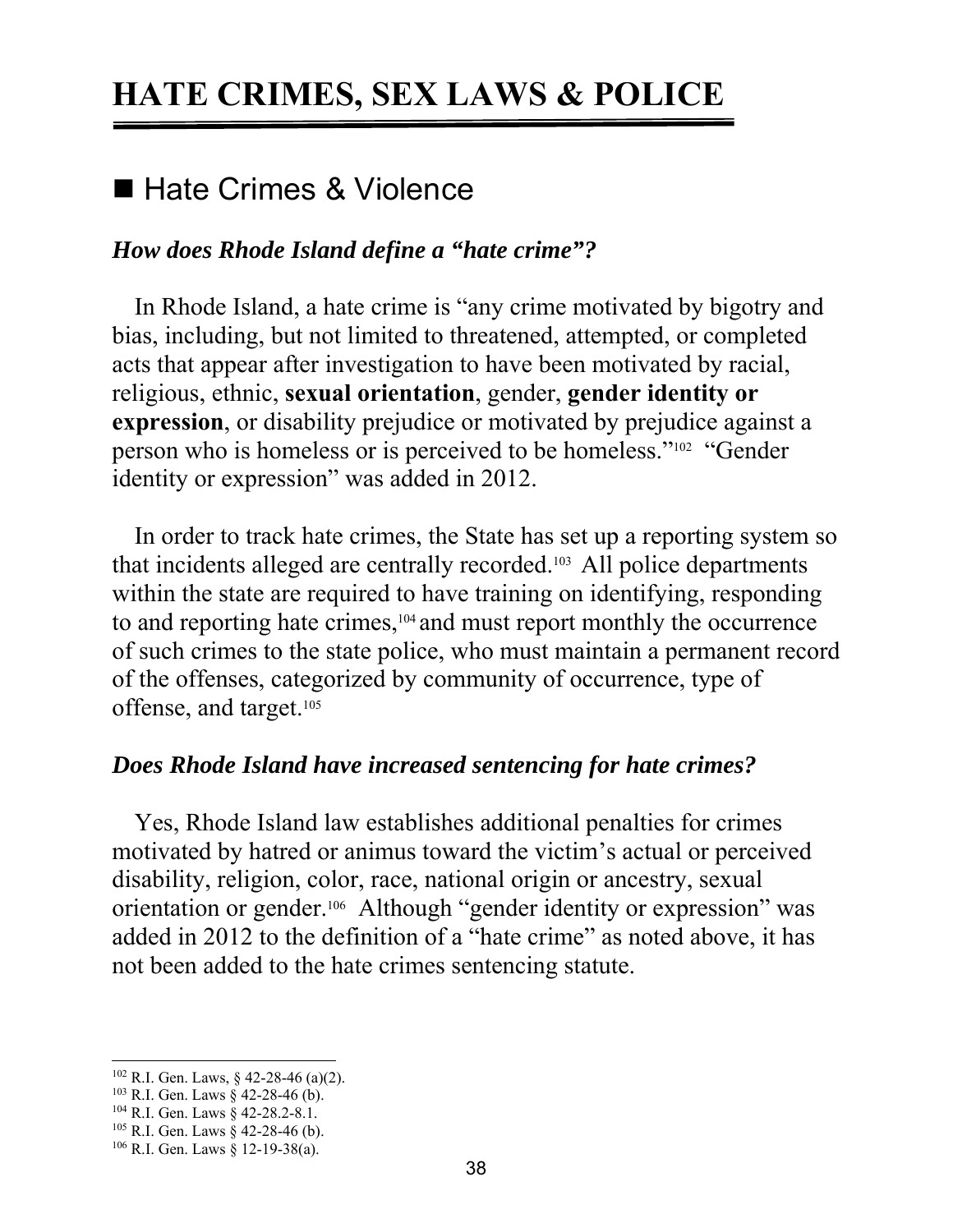If it is proven beyond a reasonable doubt that a person was motivated by hatred or animus toward a person's protected characteristic, then the person shall, for a misdemeanor, be sentenced to no less than 30 days mandatory imprisonment and, for a felony, be sentenced to an additional, consecutive term of imprisonment for not less than 1 year and no more than 5 years. $107$ 

#### *Where can I call if I think I've been a victim of a hate crime?*

Begin by contacting the local police. Police officers do not actually charge people with hate crimes but will need to provide the prosecutor with evidence that the crime was motivated by bias, so be sure to explain all of the factors that make you think this was a hate crime. You may also contact the criminal division of the Attorney General's office at (401) 274-4400.

For support and advocacy, contact: Day One, Sexual Assault and Trauma Resource of Rhode Island, (401) 421-4100 or (800) 494-8100. www.dayoneri.org

#### *What other options do I have if I think I have been a victim of a hate crime?*

In addition to pursuing your rights in the criminal justice system, you can contact the Office of the Civil Rights Advocate of the Attorney General's Office at (401) 274-4400. The Civil Rights Advocate is authorized to receive complaints, to conduct investigations, education and training, and to bring civil actions for injunctions or other equitable relief to address physical threats, trespassing, property destruction, or harassment that interfere "with the exercise or enjoyment by any other person of rights secured by the United States Constitution or the laws of the United States or of rights secured by the Constitution of Rhode Island or laws of the state." In addition, a fine of up to \$5,000 may be imposed.<sup>108</sup>

 $\overline{a}$ 107 R.I. Gen. Laws § 12-19-38(c) and (d).

<sup>108</sup> R.I. Gen. Laws § 42-9.3.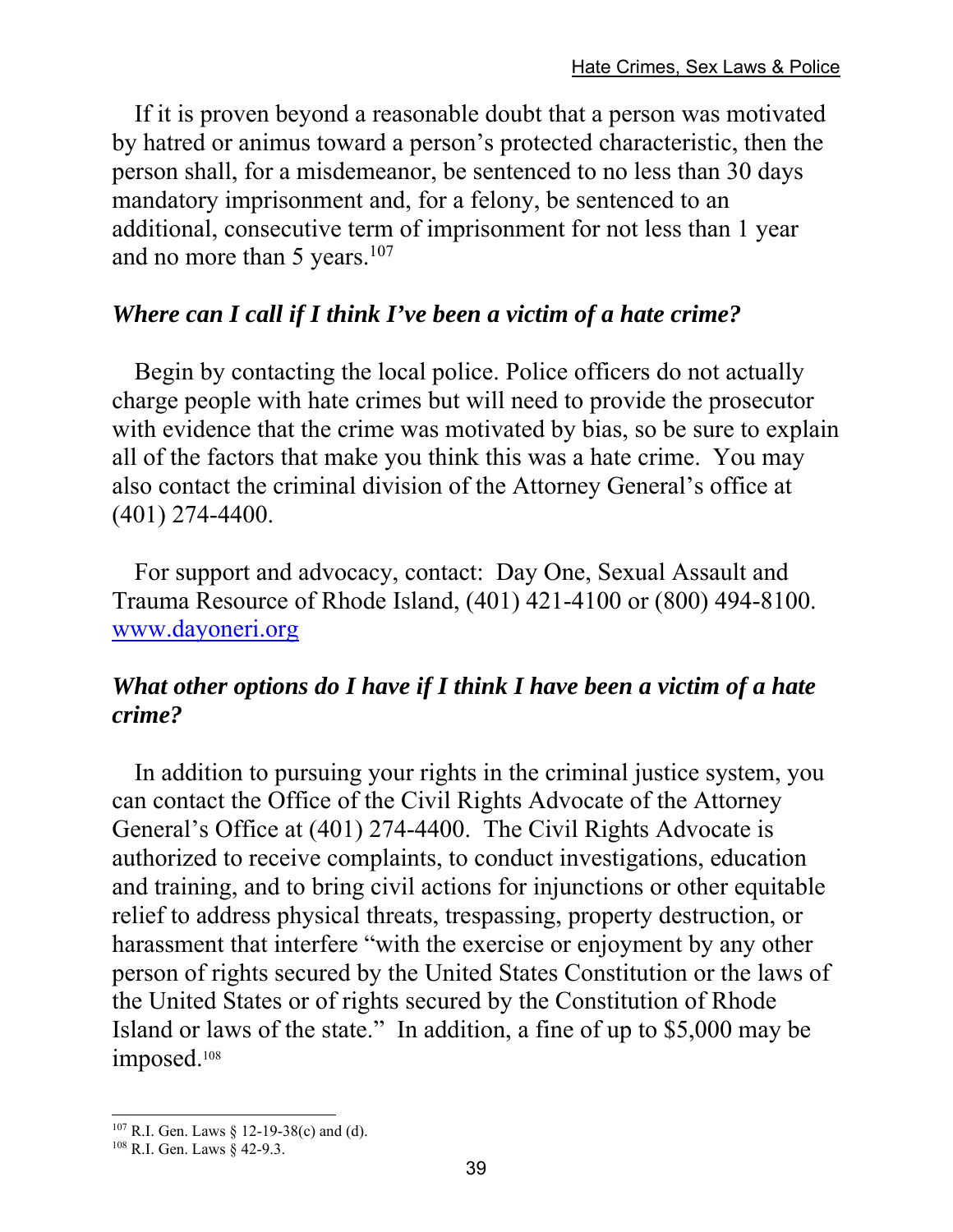An injunction under this provision does not prevent you, depending on the circumstances, from seeking monetary damages for harms you experienced from the crime committed against you.

#### *In what ways might the federal hate crimes law help to investigate and prosecute hate crimes?*

The *Matthew Shepard and James Byrd, Jr. Hate Crimes Prevention Act*109 was passed by Congress on October 22, 2009 and was signed into law by President Obama on October 28, 2009. It expands the 1969 United States federal hate crime law to include crimes motivated by a victim's actual or perceived gender, sexual orientation, gender identity or disability.

First, and perhaps foremost, the Act allows local and state law enforcement agencies to apply for the following federal assistance from the U.S. Attorney General:

- investigative, technical, forensic or prosecutorial support for criminal investigations and prosecutions,
- grants for extraordinary expenses associated with the investigation and prosecution of hate crimes, and
- grants to combat hate crimes committed by juveniles.

In providing assistance to local and state authorities, the priorities are hate crimes:

- where the offender(s) has committed crimes in more than one state, or
- that occur in rural areas which do not have the resources needed to prosecute such crimes.

Second, for hate crimes that in some way involve crossing state or national borders, or involve or affect interstate commerce, and where a state does not have jurisdiction or has requested federal assumption of

<sup>109</sup> *See* https://www.justice.gov/crt/matthew-shepard-and-james-byrd-jr-hate-crimes-prevention-act-2009-0: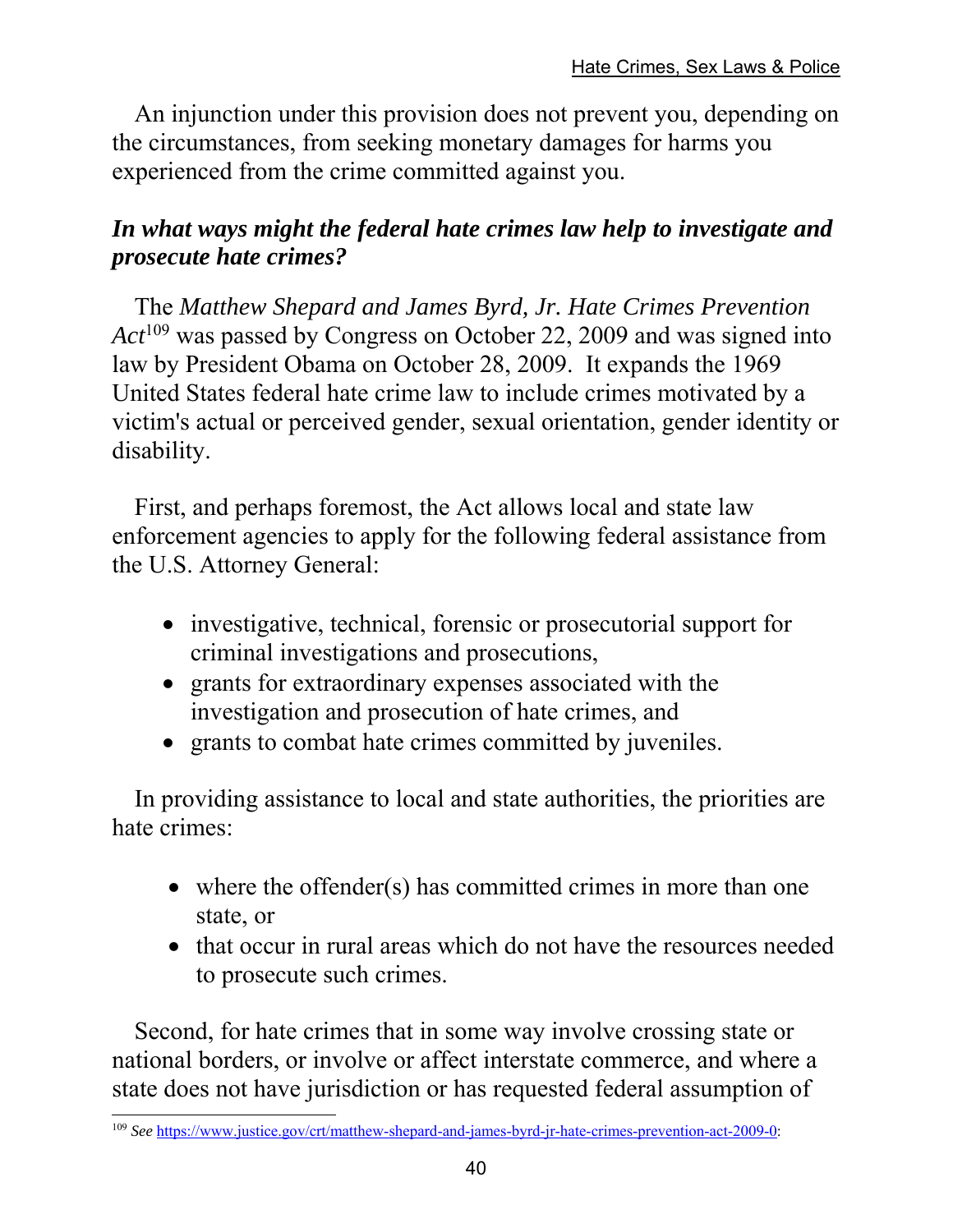jurisdiction, or where the federal government feels that justice has not been served or that U.S. prosecution is in the public interest, the Act authorizes the federal government to prosecute the case.

The Act also requires the Federal Bureau of Investigation to track statistics on hate crimes on the basis of gender and gender identity (statistics for the other groups are already tracked) and on crimes committed by and against juveniles. This is the first federal law to explicitly extend legal protections to transgender persons.

## ■ Criminal Sex Laws

#### *Does Rhode Island have a sodomy law?*

Rhode Island repealed its sodomy law in 1998. All of the criminal laws dealing with forcible sex, sex with minors, or public sexual activity apply equally regardless of the sex of the parties involved.

#### *Does Rhode Island have any other criminal laws which are applied to gay people?*

No. All laws apply equally to gay and non-gay people.

Most people arrested for sexual activity are arrested for activity occurring out of doors. The "indecent exposure - disorderly conduct" law is a misdemeanor (for the first offense and a felony thereafter) and forbids (a) intentional, knowing or reckless (b) exposure of the genitals to the view of another person (c) under circumstances where the person's conduct is likely to cause affront, distress or alarm to that person.<sup>110</sup>

Note that the offense has several elements. First, the exposure must be intentional, knowing or reckless in the mind of the perpetrator.

 $\overline{a}$ 110 R.I. Gen. Laws, § 11-45-2.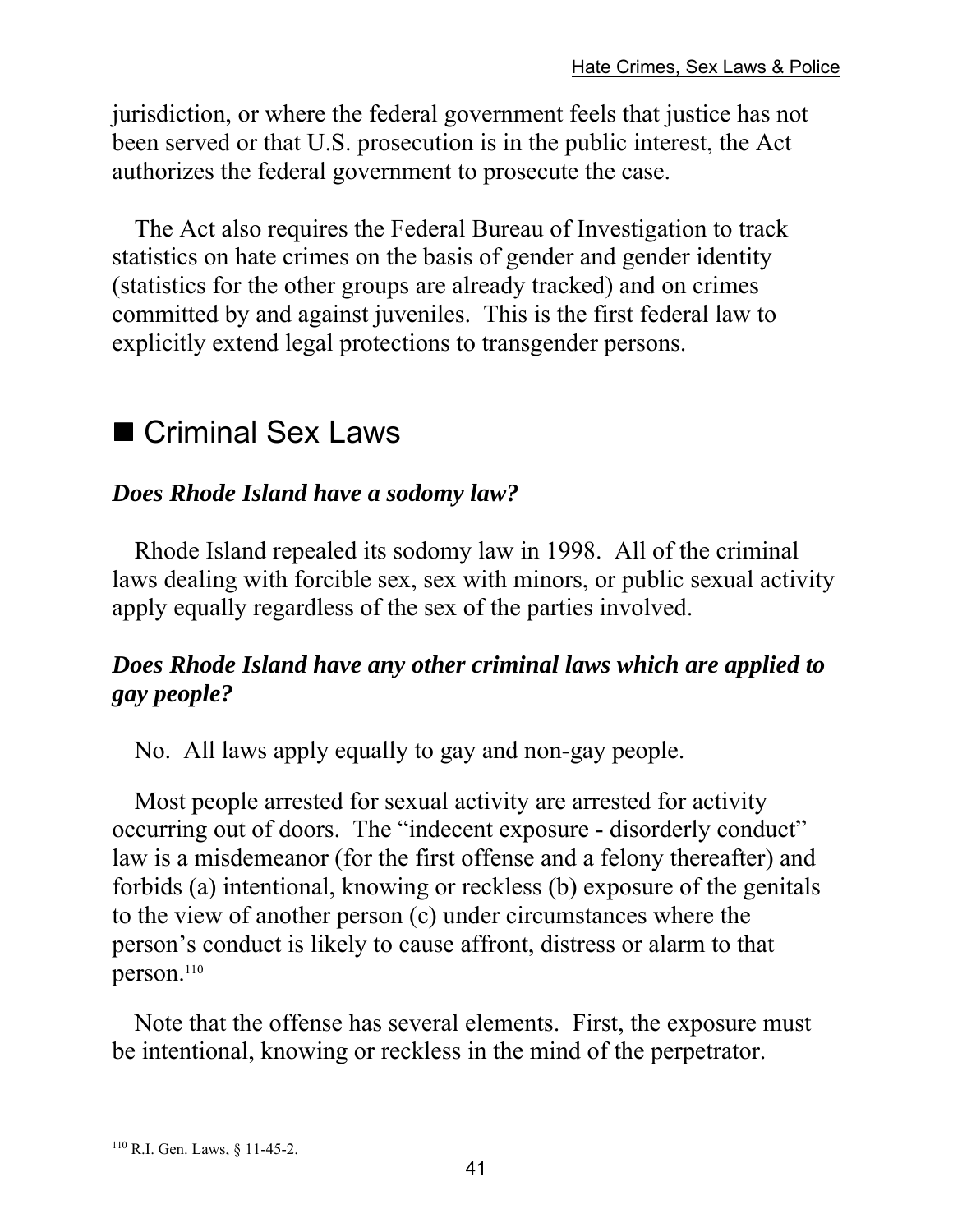Second, it must occur in circumstances where another person would likely be alarmed or distressed.

This law has been applied to people having sexual encounters in "public." Bear in mind that sexual activity involving exposure of the genitals should not be illegal simply because it takes place outdoors, in parked cars, or on public lands. Instead, a great deal depends on the time of day, the level of seclusion (e.g., behind remote bushes or beyond fences) and the overall circumstances.

The State has a legitimate law enforcement interest in protecting the general public from open displays of sex -- whether the sex is between people of the same sex or of a different sex. But socializing and the expression of same-sex affection that does not involve the touching of genitals or buttocks or exposure of those is not illegal, *regardless of where it occurs.* No one should be arrested or hassled for hand-holding, cruising, talking, flirting, foot-tapping, or non-sexual touching.

*As a practical matter, regardless of one's rights, having sex outdoors is risky business.* For one, based on numerous reports to us, we believe that some police will overlook sexual activity of non-gay people occurring outdoors, but arrest gay people engaged in sexual activity in the same types of venues. Another concern is that some police "hunt" for gay people having sex outdoors in park lands and rest areas - sometimes in uniform and sometimes as undercover decoys. Either way, a person can be charged with the disorderly conduct law and have the report of their arrest printed in the local newspaper.

#### *Does Rhode Island have a "sex offender registry" type of law?*

Yes. Every state now has such a law, although the terms differ from state to state. In Rhode Island, the law does not specify as registrable offenses any statutes of particular concern to gay people, such as the disorderly conduct law.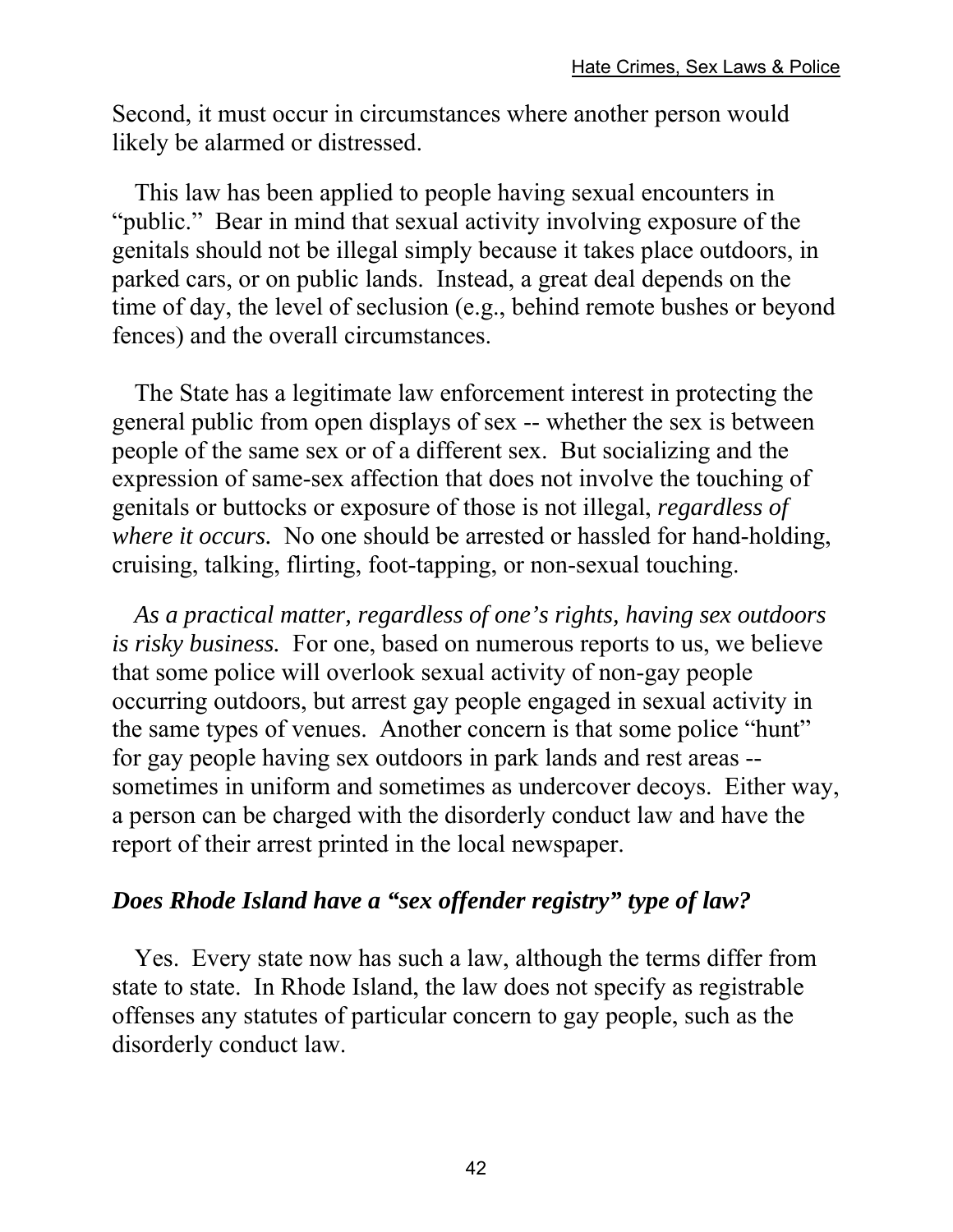#### *What types of crimes are deemed to be "sex offenses"?*

As you would expect with a law designed to ensnare dangerous and violent predators, most of the crimes involve convictions for violent sexual offenses or offenses involving children. For a full list of sex offenses, see R.I. Gen. Laws § 11-37.1-2 and § 11-37.1-3.

#### *How can I find out what state charges I have been convicted of?*

You can contact the Department of the Attorney General, Attn.: Bureau of Criminal Identification (BCI), Customer Service Center, 4 Howard Ave., Cranston, RI 02920 (located in the Pastore Center), or call (401) 274-4400. You can send a signed and notarized release for information along with a copy of your identification, self-addressed stamped envelope, and a check or money order for \$5. See www.riag.ri.gov/BCI/index.php (click on tab for "Background Checks"). You may also obtain a BCI printout by visiting the BCI at the Customer Service Center and possessing proper identification. You can pay by credit card, check or money order (no cash).

#### *What obligations are imposed on "sex offenders"?*

Most sex offenders will have to register annually with the local law enforcement agency and provide personal data, work information, and other identification.111 All offenders required to register must do so for ten years following their release from confinement or placement on parole, supervised release or probation and must update their information on a quarterly basis for the first two years. Those determined to be sexually violent predators or recidivists, and those who have been convicted of certain aggravated offenses on the other hand, must register and provide updated information on a quarterly basis for  $life.$ <sup>112</sup>

Information in the registry can be freely shared with law enforcement agencies and government agencies performing confidential background

<sup>111</sup> R.I. Gen. Laws § 11-37-1.3 (a). 112 R.I. Gen. Laws §§ 11-37.1-4.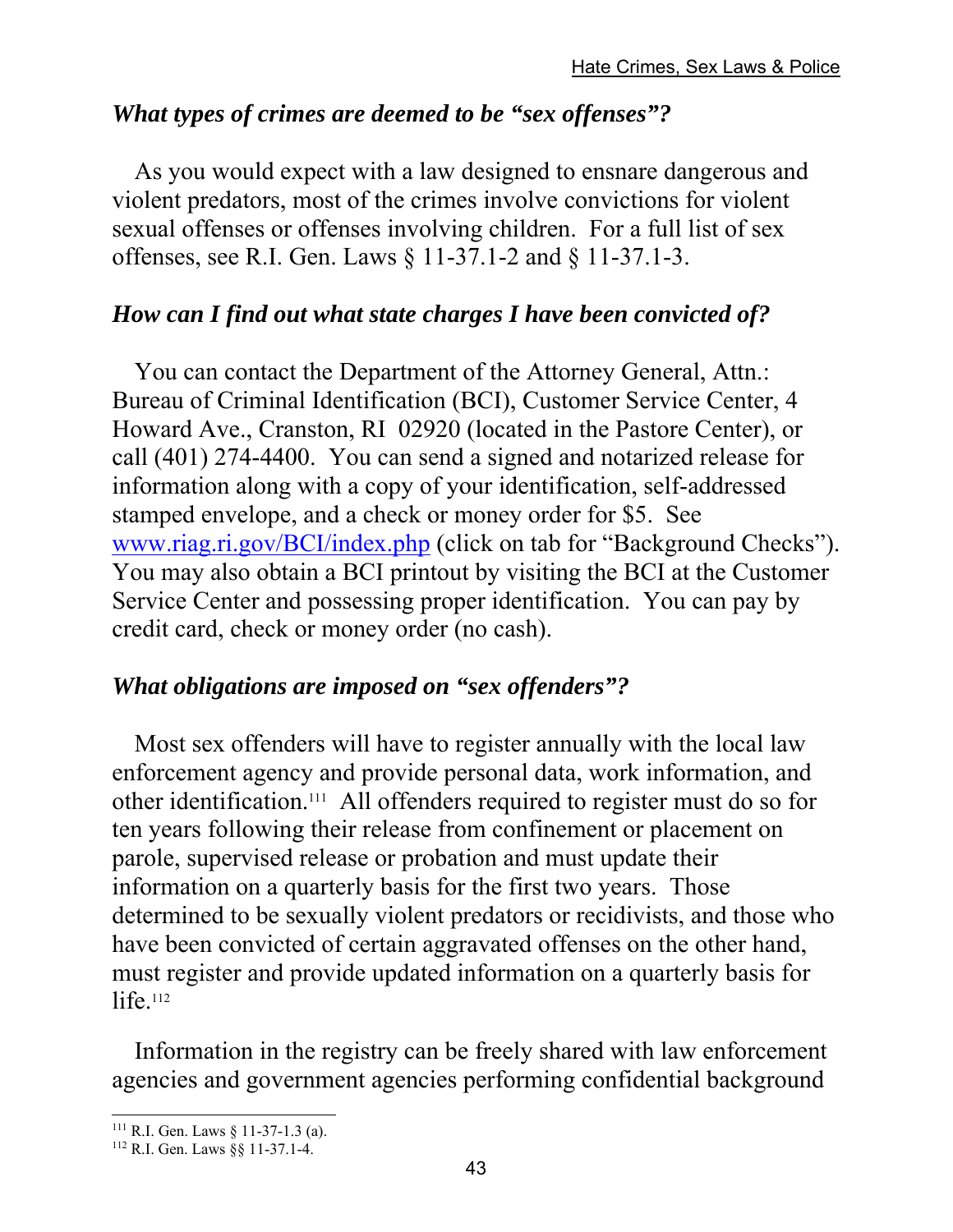checks, but is generally not made available to the public.113 When dealing with an offender who is determined to have a moderate or high risk for re-offense, the community must be notified affirmatively and identifying information about the offender will be made available on the websites of the state police and court system, although there is a legal procedure whereby the offender can seek to block release of the information.<sup>114</sup>

#### *What is the age of consent for sexual activity?*

Generally, the age of consent for sexual activity is 16.115

## ■ Police Harassment

#### *I am often told by police to "move along" from public areas. Is that legal?*

Not necessarily. If the area is public and not posted as having particular hours, you generally have a right to be there as long as you are not engaged in any unlawful activity. Public places belong to everyone, and are often also places of public accommodation to which antidiscrimination rules apply. Even if police officers want to deter crime, or suspect some kind of unlawful intent, they have no general right to request people to move from one place to another unless there is unlawful conduct.116

#### *What are the general rules about interaction with police?*

The presence of individuals who appear to be LGBT -- whether because such individuals are displaying symbols such as a rainbow flag or pink triangle or for any other reason -- should not trigger any special

 $\overline{a}$ 

<sup>113</sup> R.I. Gen. Laws § 11-37.1-11(b).<br><sup>114</sup> R.I. Gen. Laws § 11.37.1-11(5); § 11-37.1-12; and § 11-37.1-13.<br><sup>115</sup> *See* R.I. Gen. Laws § 11-37-6.

<sup>116</sup> *Kent v. Dulles*, 357 U.S. 116, 126 (1958).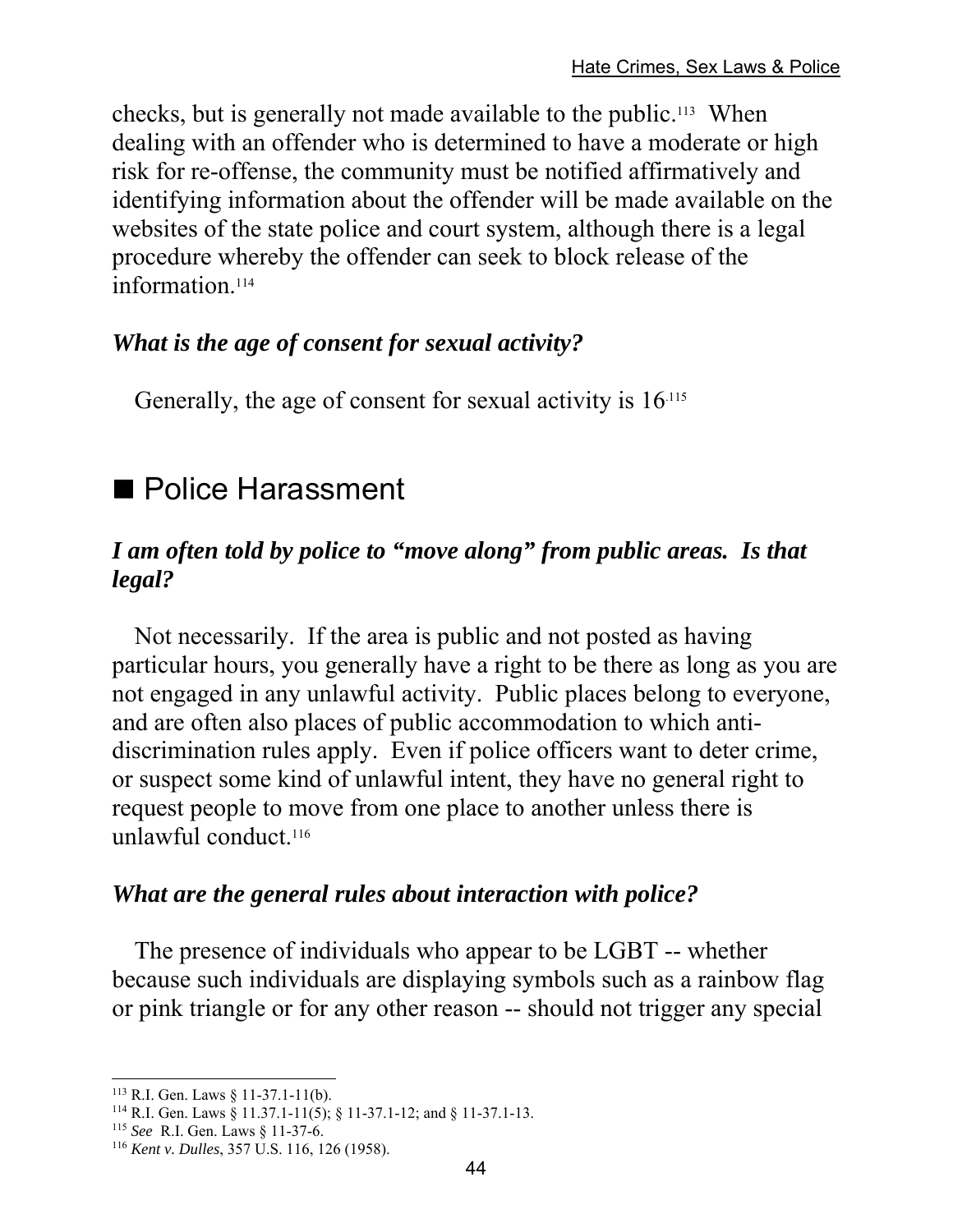scrutiny by a police officer, other than a concern for the safety and wellbeing of those persons that the officer would have for any other person.

Police may, of course, approach a person, and make inquiries. If an officer has "reasonable suspicion" that a crime has been committed or is about to be committed, they may briefly detain an individual, or stop the person for purposes of investigation.<sup>117</sup>

Police sometimes detain a person whom they believe has committed or is about to commit a crime. If the person is not charged with a crime, he or she must be released after two hours.<sup>118</sup>

#### *What can I do if I believe I have been improperly treated by the police?*

Complaints may be made to any individual police department for matters concerning its officers. Many departments have their own Internal Affairs Divisions which receive and investigate civilian complaints against police officers.

Complaints concerning the State Police in Rhode Island should be made to the Rhode Island State Police Office of Professional Standards, which you can contact in writing at 311 Danielson Pike, North Scituate, RI 02857, or by phone at (401) 444-1011. Citizen complaint forms are also available on the State Police website at http://risp.ri.gov/documents/PSU/ComplaintComplimentForm.pdf.

Complaints should include as much information as possible about the incident, including your name and contact information; the name, rank and badge number (if known) of the officer; the location, date, time and details of the incident; and the names and contact information of any witnesses. Please let GLAD know whenever you make a complaint so that we can track the responsiveness of the various police departments.

 $\overline{a}$ <sup>117</sup> *State v. Abdullah,* 730 A.2d 1074 (R.I. 1997); *State v. Bennett*, 430 A.2d 424 (R.I. 1981); *Terry v. Ohio*, 392 U.S. 1, 16 (1968). An arrest can only occur upon "probable cause" that a crime has been committed. R.I. Const., Art. I,

<sup>§ 6.</sup> 

<sup>118</sup> *See* R.I. Gen. Laws § 12-7-1.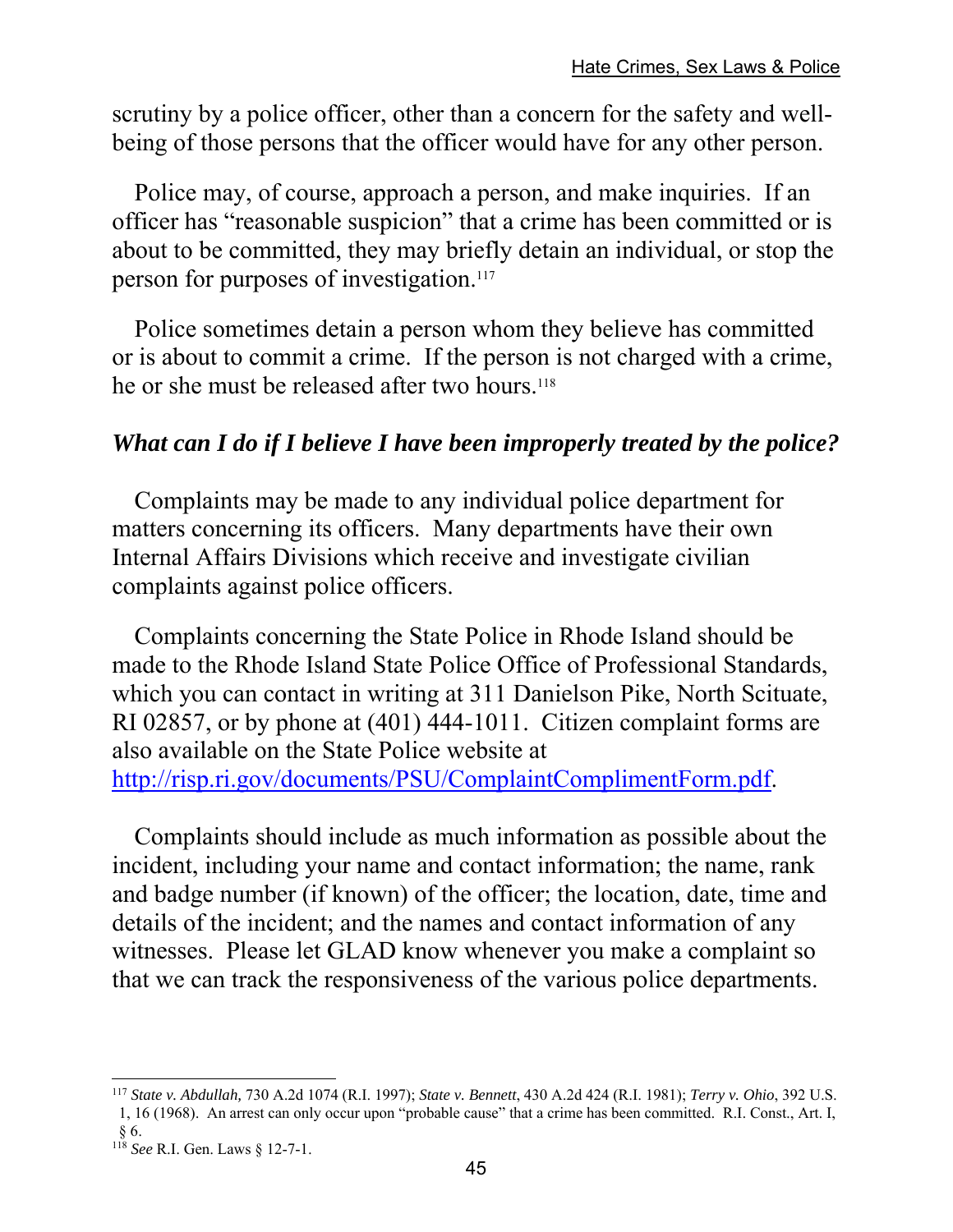In some cases, an individual may decide to pursue a lawsuit -- because of injuries, improper detainment, or for some other reason. These matters are highly specialized, and GLAD can make attorney referrals. People can also attempt to seek help from the Attorney General's Office, Criminal Division at (401) 274-4400.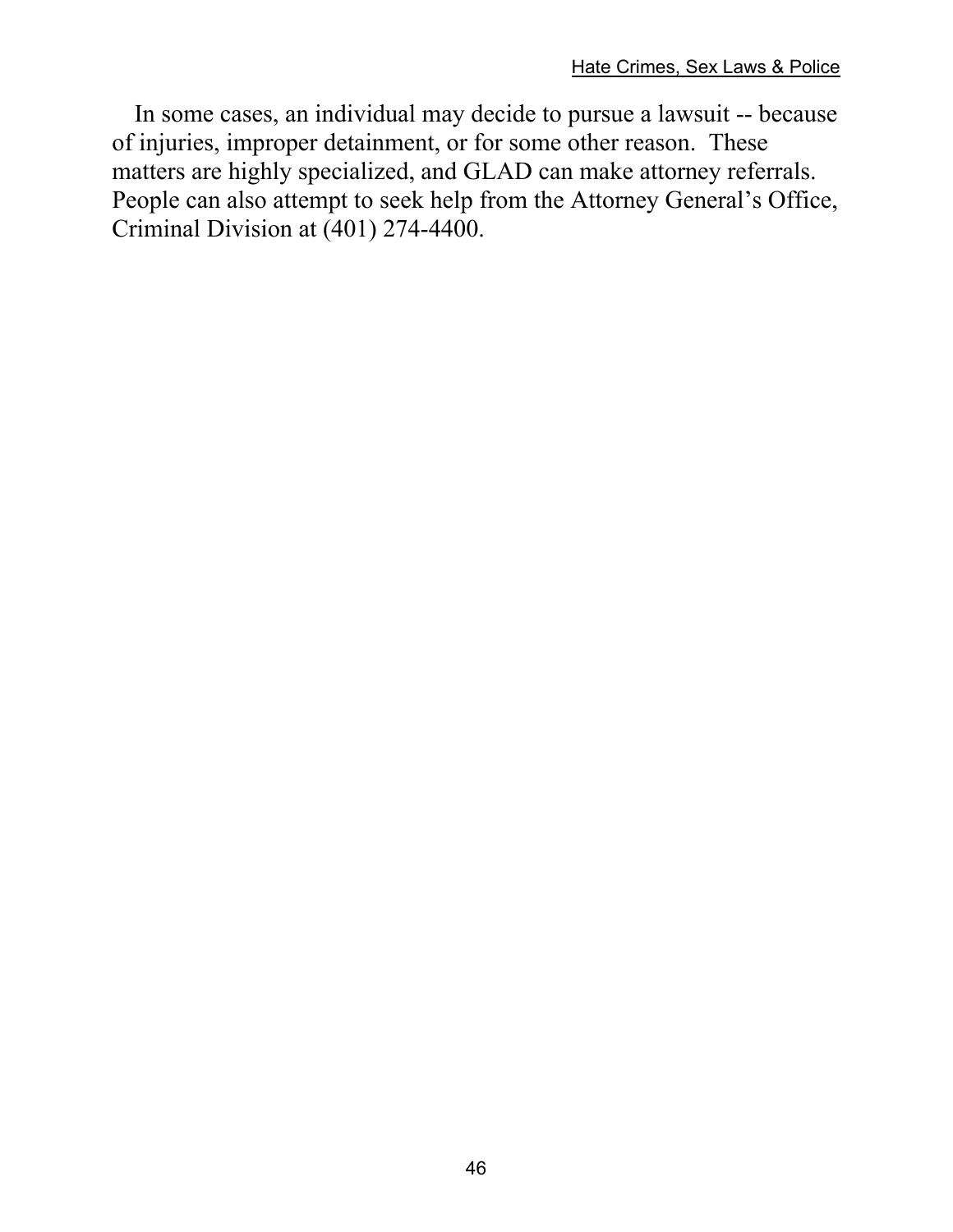## **STUDENTS' RIGHTS**

## ■ Harassment and Discrimination at School

#### *Are there any laws protecting LGBT students in Rhode Island?*

Yes. In 2011, Rhode Island passed the "Safe Schools Act" that applies to all school districts, charter schools, career and technical schools and approved private day or residential schools in Rhode Island.

It defines "bullying" as written, verbal or electronic expression or a physical act or gesture or any combination thereof directed at a student by one or more students that:

- causes or places the student in reasonable fear of physical or emotional harm or damage to the student's property,
- creates an intimidating, threatening, hostile or abusive educational environment,
- infringes on the rights of the student to participate in school activities, or
- disrupts the educational process or orderly operation of the school.<sup>119</sup>

The law identifies characteristics that may be reasonably perceived to have motivated the act of "bullying" as including race, color, religion, ancestry, national origin, gender, disability, sexual orientation and gender identity and expression.<sup>120</sup>

The law goes on to define "cyber-bullying" as bullying through the use of technology or electronic communication.<sup>121</sup>

<sup>&</sup>lt;sup>119</sup> R.I. Gen. Laws § 16-21-33(a)(1).

<sup>&</sup>lt;sup>120</sup> R.I. Gen. Laws § 16-21-33(a)(1)(v).<br><sup>121</sup> R.I. Gen. Laws § 16-21-33(a)(2).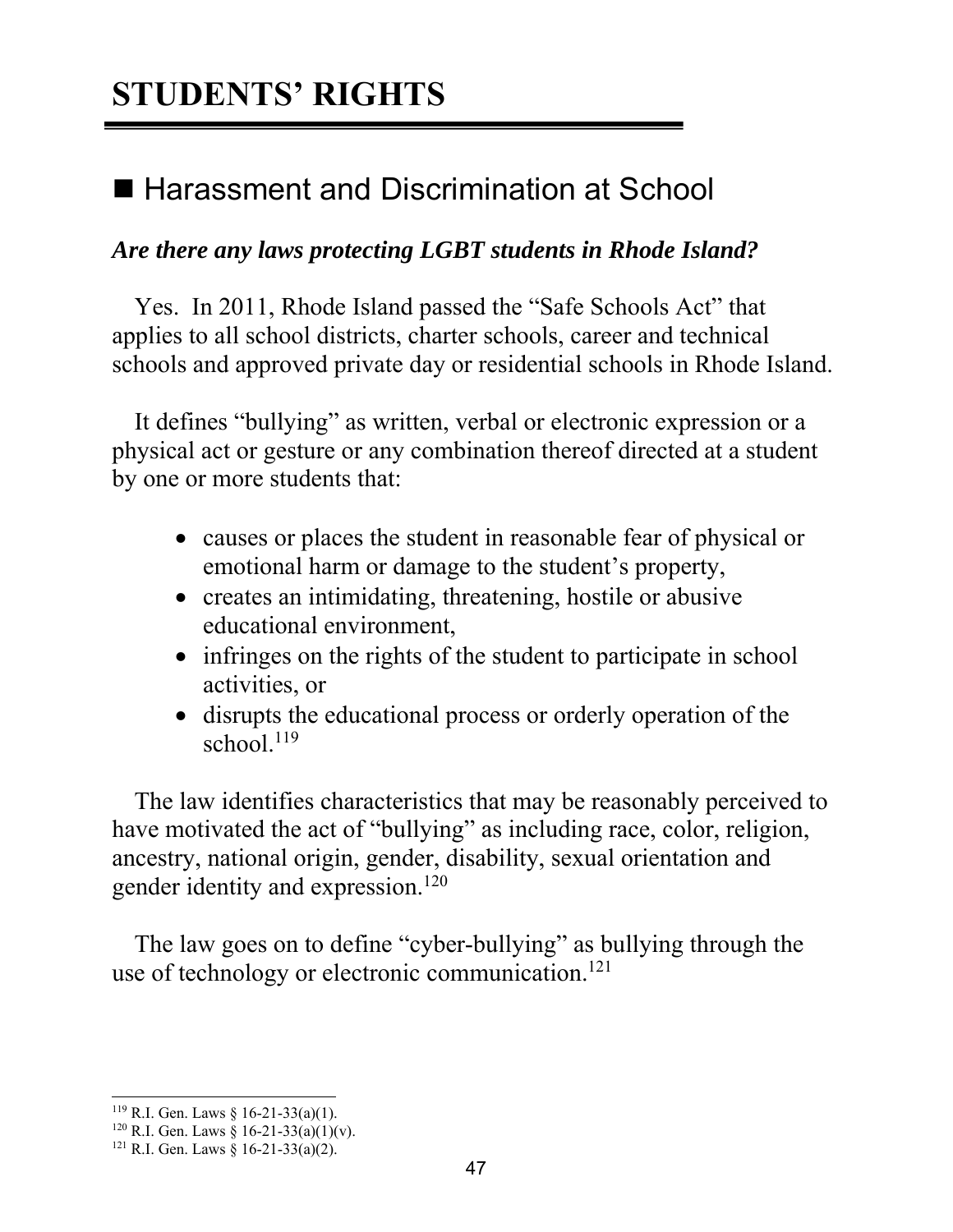The law charges the Rhode Island Department of Elementary and Secondary Education (RIDE) to prescribe a statewide bullying policy that must be adopted by all the schools. The policy must include:

- procedures for students, staff, parents and others to report bullying,
- procedures for promptly responding to and investigating reports of bullying or retaliation,
- the range of disciplinary actions that may be taken,
- a parental engagement strategy,
- procedures for restoring a sense of safety for the student,
- strategies for protecting a person who reports bullying or assists in the investigation,
- procedures for promptly notifying the parents of both the perpetrator and victim,
- procedures for providing appropriate counseling for the victim, perpetrator and others affected by the bullying.122

The Rhode Island Department of Education's guidance and model policies on bullying, teen dating violence and sexual violence explicitly acknowledge the role that sexual orientation, sex, disability, appearance, and clothing may play in bullying, and make clear the applicability of provisions relating to dating and sexual violence to students regardless of sexual orientation.123

#### *Are there other laws in Rhode Island that protect students from discrimination and harassment?*

Yes. First, state law says that students, staff members and teachers all have the right to attend or work at a safe school, whether elementary, secondary or post-secondary.<sup>124</sup> These provisions empower schools to suspend or expel disruptive students.

Great-Schools/Health-Safety/RI-Statewide-Bullying-Policy.pdf.<br>
<sup>123</sup> *See* http://www.ncdsv.org/images/GuidePreventingBullyingTDVSVRhodeIslandSchools\_4-1-2008.pdf.<br>
<sup>124</sup> R.I. Gen. Laws § 16-2-17 and § 16-81-1.

 $\overline{a}$ <sup>122</sup> R.I. Gen. Laws § 16-21-34 and *see* http://www.ride.ri.gov/Portals/0/Uploads/Documents/Students-and-Families-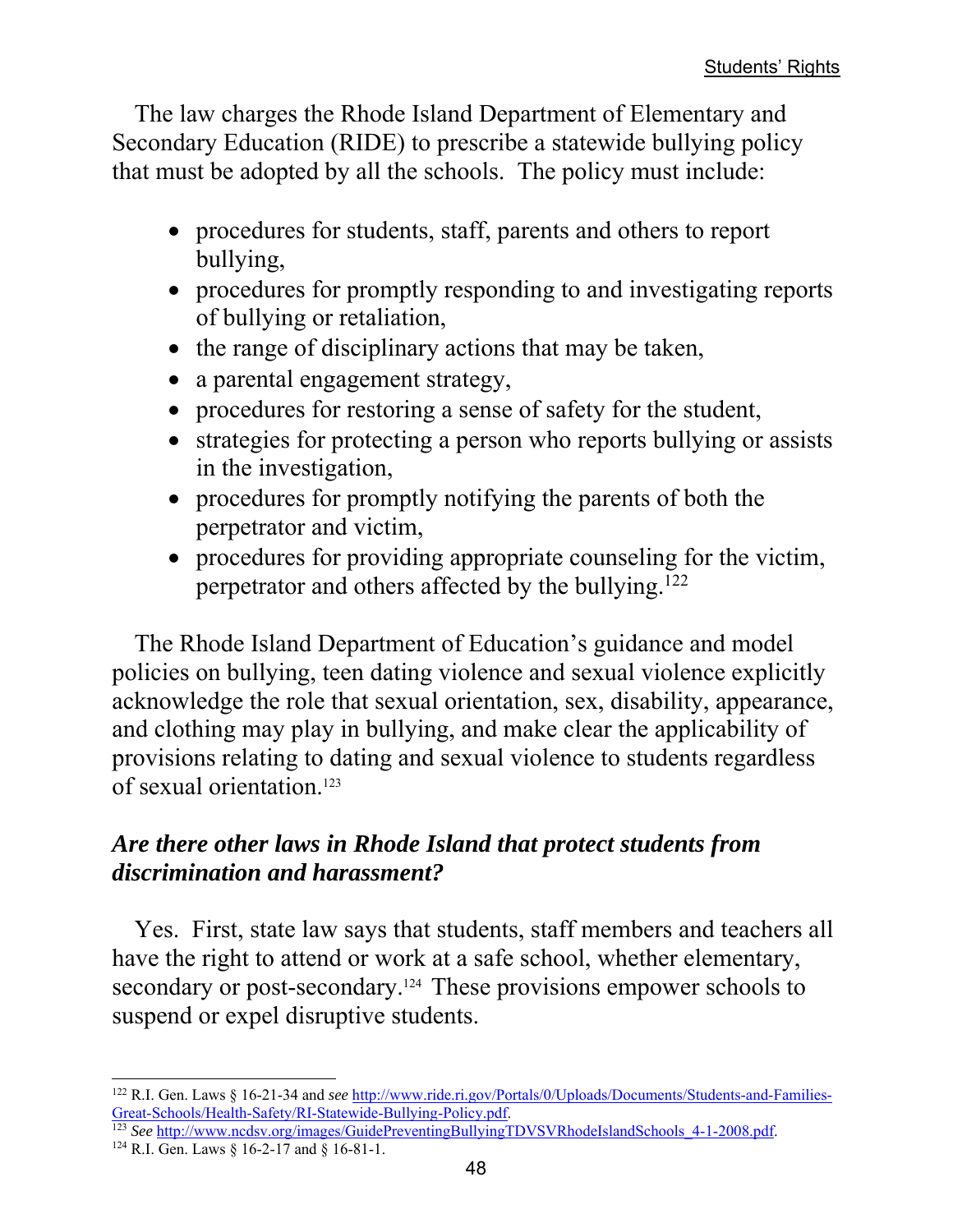#### *Are there other sources of protection for LGBT students in Rhode Island?*

Yes. A Board of Regents Policy adopted in 1997 and revised in 2010 provides in part as follows:

. . .all students, without exception, have the right to attend a school in which they feel safe and able to express their identity without fear. . . .certain students, because of their actual or perceived sexual orientation or gender identity/expression, have been subject to discrimination through abuse, harassment, bullying and/or exclusion from full participation in educational activities.

Therefore, it is the Policy of the Board of Regents that no student shall be excluded from any educational program or activity or discriminated against, bullied, or harassed in any public educational setting based upon actual or perceived sexual orientation or gender identity/expression. . . This policy shall include but is not limited to admissions, guidance services, cocurricular and extra-curricular activities.

Each local school district is urged to review programs, services and activities to assure that such offerings are conducted in a manner that is free of inadvertent or intentional bias based upon sexual orientation and/or gender identity/expression. Each local school district is required by law to address harassment and bullying based on sexual orientation and/or gender identity/expression through the development and enforcement of appropriate student and staff behavior and disciplinary policies. . .

The Board of Regents policy can be found at: http://www.thriveri.org/documents/RIDE%20Policy%20Statement%20o n%20Discrimination%20Sexual%20Orientation.pdf.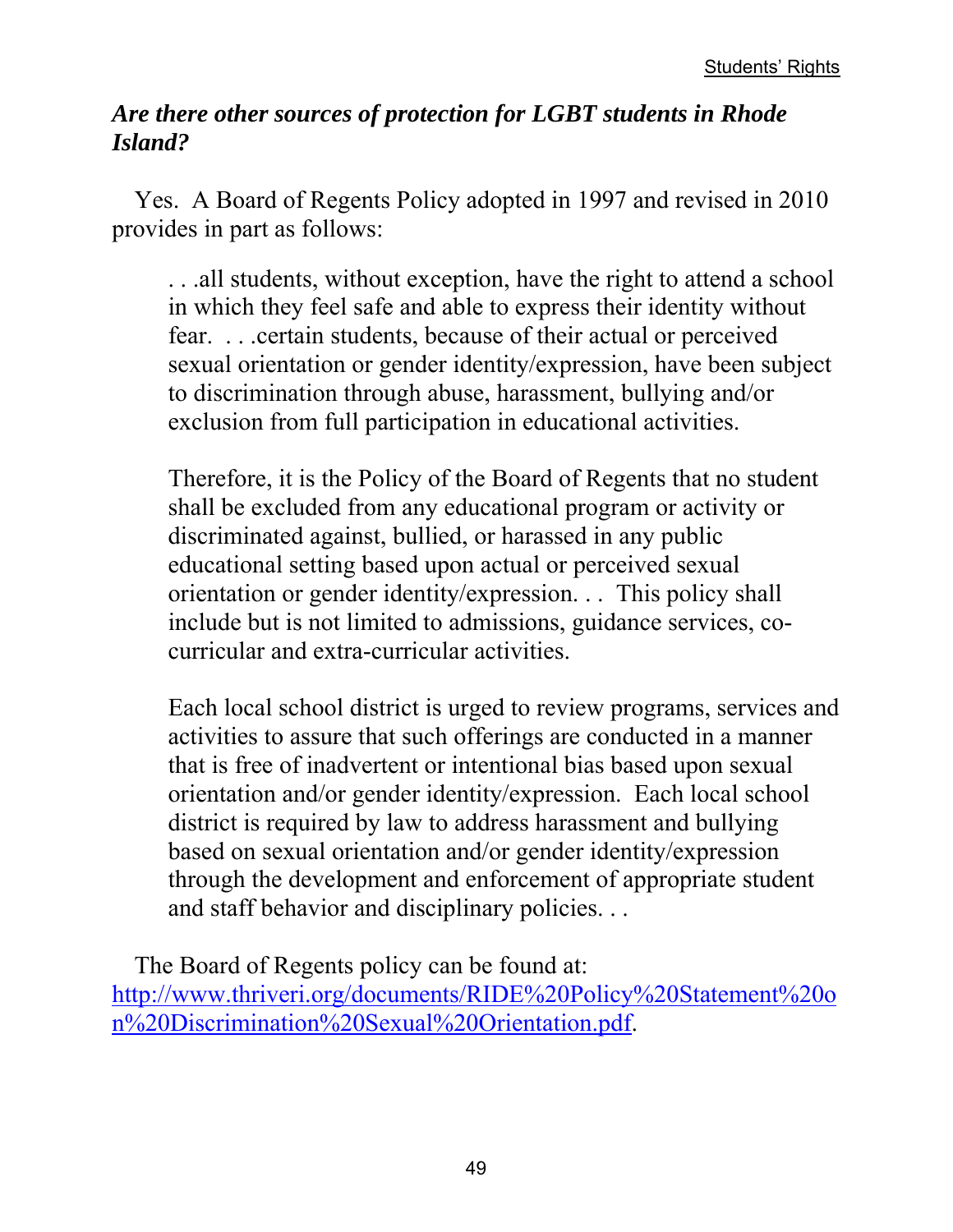#### *What kinds of conduct does the law and policy cover?*

Technically, the policy covers exclusion from a public school or discrimination in taking advantage of school programs. A school may not be so bold as to say, "Don't come here," or "You can't take track," but if they fail to redress pervasive harassment against you at school or in a particular class or activity, they may have said so in effect. It does not provide any mechanism for court or administrative enforcement of the policy.

#### *Are there any additional protections for transgender students?*

Yes. In 2016, RIDE released a detailed model policy<sup>125</sup> that aimed to address the specific needs of transgender students and ensure schools' compliance with civil rights laws. However, schools were not mandated to adopt the model policy, and many RI schools had no policy in place to protect the rights of this vulnerable group.

In 2018, RIDE filed regulations<sup>126</sup> requiring all public school districts to adopt a comprehensive policy outlining the rights of transgender and gender non-conforming students. The regulations took effect on April 17, 2018, and all schools were to have a compliant policy in place by July 1, 2018.

Specifically, the new regulations mandate districts have policies in place that are consistent with state and national best practices, and "address, at a minimum, such issues as confidentiality and privacy, discipline and exclusion, staff training, access to school facilities and participation in school programs, dress codes and official school records and use of preferred names and pronouns."

<sup>125</sup> See

http://www.thriveri.org/documents/Guidance.for.RhodeIsland.Schools.on.Transgender.and.Gender.Nonconforming. Students-2016.pdf. 126 *See* https://rules.sos.ri.gov/regulations/part/200-30-10-1.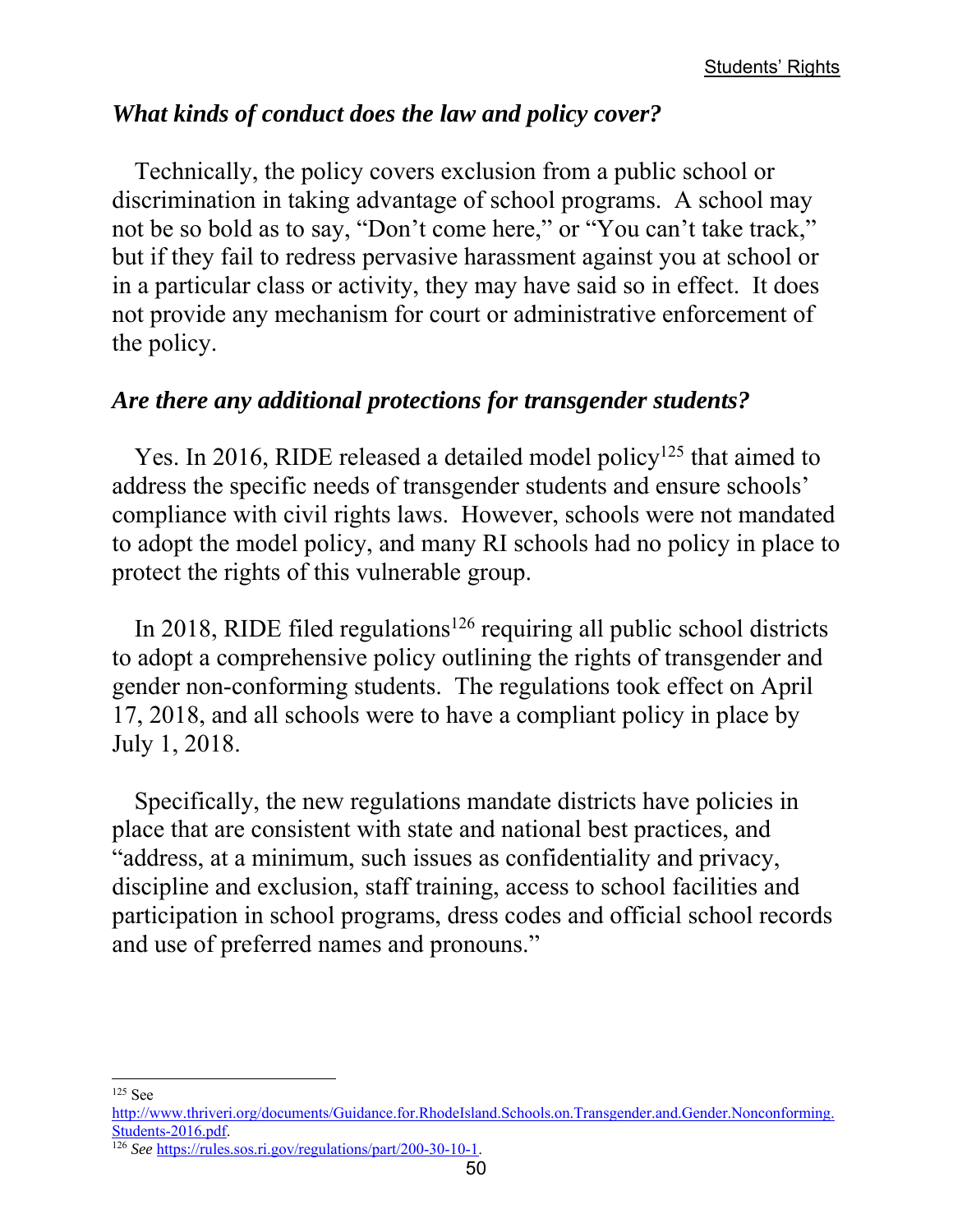#### *Are there other laws which may protect me from discrimination and harassment because of my sexual orientation or gender identity?*

Possibly. Federal law prohibits sex discrimination in public schools that receive federal funding. Depending on the situation, harassment of LGBT students may be actionable as sex discrimination.<sup>127</sup> Harassment of transgender students, in particular, is actionable. Several federal courts have held that the federal anti-discrimination law, Title IX, prohibits discrimination based on gender identity.128 Complaints can be made to your school's Title IX coordinator, as well as to the federal Department of Education, Office of Civil Rights, in Boston. In cases where a school has reacted with deliberate indifference, monetary damages may be available. A student's constitutional rights may be violated by some kinds of discrimination and harassment.

Although the U.S. Departments of Education and Justice released a joint guidance in 2016 taking the position that Title IX protects transgender students from discrimination based on gender identity,<sup>129</sup> that guidance was rescinded by the Trump administration in February 2017.

A student's *constitutional* rights under both state and federal constitutions may be violated by some kinds of discrimination and harassment as well.

In addition, under state law, every *post-secondary* school is to establish a written policy concerning sexual harassment.130 Also, postsecondary schools that have received internal complaints of harassment based on sexual orientation or gender identity or expression are required to disclose to the complainant in a timely manner how the complaint was

<sup>127</sup> *See, e.g.*, *Ray v. Antioch Unified School District*, 107 F. Supp. 2d 1165 (N.D. Cal. 2000) (stating that attacks based on a student's perceived sexuality constitute sex discrimination).

<sup>128</sup> *See*, e.g., *Whitaker v. Kenosha Unified School District*, 858 F.3d 1034 (7th Cir. May 30, 2017) (holding that discrimination against transgender students constitutes sex discrimination under Title IX and the Equal Protection Clause of the U.S. Constitution) and *Bd. Of Educ. v. U.S. Dep't of Educ*.,208 F. Supp. 3d 850 (S.D. Ohio 2016) (preliminary injunction granted to 11-year-old girl to permit her to use the girls' restroom and to be treated "as the girl she is.").

<sup>129</sup> *See Dear Colleague Letter on Transgender Students*, U.S. Department of Justice/U.S. Department of Education, available at http://www2.ed.gov/about/offices/list/ocr/letters/colleague-201605-title-ix-transgender.pdf. 130 R.I. Gen. Laws § 16-76-1 and § 16-76-2.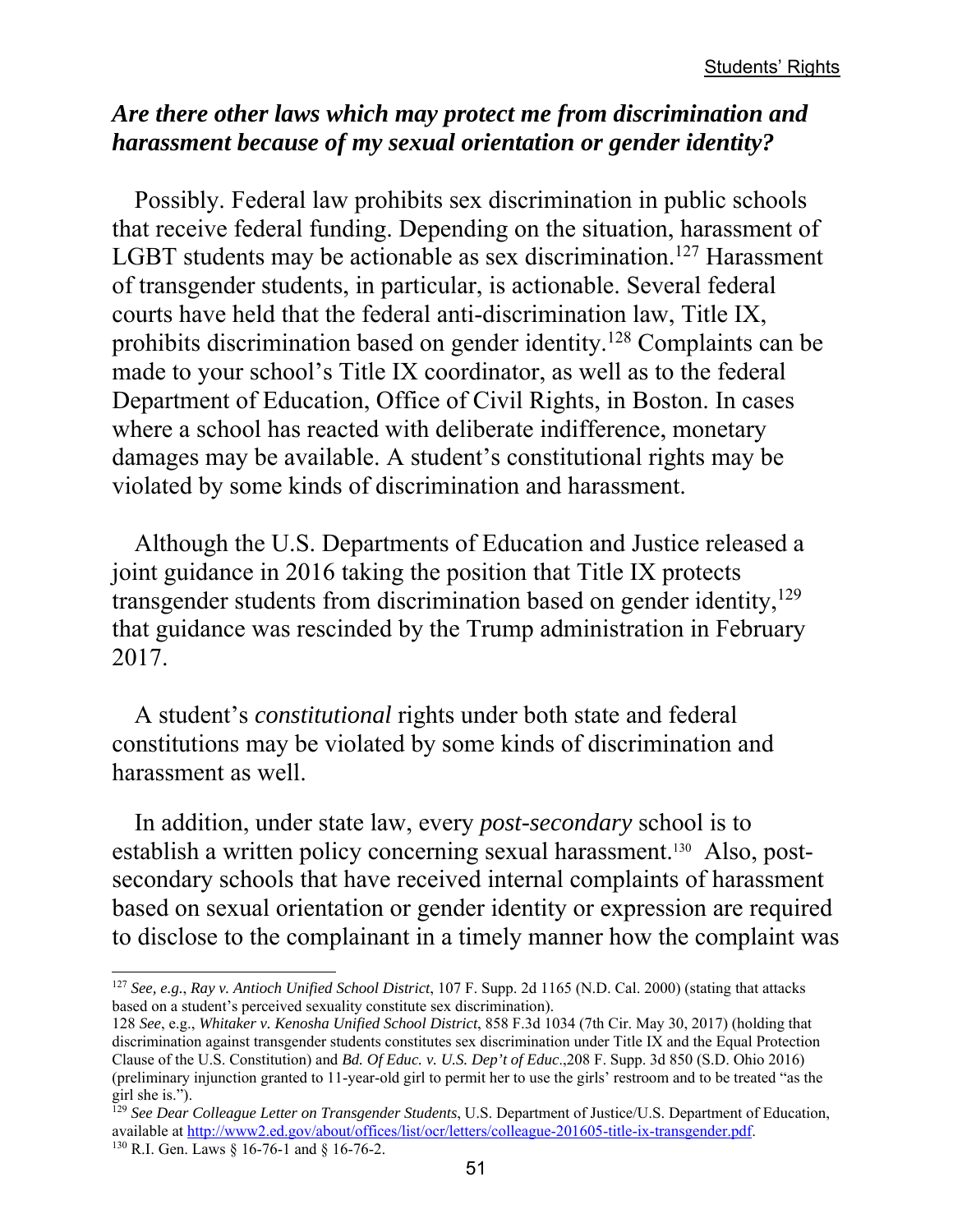addressed and what actions, if any, were taken to resolve the matter.131 Neither of these laws provides a mechanism for court enforcement.

Finally, state law prohibits hazing, subjecting both the perpetrators of hazing and school officials who knowingly permit hazing to criminal liability. Hazing is defined as "any conduct or method of initiation into any student organization, whether on public or private property, which willfully or recklessly endangers the physical or mental health of any student or other person."<sup>132</sup>

#### *What can I do if I'm being discriminated against at school?*

There are many ways to approach the issue. One is to ask for support from a friend, teacher or counselor and talk to the people who are bothering you. That is not an option, however, if you don't feel safe doing so.

Take a look at your school's policies and notify whoever is supposed to be notified -- usually a vice principal or Title IX coordinator. You should document any incidents of harassment or discrimination in writing. Once you meet with the right officials, make a note of what you told them and on what date and ask when they will be getting back to you with a response. If they don't help you or don't follow through, you may wish to write to the principal and superintendent and ask for them to end the discrimination.

If all of these steps fail, you may also wish to consider legal action. Contact GLAD for attorney referrals.

 $\overline{a}$ 131 R.I. Gen. Laws § 16-76.1-1.

<sup>132</sup> R.I. Gen. Laws § 11-21-1 and § 11-21-2.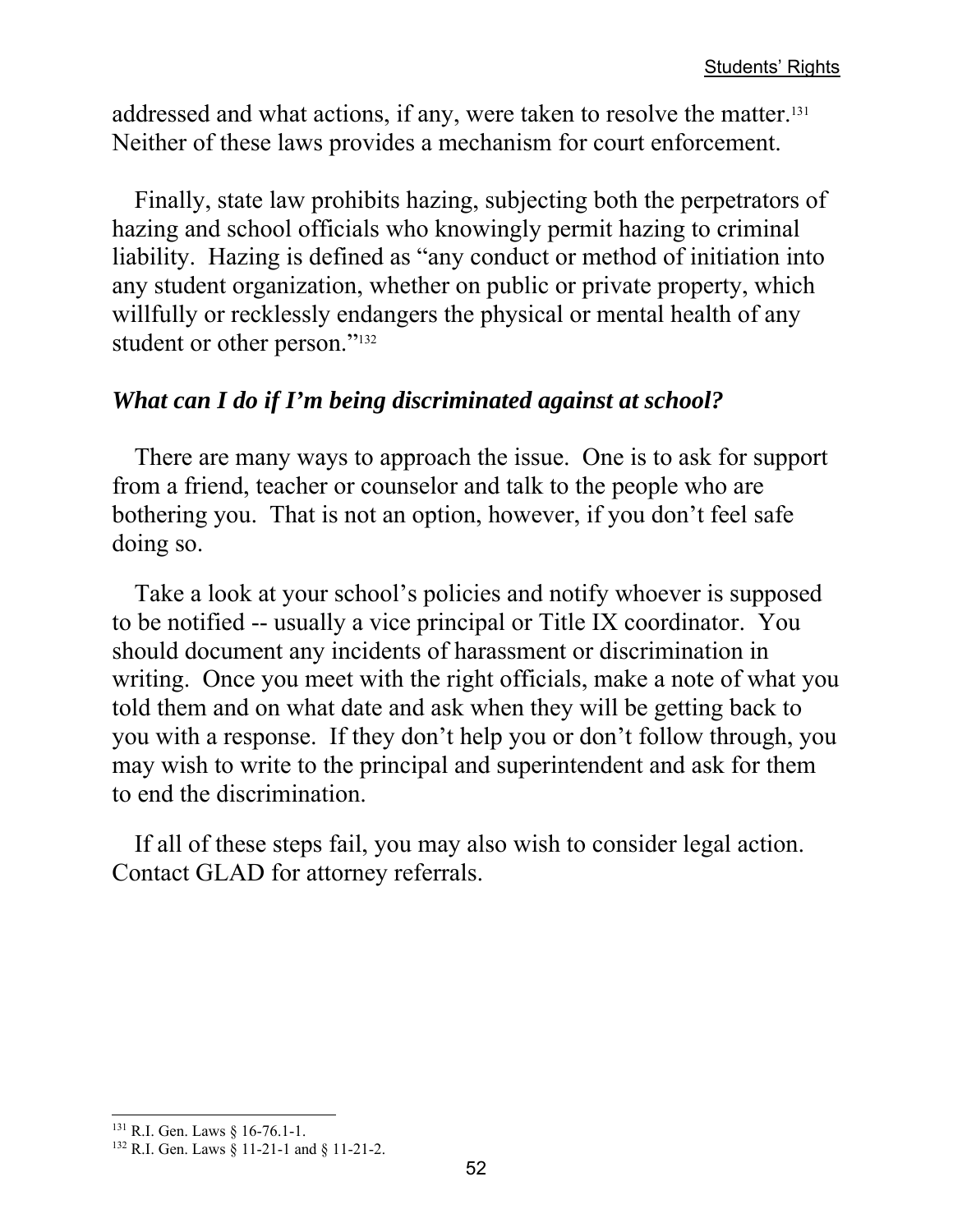## ■ Other Rights of Public School Students

In addition to the right to attend school in safety and free from discrimination and harassment based on your sexual orientation or gender identity or expression:

- LGBTQ youth must have equal access to and be allowed to participate on equal terms in all school programs, including extracurricular activities.
- Schools must respect the gender identity of transgender students, including using appropriate names and pronouns, and allowing transgender students to wear clothing consistent with their gender identity.
- LGBTQ youth have the right to be open about their sexual orientation and gender identity and expression.
- Students have the right to form extracurricular groups, such as Gay-Straight Alliances, on the same terms and with the same privileges and resources as all other extracurricular groups.
- LGBTQ students have the right to express themselves on issues relating to sexual orientation or gender identity and expression.
- Students have the right to learn about LGBT issues and have access to information and resources, including educational websites, about LGBT issues and people, regardless of objecting school officials or parents.

**For additional information about student and youth issues go to https://www.glad.org/issues/youth/.**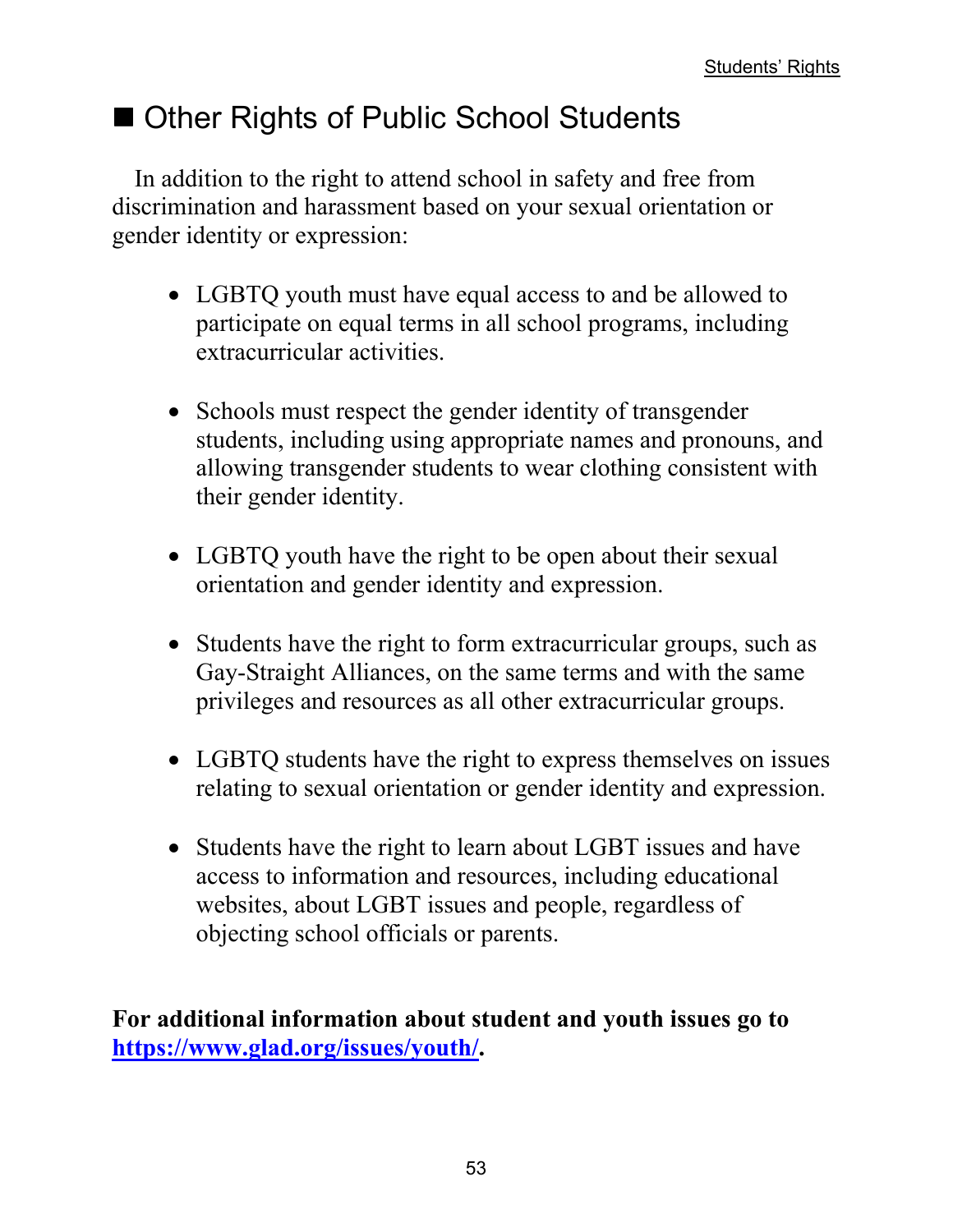## ■ Gay/Straight Alliances

#### *Do students have the right to form Gay/Straight Alliances in their schools?*

Yes, as to high school students; probably, as to middle school students. A federal law known as the "Equal Access Act" requires that all federally funded secondary schools provide equal access to extra-curricular clubs. So long as a school has at least one student-led extra-curricular club, it must allow additional clubs to organize, and must provide them with equal access to meeting spaces, facilities, and funding without discriminating based on a club's purpose, be that purpose religious, philosophical, political, or otherwise.133 GLAD successfully intervened on behalf of students seeking to form a GSA at South Kingston High School on this very basis.

For more information see GLAD's publication, *The Right to Establish a GSA in Public Schools* at https://www.glad.org/wpcontent/uploads/2017/01/gsa-public-schools.pdf.

If your school is preventing you from forming a GSA, contact GLAD Answers.

### ■ Conversion Therapy

#### *Does Rhode Island have a law banning therapy or treatment to change a minor's sexual orientation or gender identity?*

Yes. On August 29, 2017, Governor Gina M. Raimondo signed into law a bill that prohibits conversion therapy for minors, i.e., anyone under the age of 18.134

<sup>133 20</sup> U.S.C. § 4071.

<sup>134</sup> R.I. Gen. Laws § 23-94.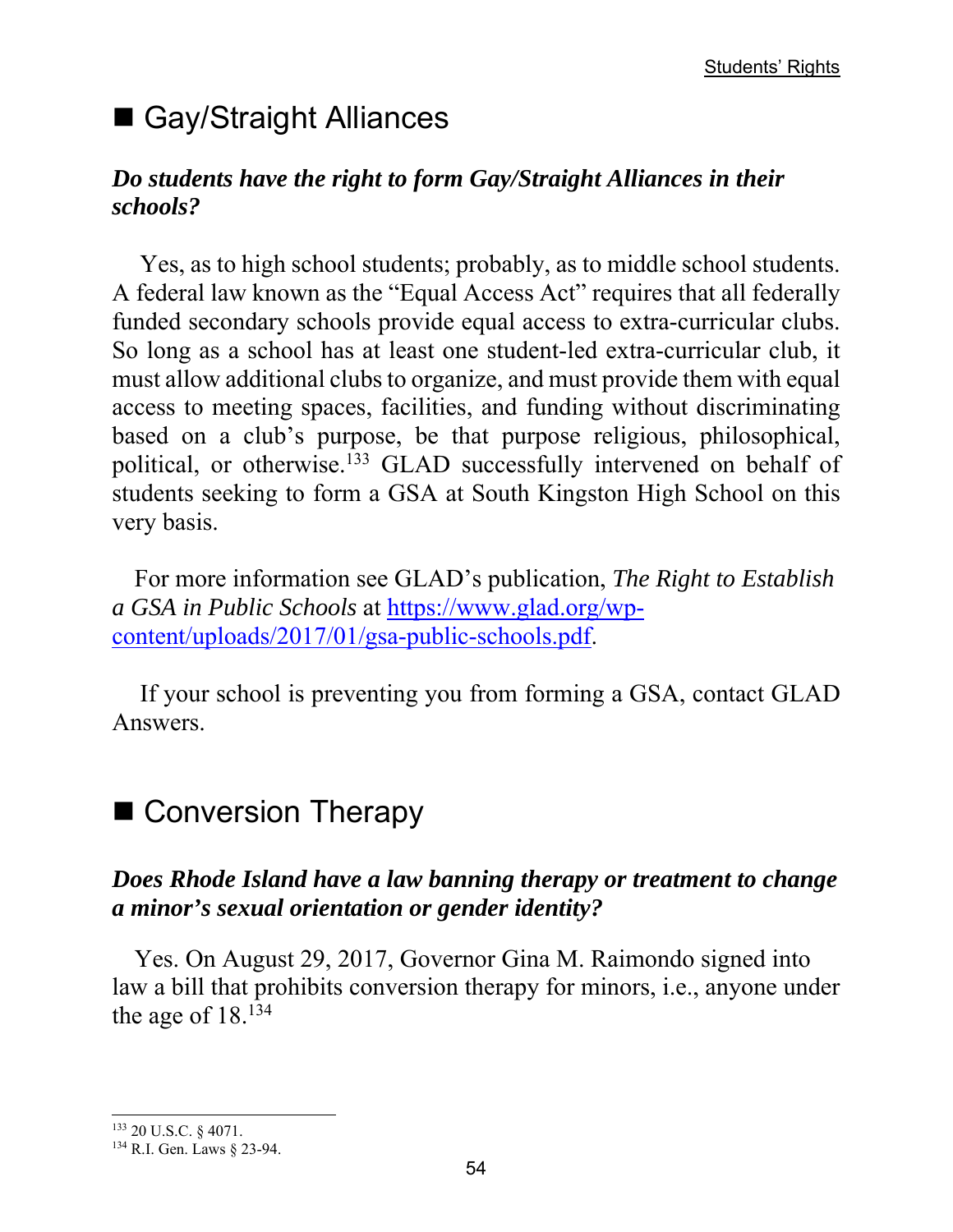State and national medical, mental health, and child welfare organizations all oppose the practice of conversion therapy, a practice that seeks to change a person's sexual orientation or gender identity. Extensive professional literature shows the practice to be both ineffective in changing sexual orientation or gender identity and harmful to youth. Young people who have been subjected to conversion therapy are at increased risk of depression, suicidal thoughts and suicide attempts, and illegal drug use.

Under the bill's provisions, any licensed health professional who practices conversion therapy would be subject to discipline by the Rhode Island Department of Public Health.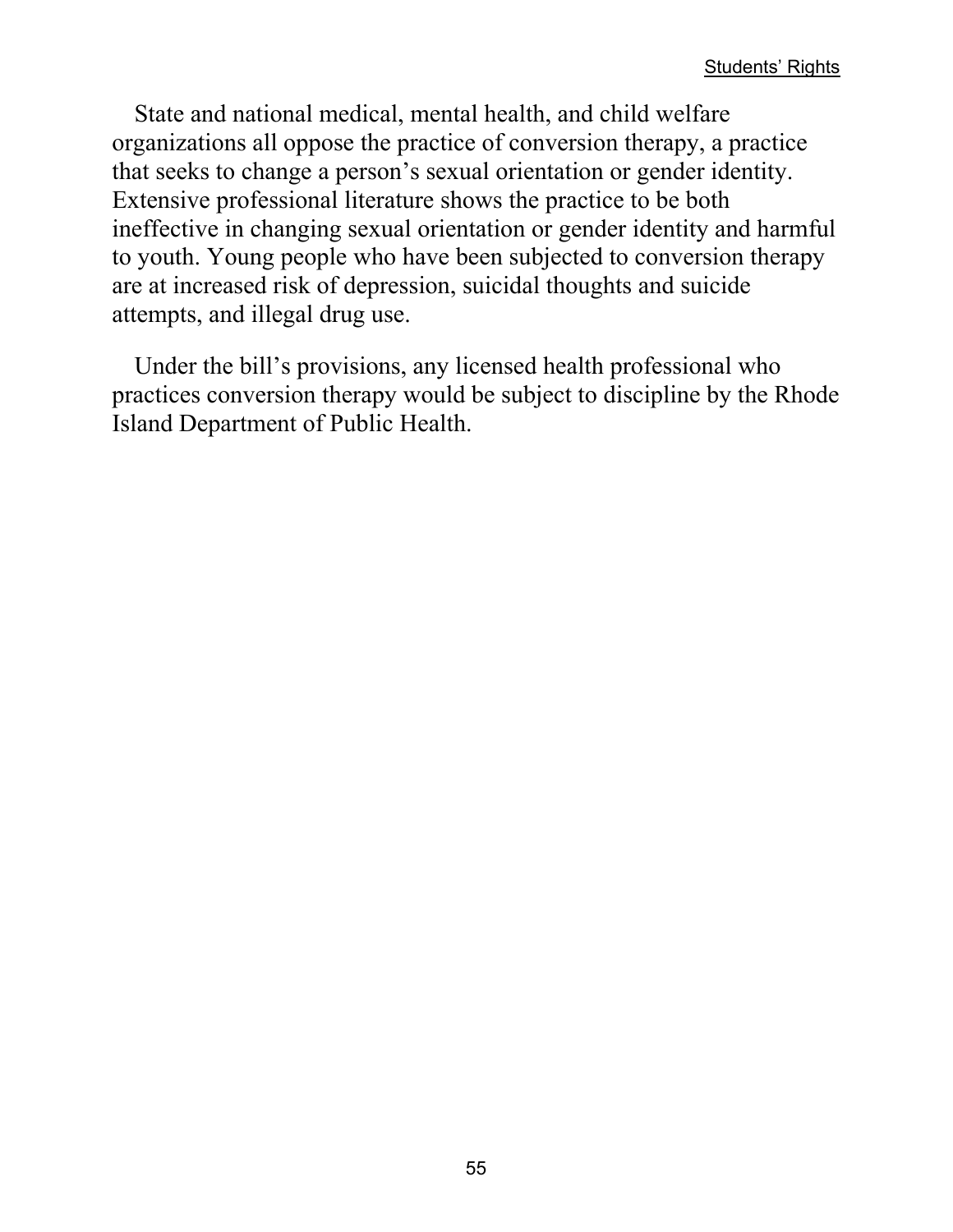Through strategic litigation, public policy advocacy, and education, GLBTQ Legal Advocates & Defenders works in New England and nationally to create a just society free of discrimination based on gender identity, HIV status, and sexual orientation.

GLAD Answers and publications are provided *free of charge* to all who need them. We hope that those who are able will make a contribution to ensure that GLAD can continue the fight for equal justice under the law.

To make a tax-deductible contribution, log on to www.glad.org, or call us at (800) 455-GLAD (4523) with your credit card, or mail your check, payable to GLAD to 18 Tremont Street, Suite 950, Boston, MA 02108. If your workplace has a matching gift program, please be sure to have your donation matched. Please contact us if you would like more information on becoming a GLAD partner.

*Thank You!*